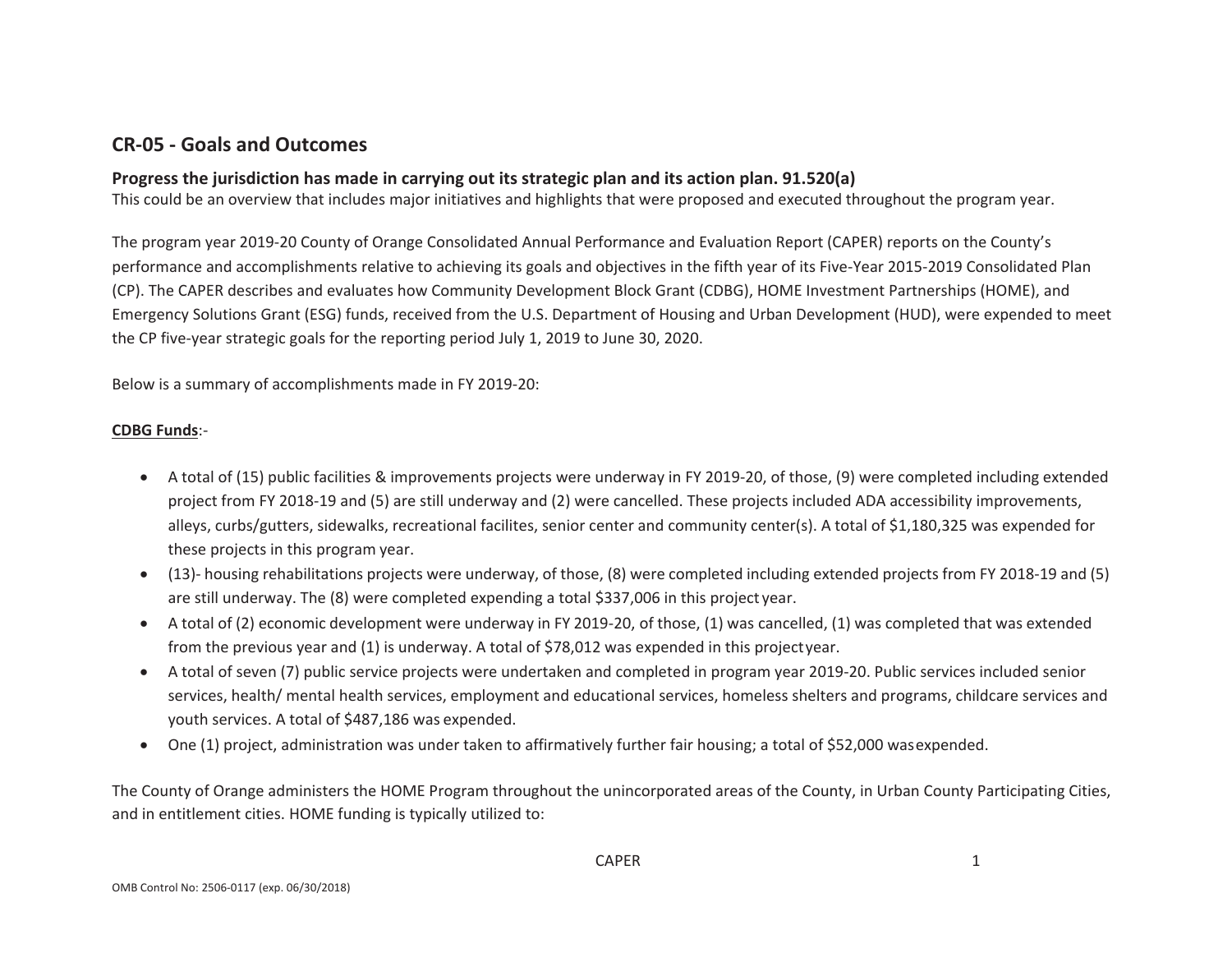- $\bullet$ Expand the affordable rental housing stock for homeless, low‐income, and special needs households;and
- $\bullet$ ● Provide shelter to homeless and low-income households through tenant-based rental assistance

In FY 2019‐20, the County allocated ESG funding to Mercy House to operate the emergency shelter, rapid re‐housing program and HMIS for persons either at‐risk of, or experiencing homelessness. <sup>A</sup> total of \$204, 263 was expended in Federal ESG funds.

The following table is <sup>a</sup> condensed summary of activities undertaken and accomplishments represented by number of units (e.g., housing units, persons assisted, etc.), outlining the expected strategic goals and progress towards meeting these goals set forth in the FY 2015‐19 Consolidated Plan and Annual Action Plan. The table has been revised to reflect actual outcomes from the IDIS accomplishment screens, IDIS PR23 and PR03 reports, and HMIS.

## Comparison of the proposed versus actual outcomes for each outcome measure submitted with the consolidated plan and **explain, if applicable, why progress was not made toward meeting goals and objectives. 91.520(g)**

Categories, priority levels, funding sources and amounts, outcomes/objectives, goal outcome indicators, units of measure, targets, actual outcomes/outputs, and percentage completed for each of the grantee's program year goals.

| Goal                       | Category                                                         | Source /<br><b>Amount</b>                        | Indicator                                                                                                      | Unit of<br><b>Measure</b>           | <b>Expected</b><br>$\overline{\phantom{0}}$ | Actual $-$<br><b>Strategic</b> | Percent<br>Complete | <b>Expected</b> | Actual -<br>Program | Percent<br>Complete |
|----------------------------|------------------------------------------------------------------|--------------------------------------------------|----------------------------------------------------------------------------------------------------------------|-------------------------------------|---------------------------------------------|--------------------------------|---------------------|-----------------|---------------------|---------------------|
|                            |                                                                  |                                                  |                                                                                                                |                                     | <b>Strategic</b><br>Plan                    | Plan                           |                     | Program<br>Year | Year                |                     |
| Enhance<br>Quality of Life | Affordable<br>Housing<br>Non-Housing<br>Community<br>Development | CDBG:<br>\$1,180,325<br>HOME: \$<br>$ESG:$ \$    | Public Facility or<br>Infrastructure<br>Activities other than<br>Low/Moderate Income<br><b>Housing Benefit</b> | Persons<br>Assisted                 | 304245                                      | 342093                         | 113%                | 88930           | 95,245              | 108%                |
| Enhance<br>Quality of Life | Affordable<br>Housing<br>Non-Housing<br>Community<br>Development | CDBG: $\frac{2}{3}$ /<br>HOME: $$/$<br>$ESG:$ \$ | Rental units<br>rehabilitated                                                                                  | Household<br><b>Housing</b><br>Unit | $\mathbf 0$                                 | $\mathbf 0$                    |                     |                 |                     |                     |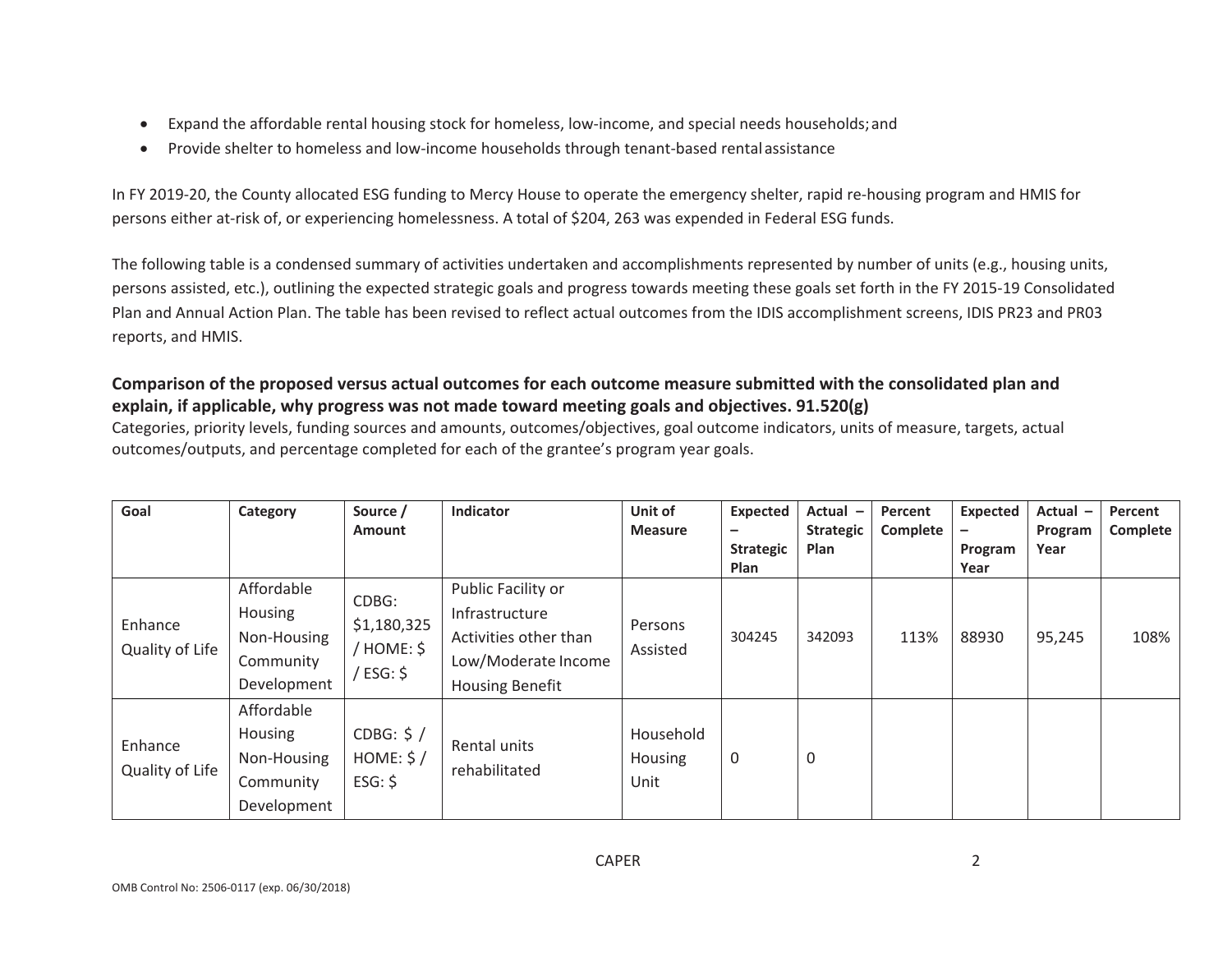| Enhance<br>Quality of Life | Affordable<br>Housing<br>Non-Housing<br>Community<br>Development | CDBG:<br>\$337,006 /<br>HOME: $$/$<br>$ESG:$ \$ | <b>Homeowner Housing</b><br>Rehabilitated                         | Household<br>Housing<br>Unit  | 800            | 449         | 86               | 210                 | 245% |
|----------------------------|------------------------------------------------------------------|-------------------------------------------------|-------------------------------------------------------------------|-------------------------------|----------------|-------------|------------------|---------------------|------|
| Enhance<br>Quality of Life | Affordable<br>Housing<br>Non-Housing<br>Community<br>Development | CDBG:<br>\$329,886 /<br>HOME: $$/$<br>$ESG:$ \$ | <b>Homeless Person</b><br>Overnight Shelter                       | Persons<br>Assisted           | $\overline{0}$ | 2479        | 1117             | 1,739               | 156% |
| Enhance<br>Quality of Life | Affordable<br>Housing<br>Non-Housing<br>Community<br>Development | CDBG: $$/$<br>HOME: $$/$<br>ESG: \$             | Overnight/Emergency<br>Shelter/Transitional<br>Housing Beds added | <b>Beds</b>                   | $\mathbf 0$    | $\mathbf 0$ | $\mathbf 0$      | $\mathbf 0$         |      |
| Enhance<br>Quality of Life | Affordable<br>Housing<br>Non-Housing<br>Community<br>Development | CDBG: $$/$<br>HOME: $$/$<br>$ESG:$ \$           | Jobs created/retained                                             | Jobs                          | $\mathbf 0$    | $\mathbf 0$ | $\mathbf 0$      | $\mathsf{O}\xspace$ |      |
| Enhance<br>Quality of Life | Affordable<br>Housing<br>Non-Housing<br>Community<br>Development | CDBG: $$/$<br>HOME: $$/$<br>ESG: \$             | <b>Businesses assisted</b>                                        | <b>Businesses</b><br>Assisted | $\mathbf 0$    | $\mathbf 0$ | $\boldsymbol{0}$ | $\mathsf{O}\xspace$ |      |
| Enhance<br>Quality of Life | Affordable<br>Housing<br>Non-Housing<br>Community<br>Development | CDBG: \$ /<br>HOME: $$/$<br>ESG: \$             | <b>Housing for Homeless</b><br>added                              | Household<br>Housing<br>Unit  | $\mathbf 0$    | $\Omega$    | $\mathbf{1}$     | $\mathbf{1}$        | 100% |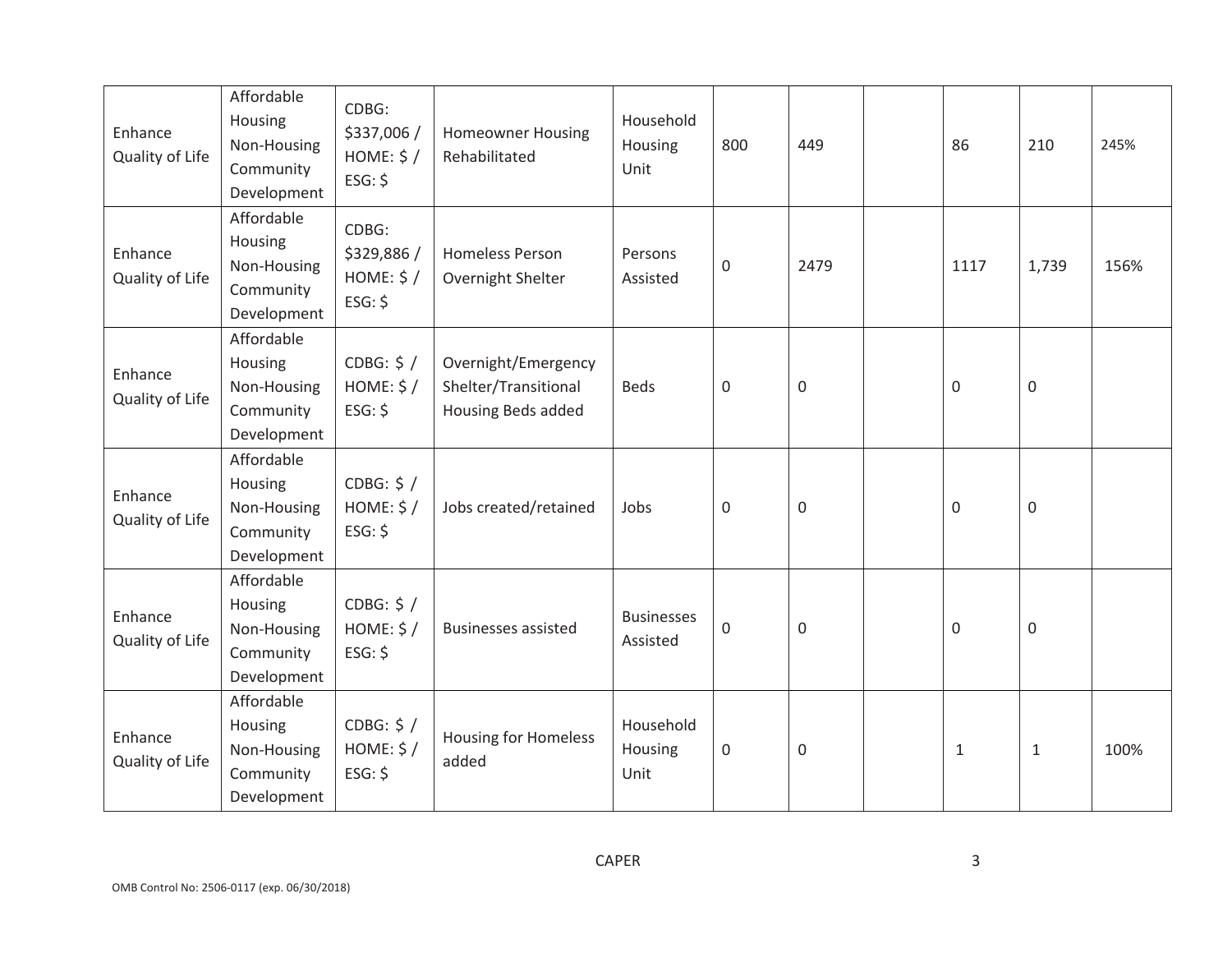| Enhance<br>Quality of Life                       | Affordable<br>Housing<br>Non-Housing<br>Community<br>Development | CDBG: $$/$<br>HOME: $$/$<br>$ESG:$ \$       | Housing for People<br>with HIV/AIDS added                                                | Household<br>Housing<br>Unit | $\mathbf 0$      | 0              |        |      |        |       |
|--------------------------------------------------|------------------------------------------------------------------|---------------------------------------------|------------------------------------------------------------------------------------------|------------------------------|------------------|----------------|--------|------|--------|-------|
| Expand<br>Affordable<br>Housing<br>Opportunities | Affordable<br>Housing                                            | CDBG:<br>\$78,012/<br>HOME: $$/$<br>ESG: \$ | Facade<br>treatment/business<br>building rehabilitation                                  | <b>Business</b>              | 0                | $\overline{2}$ |        | 5    | $1\,$  | 20%   |
| Expand<br>Affordable<br>Housing<br>Opportunities | Affordable<br>Housing                                            | CDBG: $$/$<br>HOME: $$/$<br>ESG: \$         | Rental units<br>constructed                                                              | Household<br>Housing<br>Unit | 125              | 0              | 0.00%  |      |        |       |
| Expand<br>Affordable<br>Housing<br>Opportunities | Affordable<br>Housing                                            | CDBG: $$/$<br>HOME: $$/$<br>$ESG:$ \$       | <b>Homeowner Housing</b><br>Rehabilitated                                                | Household<br>Housing<br>Unit | 800              | 576            | 66.25% | 46   | 111    | 242%  |
| Expand<br>Affordable<br>Housing<br>Opportunities | Affordable<br>Housing                                            | CDBG: $$/$<br>HOME: $$/$<br>$ESG:$ \$       | Tenant-based rental<br>assistance / Rapid<br>Rehousing                                   | Households<br>Assisted       |                  | 282            |        | 80   | 75     | 94%   |
| Public<br>Services                               | Homeless<br>Non-<br><b>Homeless</b><br><b>Special Needs</b>      | CDBG: $$/$<br>HOME: $$/$<br>ESG: \$         | Public service activities<br>other than<br>Low/Moderate Income<br><b>Housing Benefit</b> | Persons<br>Assisted          | 26000            | 53684          | 207%   | 5940 | 10,786 | 182%  |
| Public<br>Services                               | Homeless<br>Non-<br>Homeless<br><b>Special Needs</b>             | CDBG: $$/$<br>HOME: $$/$<br>ESG: \$         | Tenant-based rental<br>assistance / Rapid<br>Rehousing                                   | Households<br>Assisted       | $\boldsymbol{0}$ | 67             |        | 120  | 2874   | 2395% |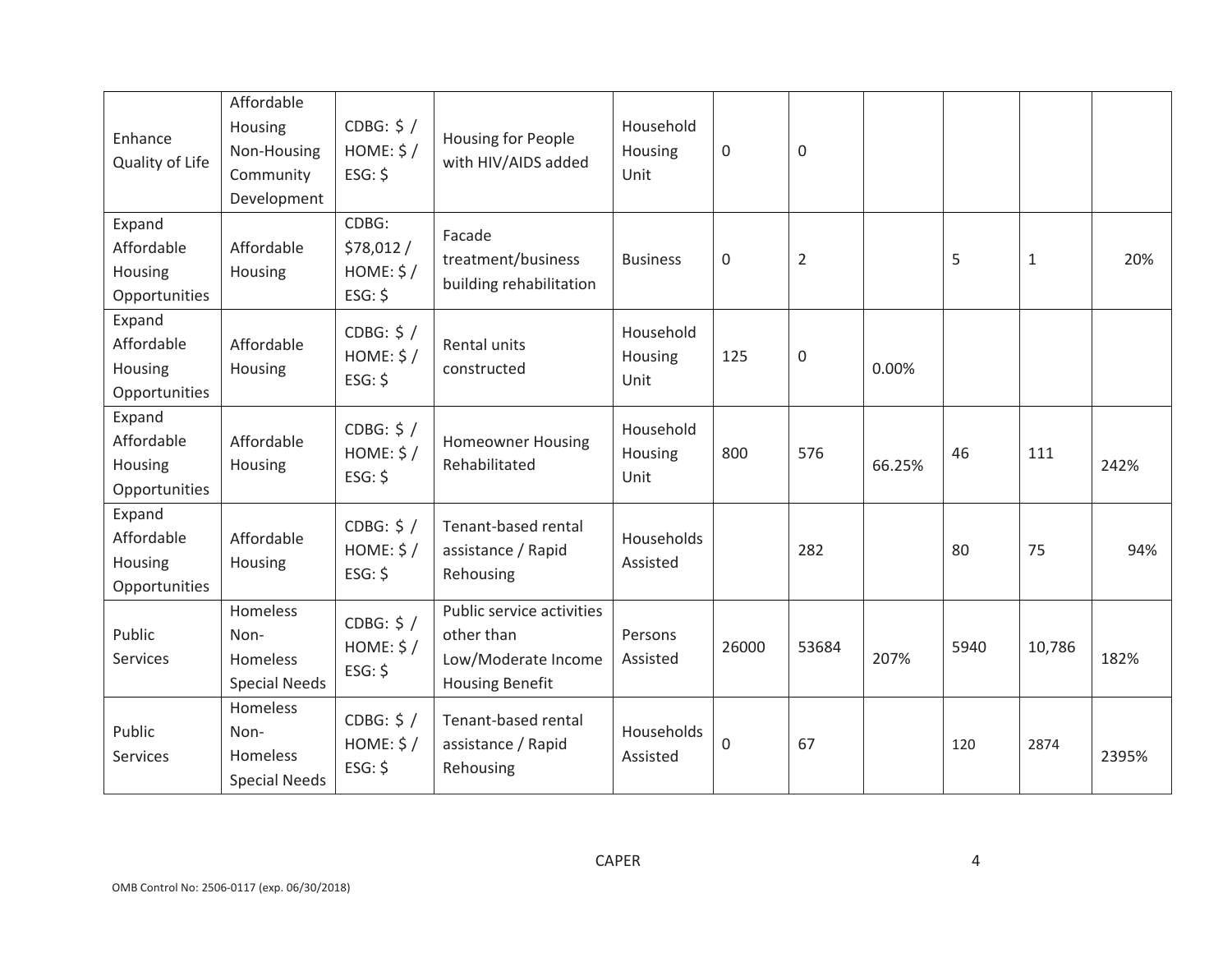| Public<br>Services | Homeless<br>Non-<br>Homeless<br><b>Special Needs</b> | CDBG: $$/$<br>HOME: $$/$<br>$ESG:$ \$ | <b>Homeless Person</b><br>Overnight Shelter                       | Persons<br>Assisted | 0 | 13010 | 1117 | 1,102 | 99% |
|--------------------|------------------------------------------------------|---------------------------------------|-------------------------------------------------------------------|---------------------|---|-------|------|-------|-----|
| Public<br>Services | Homeless<br>Non-<br>Homeless<br><b>Special Needs</b> | CDBG: $$/$<br>HOME: \$/<br>$ESG:$ \$  | Overnight/Emergency<br>Shelter/Transitional<br>Housing Beds added | <b>Beds</b>         | 0 | υ     | 0    | 375   |     |

**Table 1 ‐ Accomplishments – Program Year & Strategic Plan to Date**

## Assess how the jurisdiction's use of funds, particularly CDBG, addresses the priorities and specific objectives identified in the plan, **giving special attention to the highest priority activities identified.**

The CAPER provides <sup>a</sup> detailed description of how the County provided new or improved availability/accessibility, affordability, sustainability of the following goals for which funding was allocated:

- Expand and preserve the supply of affordable housing to create housing opportunities for low‐ and moderate‐income households and homeless individuals and families
- Strengthen, preserve, and enhance the physical character and quality of life in Orange County's low- and moderate-income neighborhoods, including the housing stock and public infrastructure and facilities.
- Continue to build the capacity of residents to empower themselves and help strengthen their community, through the funding of needed public services for seniors, the homeless, and those at risk ofhomelessness.
- $\bullet$ Planning and administration.

The Accomplishments Table above provides <sup>a</sup> summary of these priority goals and the County's success in meeting the established objectives set forth in the FY 2015‐19 Consolidated Plan and Annual Action Plan. Unfortunately, as with most of the priority goals, the needs far outweigh the County's available resources which are not sufficient to address all of the needs of low‐ and moderate‐income persons or special needs residents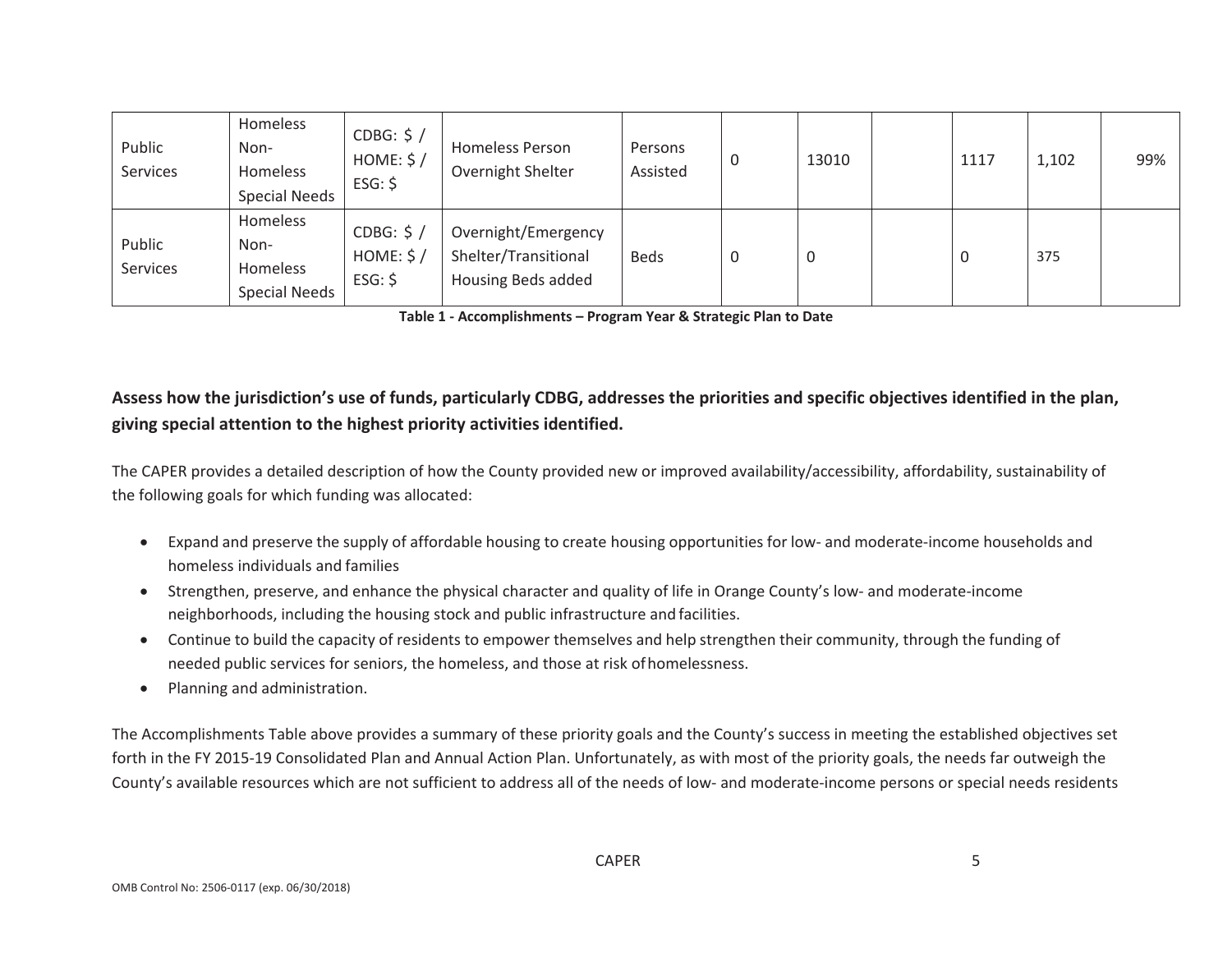in the County's CPD program area.

During the FY 2019-20, CDBG funding focused primarily on the highest plan priorities to address specific objectives including the improvements to public facilities, public services, ADA accessibility improvements, housing rehabilitation and activities furthering fair housing.

HOME funds were used to address housing priorities established in the FY 2015‐19 Consolidated Plan.

ESG activities were directed at increasing services to homeless families and individuals by providing overnight shelter and rapid re‐housing services for persons experiencing homelessness.

Several public facility/ infrastructure projects that are experiencing delays which is mostly due to the need to secure additional funding, increase in the cost of materials and/or labor, and in some instances, <sup>a</sup> lack of dedicated staff resources. These projects are currently underway and will report accomplishments in upcoming CAPER's.

In addition, several of the activities have not met their proposed goals anticipated in this last year due to COVID‐19 pandemic.

For additional information please refer to the following Integrated Disbursement and Information System (IDIS) reports in the appendix:

- $\bullet$ Summary of CDBG Activities(PR03)
- $\bullet$ Status of HOME/TCAP Activities (PR 22)
- $\bullet$ Financial Summary (PR26)
- $\bullet$ HOME Matching Liability Report (PR33)
- $\bullet$ ESG Financial Summary (PR91)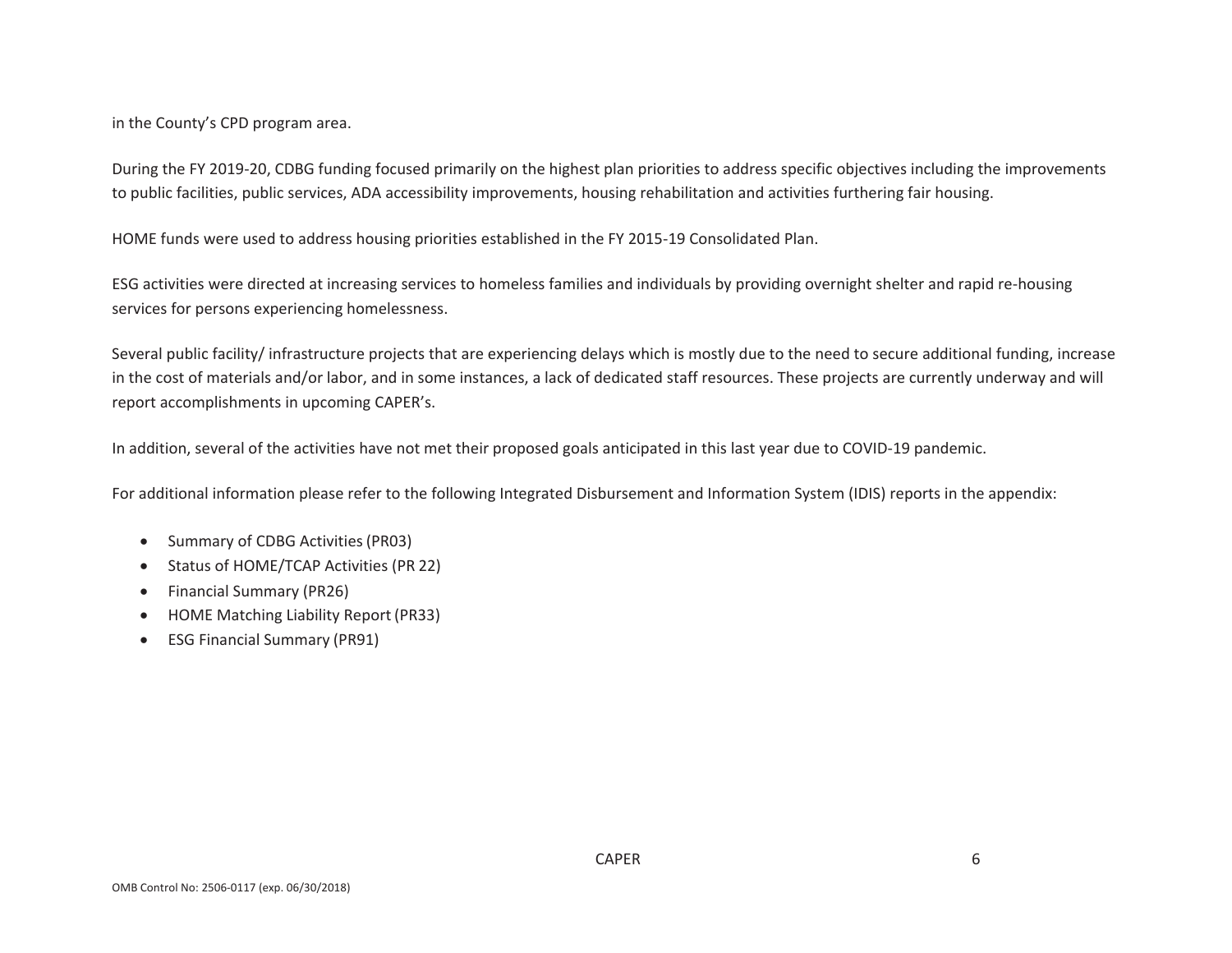## **CR‐10 ‐ Racial and Ethnic composition of families assisted**

**Describe the families assisted (including the racial and ethnic status of families assisted). 91.520(a)**

|                                                    | <b>CDBG</b> | <b>HOME</b> | <b>ESG</b> |
|----------------------------------------------------|-------------|-------------|------------|
| White                                              | 162         | 48          | 764        |
| <b>Black or African American</b>                   | 3           | 13          | 142        |
| Asian                                              | 43          | ∍           | 34         |
| American Indian or American Native                 |             | 0           | 81         |
| Native Hawaiian or Other Pacific Islander or other | ำ           |             | 81         |
| <b>Total</b>                                       | 210         | 64          | 1102       |
| Hispanic                                           | 23          | 4           | 396        |
| Not Hispanic                                       | 187         | 60          | 706        |

**Table 2 – Table of assistance to racial and ethnic populations by source of funds**

### **Narrative**

According to the 2018 Census, 76.6% of County residents are White, 18.1% Hispanic, 13.4% Black/African American, 5.8% Asian, .2% Native Hawaiian/other Pacific Islander and 2.7% other races.

Recipients in the above/below tables represent the diversity within the County that were assisted with HUD funded programs during the FY 2019‐20.

In the County, funds are utilized throughout all of the unincorporated areas as well as all participating cities/metro city under the County's CPD programs. When evaluating the ethnic/racial composition of families assisted in the table, White's appear to be represented at the highest level with regard to the CDBG programs (78% of the total population). Hispanics were assisted at a rate of 11% of the total population.

When comparing the ethnic/racial mix of HOME program beneficiaries with the make‐up of the population as a whole, White's appear to be over represented with regard to the HOME program (75% of families assisted, with 7% Hispanic).

The County is committed to allocating CDBG, HOME, and ESG funds to address community development needs of the lowest‐income and most disadvantaged residents based upon the individual eligibility requirements of the specific CPD program. Assistance was targeted to populations residing in areas of low‐income and minority concentrations. However, while projects and programs will target low‐ income and minority populations, they will not necessarily be limited geographically to areas where these populations are concentrated. Some service providers are not located in low/moderate‐income census tracts; however, their services are designed and intended for low/moderated income clients.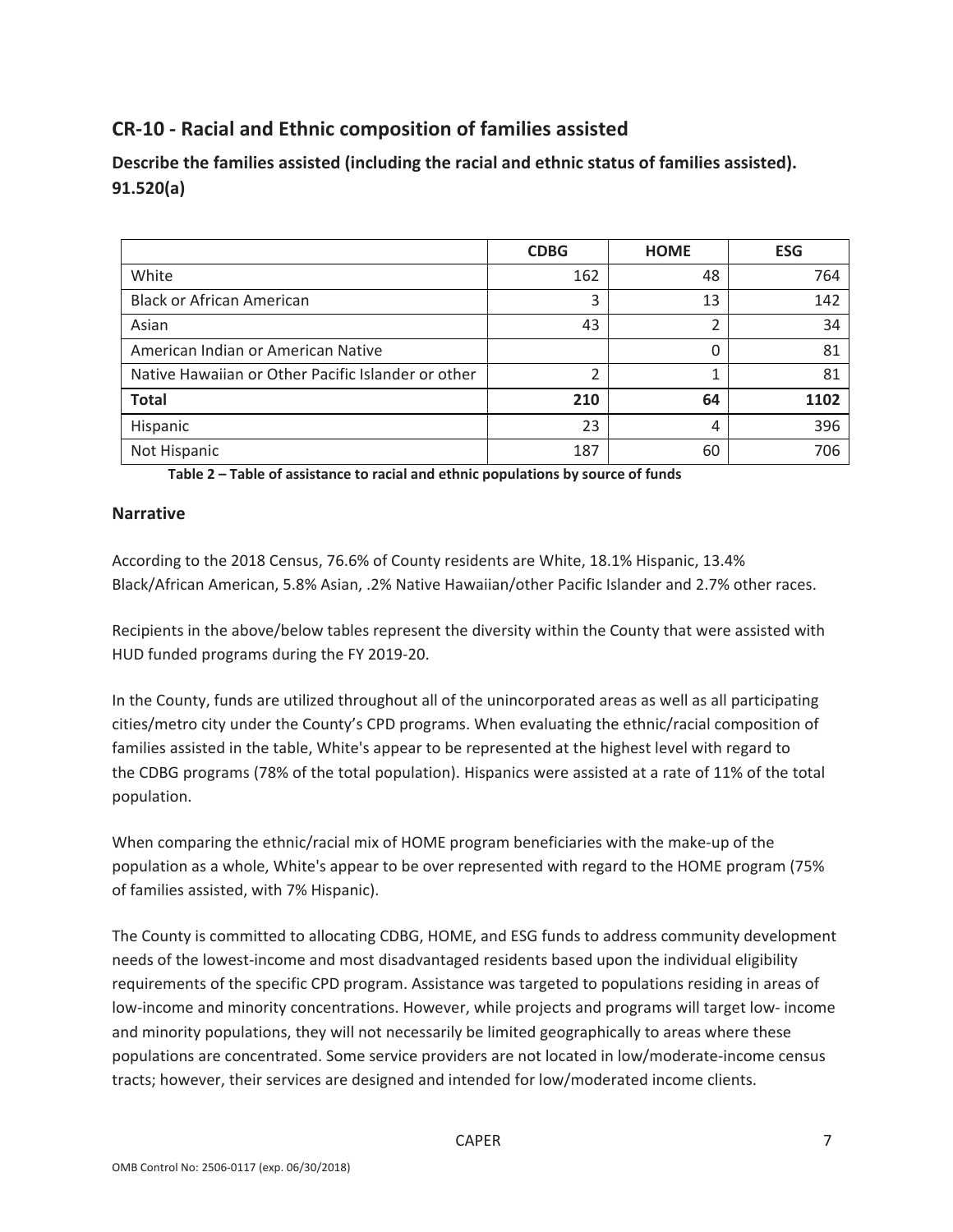## **CR‐15 ‐ Resources and Investments 91.520(a)**

| <b>Source of Funds</b> | <b>Source</b>    | <b>Resources Made</b><br><b>Available</b> | <b>Amount Expended</b><br><b>During Program Year</b> |
|------------------------|------------------|-------------------------------------------|------------------------------------------------------|
| <b>CDBG</b>            | public - federal | 5,170,996                                 | 2,939,436                                            |
| <b>HOME</b>            | public - federal | 3,704,371                                 | 1,966,596                                            |
| ESG                    | public - federal | 220,824                                   | 220,407                                              |

### **Identify the resources made available**

**Table 3 ‐ Resources Made Available**

### **Narrative**

The table above illustrates the amount of funding "estimated" to be available for CDBG, HOME, and ESG for the 2019‐20 program year, but does not account for all unspent prior year funds. The County had \$5,170,996 in CDBG resources (\$3,182,873 entitlement funds/\$139,106 PI/\$243,632 prior year), \$3,704,371 in HOME resources (\$955,126 entitlement funds/\$1,089,565 PI/\$643,191 prior year), and \$220,824 in ESG resources (\$220,824 entitlement funds) to allocate to projects to carry out the goals outlined in the County's CP and Annual Action Plan.

Program Income (PI) is generated from repayments or other funding accrued and collected from previously funded CDBG and HOME projects and is allocated based on HUD's program income requirements. During the 2019‐20 program year, the County received \$139,106 CDBG PI and \$1,089,565 HOME PI.

**Per IDIS Report PR26 – CDBG Financial Summary Report (2019‐20 program year) are as follows: Low/Mod Benefit for program year: 100%**

**Planning and Administration (Cap 20%): 20%**

**Public Service (Cap 15%): 14.02%**

The CDBG Expenditure Report, IDIS Report PR03, shows that the County's CDBG program disbursed \$3,130,928 in program year 2019‐20. The ESG Financial Summary Report, IDIS Report PR91 shows that \$220,824 was disbursed in program year 2019‐20.

## **Identify the geographic distribution and location of investments**

| <b>Target Area</b> | <b>Planned Percentage of</b> | <b>Actual Percentage of</b> | <b>Narrative Description</b> |
|--------------------|------------------------------|-----------------------------|------------------------------|
|                    | <b>Allocation</b>            | <b>Allocation</b>           |                              |
|                    |                              |                             |                              |

**Table 4 – Identify the geographic distribution and location of investments**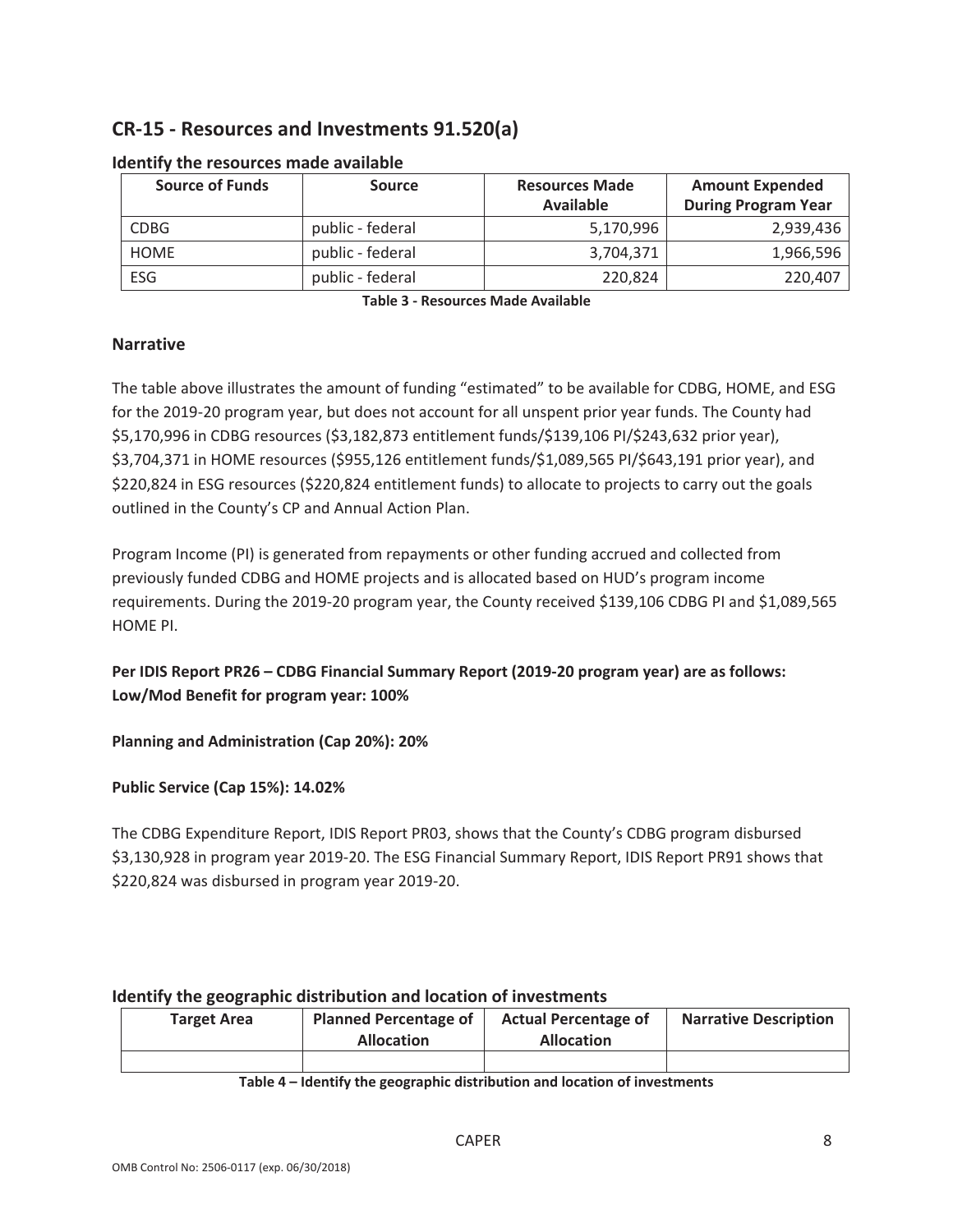### **Narrative**

The "Urban County" of Orange is comprised of 11 cities with populations under 50,000 (participating cities), two "Metro" cities –Placentia and Yorba Linda – with populations over 50,000, and the unincorporated areas of Orange County. The 11 participating cities include Brea, Cypress, Dana Point, Laguna Beach, Laguna Hills, Laguna Woods, La Palma, Los Alamitos, Seal Beach, Stanton, and Villa Park. With populations over 50,000, Placentia and Yorba Linda are eligible to participate in the CPD programs as entitlement jurisdictions and receive funding directly from HUD. However, these cities have elected to join the Urban County for the overall implementation of these programs.

Currently, the County is using a competitive funding application process to distribute CDBG funds. The Funding Allocation Policy & Process (FAPP) is a planning document that is to utilize priorities listed in the Consolidated Plan to address local housing and Community development needs with Federal and local resources in preparing the Annual Action Plan (APP). Individual participating cities, County departments, are required to submit applications for funding. Housing & Community Development works with an Evaluation Committee to rank each application according to the Consolidated Plan priorities, urgency of needs, readiness of projects, experience of program/project administrators, and cost-effectiveness. Many factors, such as the administrative burden of the program, the number of eligible census block groups, annexations, and population growth in the participating cities, weigh into the analysis of the most efficient and effective way to distribute CPD funds to meet the high-priority activities outlined in this Consolidated Plan. The competitive basis for funding distribution has the advantage of flexibly dealing with the changing needs and geographic disparities in terms of needs and resources.

CDBG program funds will be distributed and expended based on program criteria. Housing rehabilitation programs will be provided on a citywide basis in each participating city and in the unincorporated County areas based on low and moderate income qualified residents. Supportive services will be available throughout the Urban County to low and moderate‐income residents and persons with special needs. Public and infrastructure improvements will be located primarily in the Urban County's low‐ and moderate-income areas. HOME funds will be distributed to those projects that meet priority needs, are timely and meet other evaluation factors that indicate a strong probability the project will come to fruition. ESG funds and CDBG funds for Public Services will be awarded to projects using a noncompetitive process that will best serve the priority needs of homeless individuals, families, those at risk of becoming homeless and Public Services that serve the community operating County owned facilities.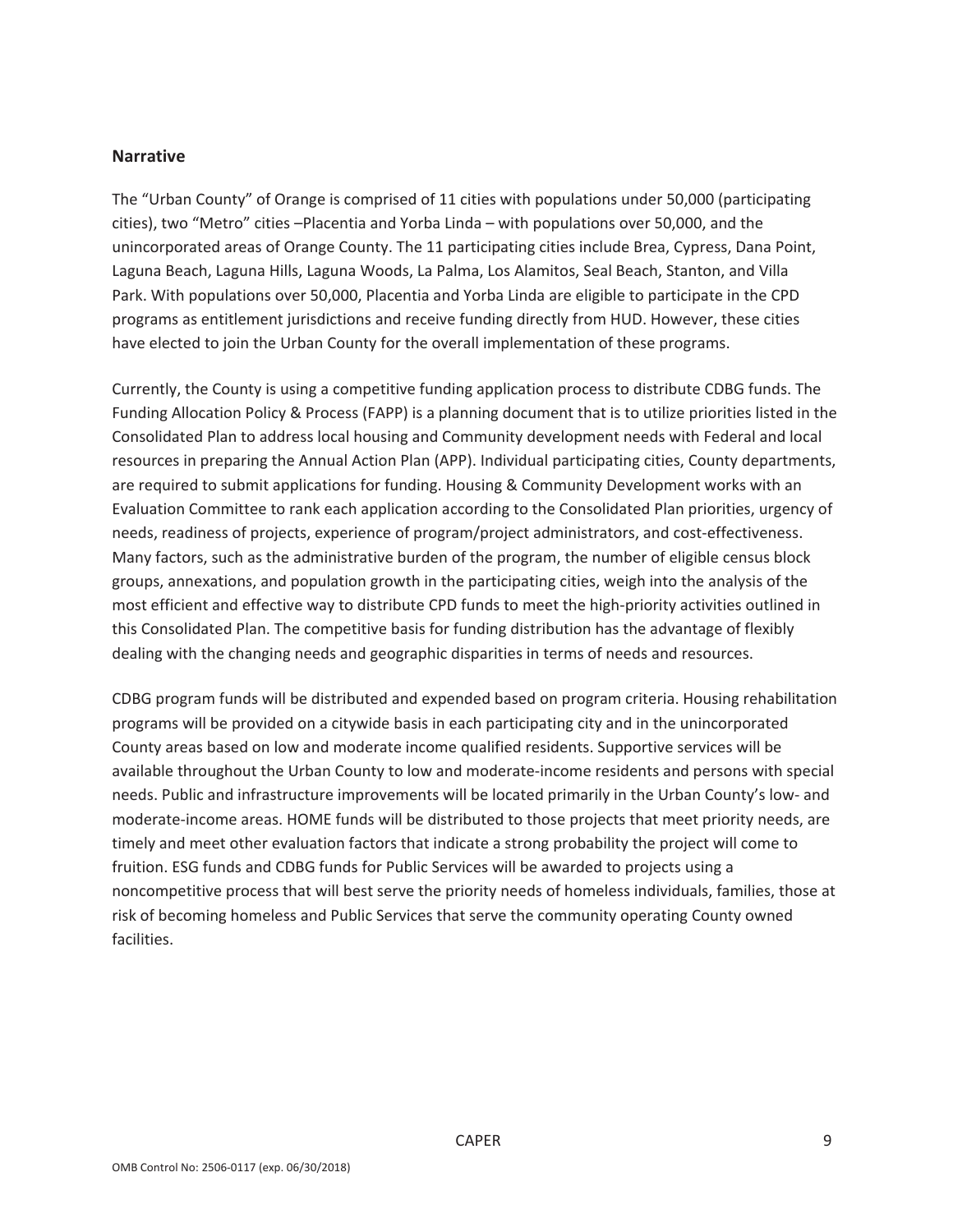## **Leveraging**

**Explain how federal funds leveraged additional resources (private, state and local funds), including a description of how matching requirements were satisfied, as well as how any publicly owned land or property located within the jurisdiction that were used to address the needs identified in the plan.**

The County leverages its CDBG, HOME, and ESG funds with other resources to increase the impact upon housing, community development, and homelessness issues. Given the extent and level of housing and other community and economic development needs in Orange County, it becomes essential that the limited resources made available through the CPD programs be leveraged with other resources. Many of the most successful affordable housing projects, community facilities, and public service programs were leveraged with other funds.

The CDBG regulations do not require a funding match for the program; however, the County strongly encourages leveraging of CDBG funds and gives priority consideration in the evaluation of proposed activities that leverage CDBG with other funding. Applicants requesting funds to support its programs and projects are asked to provide documentation of other funding sources they will use as leveraging to meet their needs. In the participating cities, CDBG funds are matched with city general funds and other local resources. For CDBG PFI Projects, Subrecipients are required to match funds if the project funding amount requested is over \$150,000, with a maximum request of \$350,000, the Subrecipient is required to match 20% of the total amount requested. For those project up to \$150,000, no match funding is required. Two of the CPD‐ funded programs, HOME and ESG (Federal and State), have matching fund requirements – HOME 25%, ESG 100%. ESG funds are matched dollar for dollar by sub‐recipients. These regulatory matching requirements ensure the efficient use of the Federal funds through leveraging. HOME funds are leveraged with other gap financing sources. Developers identify and secure primary funding sources prior to HOME allocations being awarded. HOME funds are typically leveraged and matched with one or more of the following sources: low income housing tax credits, tax-exempt bond financing, housing successor agency funds, Federal Home Loan Bank Affordable Housing Program (AHP) funds, California Housing Finance Agency (CalHFA) funds, California Department of Housing and Community Development Multifamily Housing Program (MHP) funds, and Mental Health Services Act (MHSA) funds such as the Special Needs Housing Program and No Place Like Home. County HOME funds are also leveraged with other local funds including City and local land and housing trustfunds.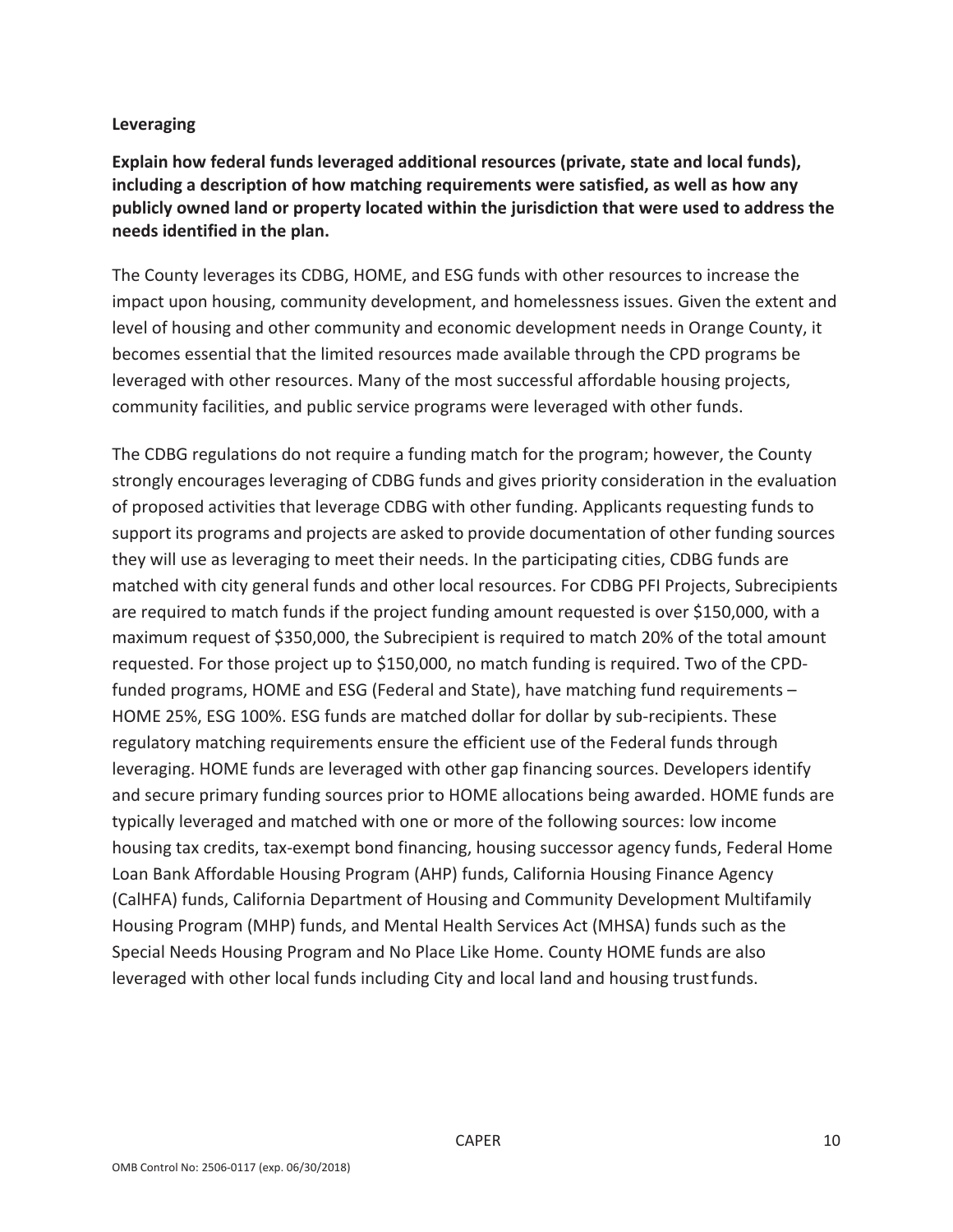| Fiscal Year Summary - HOME Match                                               |         |  |  |  |  |  |
|--------------------------------------------------------------------------------|---------|--|--|--|--|--|
| 1. Excess match from prior Federal fiscal year                                 |         |  |  |  |  |  |
| 2. Match contributed during current Federal fiscal year                        | 228,883 |  |  |  |  |  |
| 3. Total match available for current Federal fiscal year (Line 1 plus Line 2)  | 228,883 |  |  |  |  |  |
| 4. Match liability for current Federal fiscal year                             | 228,883 |  |  |  |  |  |
| 5. Excess match carried over to next Federal fiscal year (Line 3 minus Line 4) |         |  |  |  |  |  |

**Table 5 – Fiscal Year Summary ‐ HOME Match Report**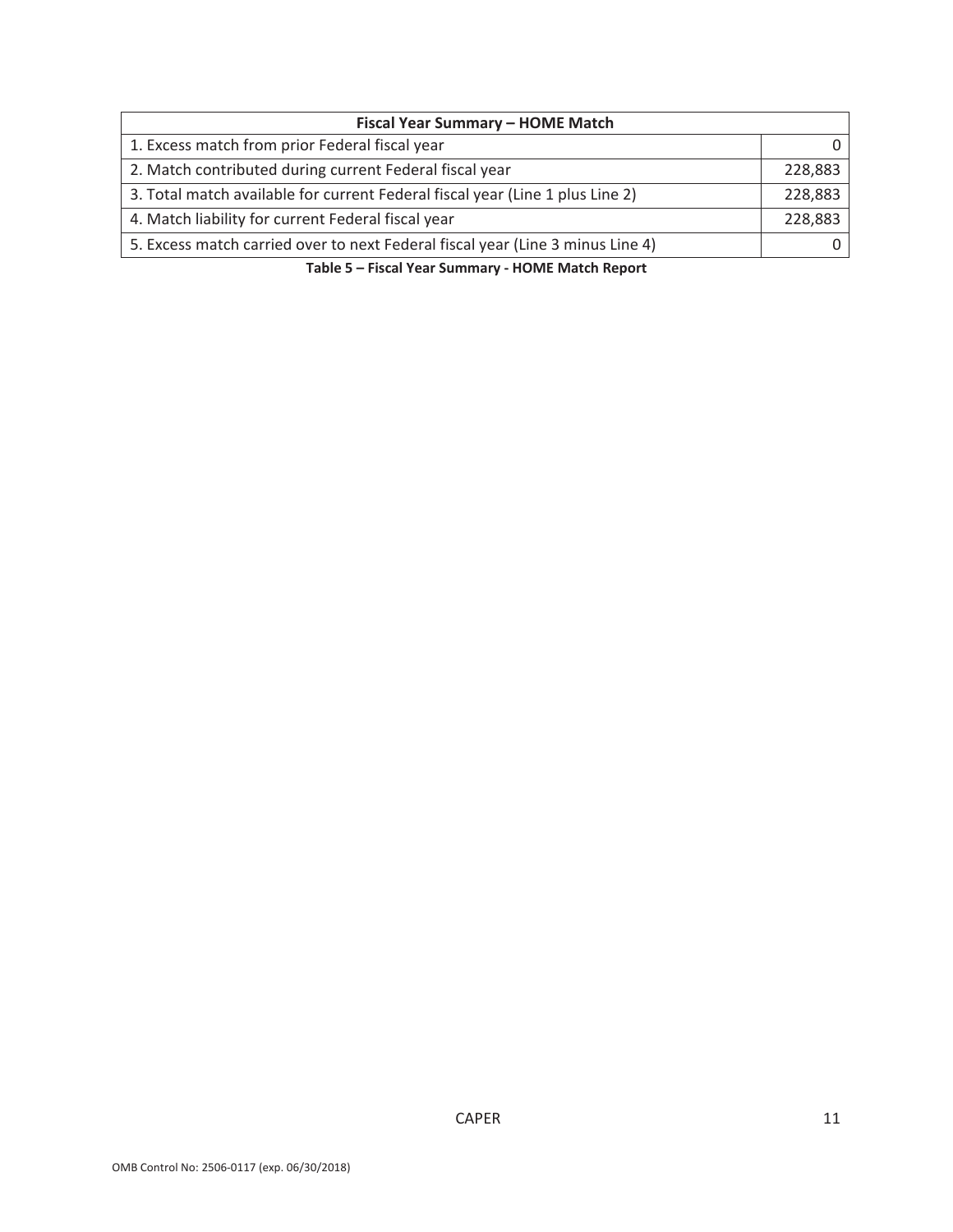|                                   | <b>Match Contribution for the Federal Fiscal Year</b> |                                  |                                            |                                           |                                          |                                                                                          |                                 |                    |  |  |
|-----------------------------------|-------------------------------------------------------|----------------------------------|--------------------------------------------|-------------------------------------------|------------------------------------------|------------------------------------------------------------------------------------------|---------------------------------|--------------------|--|--|
| <b>Project No. or</b><br>Other ID | Date of<br><b>Contribution</b>                        | Cash<br>(non-Federal<br>sources) | Foregone<br>Гахеs, Fees,<br><b>Charges</b> | Appraised<br>Land/Real<br><b>Property</b> | <b>Required</b><br><b>Infrastructure</b> | <b>Site</b><br>Preparation,<br><b>Construction</b><br>Materials,<br><b>Donated labor</b> | <b>Bond</b><br><b>Financing</b> | <b>Total Match</b> |  |  |
|                                   |                                                       | 228,883                          |                                            |                                           |                                          |                                                                                          |                                 | 228,883            |  |  |

**Table 6 – Match Contribution for the Federal Fiscal Year**

### **HOME MBE/WBE report**

| <b>Program Income</b> – Enter the program amounts for the reporting period |                                                   |                                                         |                                           |                                               |  |  |  |  |  |
|----------------------------------------------------------------------------|---------------------------------------------------|---------------------------------------------------------|-------------------------------------------|-----------------------------------------------|--|--|--|--|--|
| <b>Balance on hand at</b><br>begin-ning of reporting<br>period             | <b>Amount received during</b><br>reporting period | <b>Total amount expended</b><br>during reporting period | <b>Amount expended for</b><br><b>TBRA</b> | Balance on hand at end<br>of reporting period |  |  |  |  |  |
| 1,611,114                                                                  | 1,089,565                                         | 1,508,531                                               | 102,583                                   | 1,089,565                                     |  |  |  |  |  |

**Table 7 – Program Income**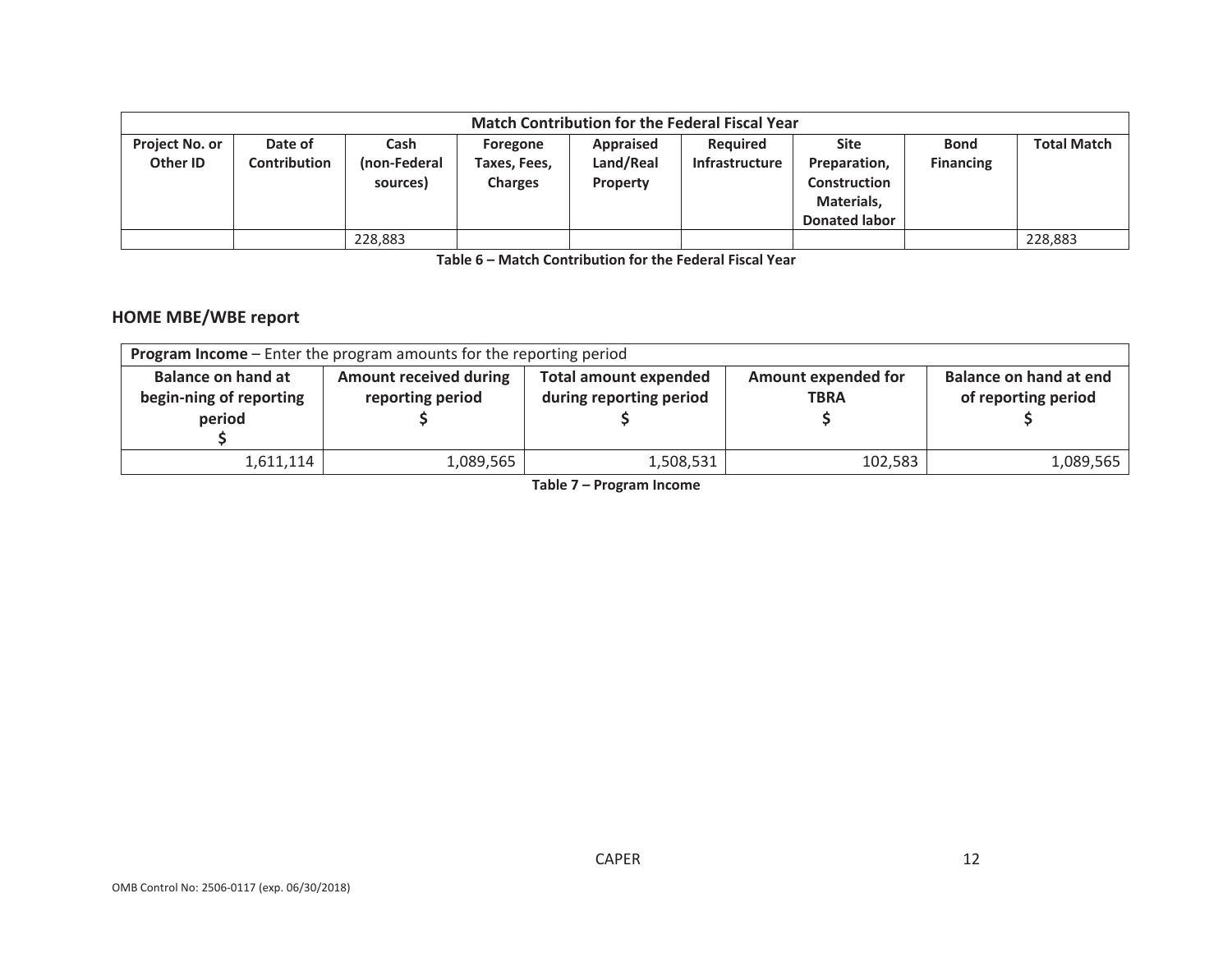|                      | Minority Business Enterprises and Women Business Enterprises - Indicate the number and dollar |                                                |                 |                                      |                 |                   |
|----------------------|-----------------------------------------------------------------------------------------------|------------------------------------------------|-----------------|--------------------------------------|-----------------|-------------------|
|                      | value of contracts for HOME projects completed during the reporting period                    |                                                |                 |                                      |                 |                   |
|                      | <b>Total</b>                                                                                  |                                                |                 | <b>Minority Business Enterprises</b> |                 | <b>White Non-</b> |
|                      |                                                                                               | <b>Alaskan</b>                                 | Asian or        | <b>Black Non-</b>                    | <b>Hispanic</b> | <b>Hispanic</b>   |
|                      |                                                                                               | Native or                                      | <b>Pacific</b>  | <b>Hispanic</b>                      |                 |                   |
|                      |                                                                                               | <b>American</b>                                | <b>Islander</b> |                                      |                 |                   |
|                      |                                                                                               | Indian                                         |                 |                                      |                 |                   |
| <b>Contracts</b>     |                                                                                               |                                                |                 |                                      |                 |                   |
| Dollar               |                                                                                               |                                                |                 |                                      |                 |                   |
| Amount               | 0                                                                                             | $\mathbf 0$                                    | $\Omega$        | 0                                    | 0               |                   |
| Number               | $\mathbf 0$                                                                                   | $\mathbf 0$                                    | 0               | 0                                    | 0               | $\overline{4}$    |
| <b>Sub-Contracts</b> |                                                                                               |                                                |                 |                                      |                 |                   |
| Number               | 0                                                                                             | $\mathbf 0$                                    | 3               | $\mathbf 0$                          | 3               | 130               |
| Dollar               |                                                                                               |                                                |                 |                                      |                 |                   |
| Amount               | 0                                                                                             | $\mathbf 0$                                    | $\Omega$        | 0                                    | 0               | 0                 |
|                      | <b>Total</b>                                                                                  | Women<br><b>Business</b><br><b>Enterprises</b> | <b>Male</b>     |                                      |                 |                   |
| <b>Contracts</b>     |                                                                                               |                                                |                 |                                      |                 |                   |
| Dollar               |                                                                                               |                                                |                 |                                      |                 |                   |
| Amount               | 0                                                                                             | $\mathsf 0$                                    | $\Omega$        |                                      |                 |                   |
| Number               | 0                                                                                             | 0                                              | $\Omega$        |                                      |                 |                   |
| <b>Sub-Contracts</b> |                                                                                               |                                                |                 |                                      |                 |                   |
| Number               | 0                                                                                             | $\mathbf{1}$                                   | $\Omega$        |                                      |                 |                   |
| Dollar               |                                                                                               |                                                |                 |                                      |                 |                   |
| Amount               | 0                                                                                             | 0                                              | $\Omega$        |                                      |                 |                   |

**Table 8 ‐ Minority Business and Women Business Enterprises**

| Minority Owners of Rental Property - Indicate the number of HOME assisted rental property owners<br>and the total amount of HOME funds in these rental properties assisted |              |                                            |                                               |                                      |                 |                   |  |  |  |
|----------------------------------------------------------------------------------------------------------------------------------------------------------------------------|--------------|--------------------------------------------|-----------------------------------------------|--------------------------------------|-----------------|-------------------|--|--|--|
|                                                                                                                                                                            | <b>Total</b> |                                            | <b>Minority Property Owners</b>               |                                      |                 | <b>White Non-</b> |  |  |  |
|                                                                                                                                                                            |              | Alaskan<br>Native or<br>American<br>Indian | Asian or<br><b>Pacific</b><br><b>Islander</b> | <b>Black Non-</b><br><b>Hispanic</b> | <b>Hispanic</b> | <b>Hispanic</b>   |  |  |  |
| Number                                                                                                                                                                     | 69           | 0                                          | 3                                             | 12                                   |                 | 53                |  |  |  |
| Dollar                                                                                                                                                                     |              |                                            |                                               |                                      |                 |                   |  |  |  |
| Amount                                                                                                                                                                     | 0            | 0                                          | 0                                             | 0                                    | 0               |                   |  |  |  |

**Table 9 – Minority Owners of Rental Property**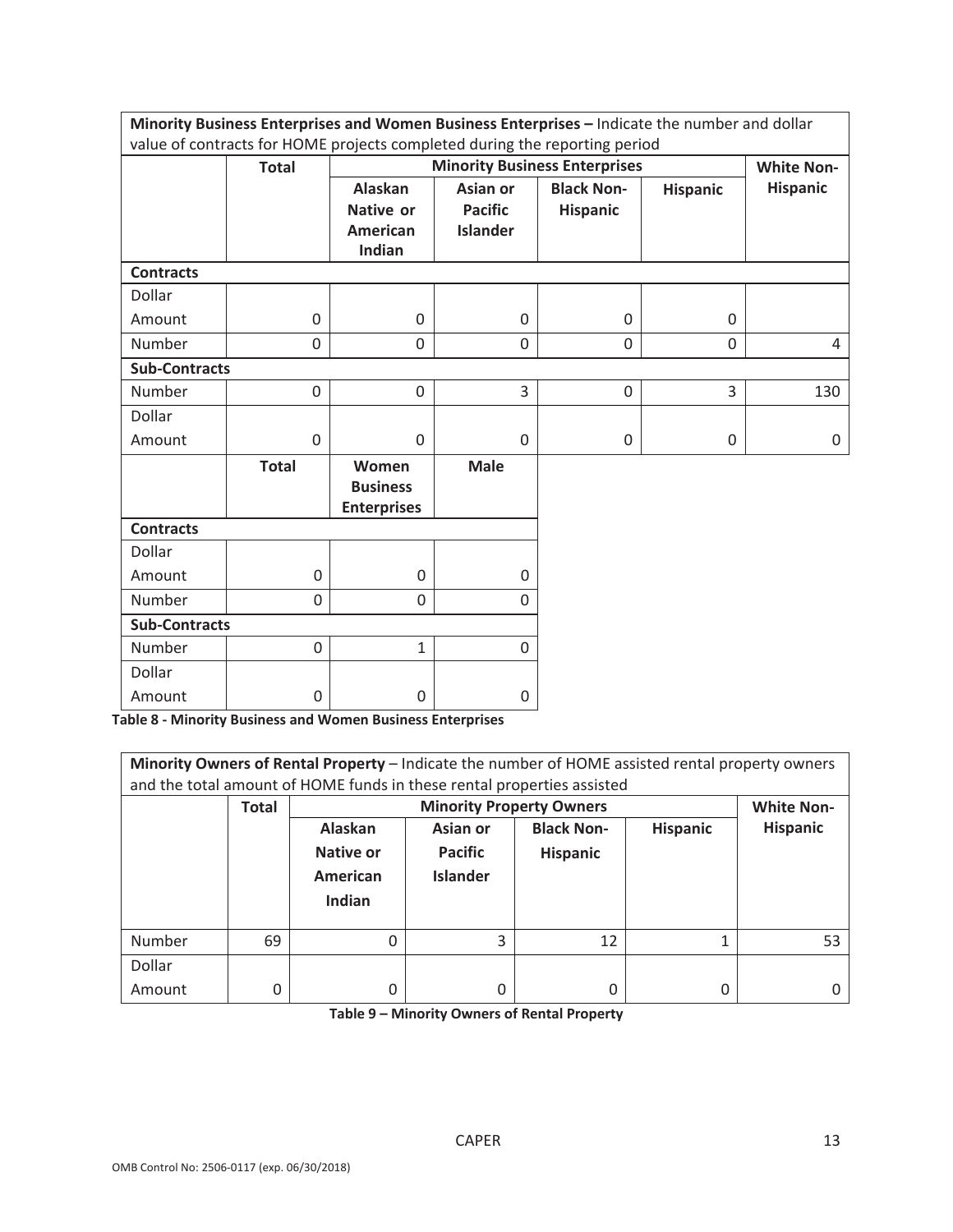**Relocation and Real Property Acquisition –** Indicate the number of persons displaced, the cost of relocation payments, the number of parcels acquired, and the cost of acquisition

| Parcels Acquired              |  |
|-------------------------------|--|
| <b>Businesses Displaced</b>   |  |
| Nonprofit Organizations       |  |
| Displaced                     |  |
| <b>Households Temporarily</b> |  |
| Relocated, not Displaced      |  |

| <b>Households</b> | <b>Total</b> |                                                   |                                               | <b>Minority Property Enterprises</b> |                 | <b>White Non-</b> |
|-------------------|--------------|---------------------------------------------------|-----------------------------------------------|--------------------------------------|-----------------|-------------------|
| <b>Displaced</b>  |              | Alaskan<br><b>Native or</b><br>American<br>Indian | Asian or<br><b>Pacific</b><br><b>Islander</b> | <b>Black Non-</b><br><b>Hispanic</b> | <b>Hispanic</b> | <b>Hispanic</b>   |
| Number            |              |                                                   | 0                                             |                                      |                 |                   |
| Cost              |              |                                                   |                                               |                                      |                 |                   |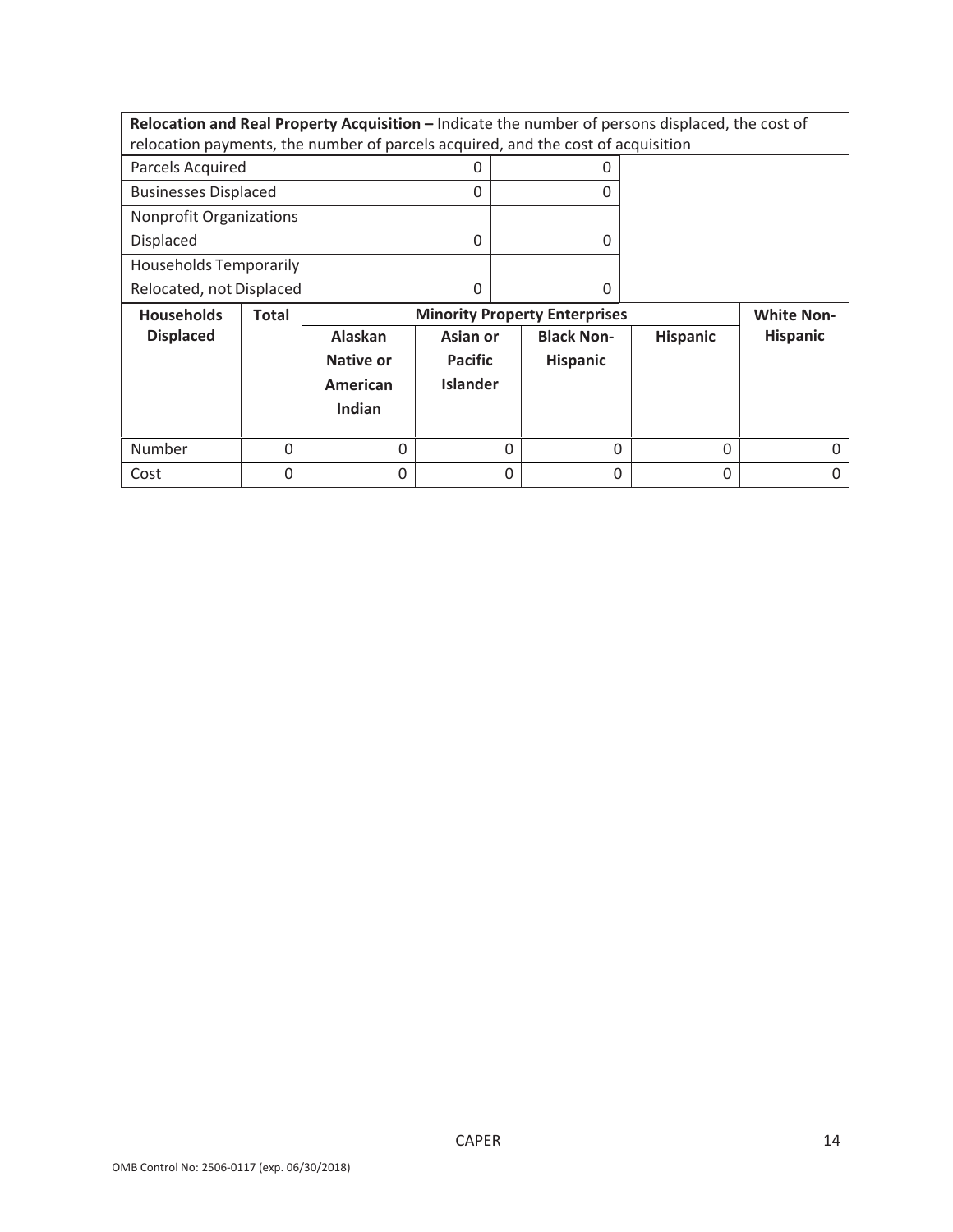## **CR‐20 ‐ Affordable Housing 91.520(b)**

**Evaluation of the jurisdiction's progress in providing affordable housing, including the number and types of families served, the number of extremely low‐income, low‐income, moderate‐income, and middle‐income persons served.**

|                                          | <b>One-Year Goal</b> | Actual |
|------------------------------------------|----------------------|--------|
| Number of Homeless households to be      |                      |        |
| provided affordable housing units        | 120                  | 64     |
| Number of Non-Homeless households to be  |                      |        |
| provided affordable housing units        |                      |        |
| Number of Special-Needs households to be |                      |        |
| provided affordable housing units        |                      |        |
| <b>Total</b>                             | 120                  | 64     |

**Table 11 – Number of Households**

|                                        | <b>One-Year Goal</b> | Actual |
|----------------------------------------|----------------------|--------|
| Number of households supported through |                      |        |
| <b>Rental Assistance</b>               | 100                  | 64     |
| Number of households supported through |                      |        |
| The Production of New Units            | 20                   |        |
| Number of households supported through |                      |        |
| <b>Rehab of Existing Units</b>         |                      |        |
| Number of households supported through |                      |        |
| <b>Acquisition of Existing Units</b>   | 0                    |        |
| <b>Total</b>                           | 120                  | 64     |

**Table 12 – Number of Households Supported**

## **Discuss the difference between goals and outcomes and problems encountered in meeting these goals.**

The County was challenged in meeting the goals/outcomes set out in the 2019‐20 AAP. Activity is difficult to predict given the typical fluctuations in the housing market. In July 2016, the Orange County Housing Authority (OCHA) entered into an agreement with the County providing that the County would supply OCHA HOME funds to administer the Tenant Based Rental Assistance (TBRA) program. OCHA would administer the TBRA program by providing move-in costs to homeless households participating in a special purpose housing assistance program administered by OCHA. Assistance is provided on an as needed basis and in FY 2019‐20 OCHA assisted 64 households.

Eligible activities for OCHA's administration of the TBRA program include grants for security deposit assistance. Preference is given to homeless low‐income individuals, families, seniors, and special needs populations with extenuating circumstances, including those at risk of being displaced from their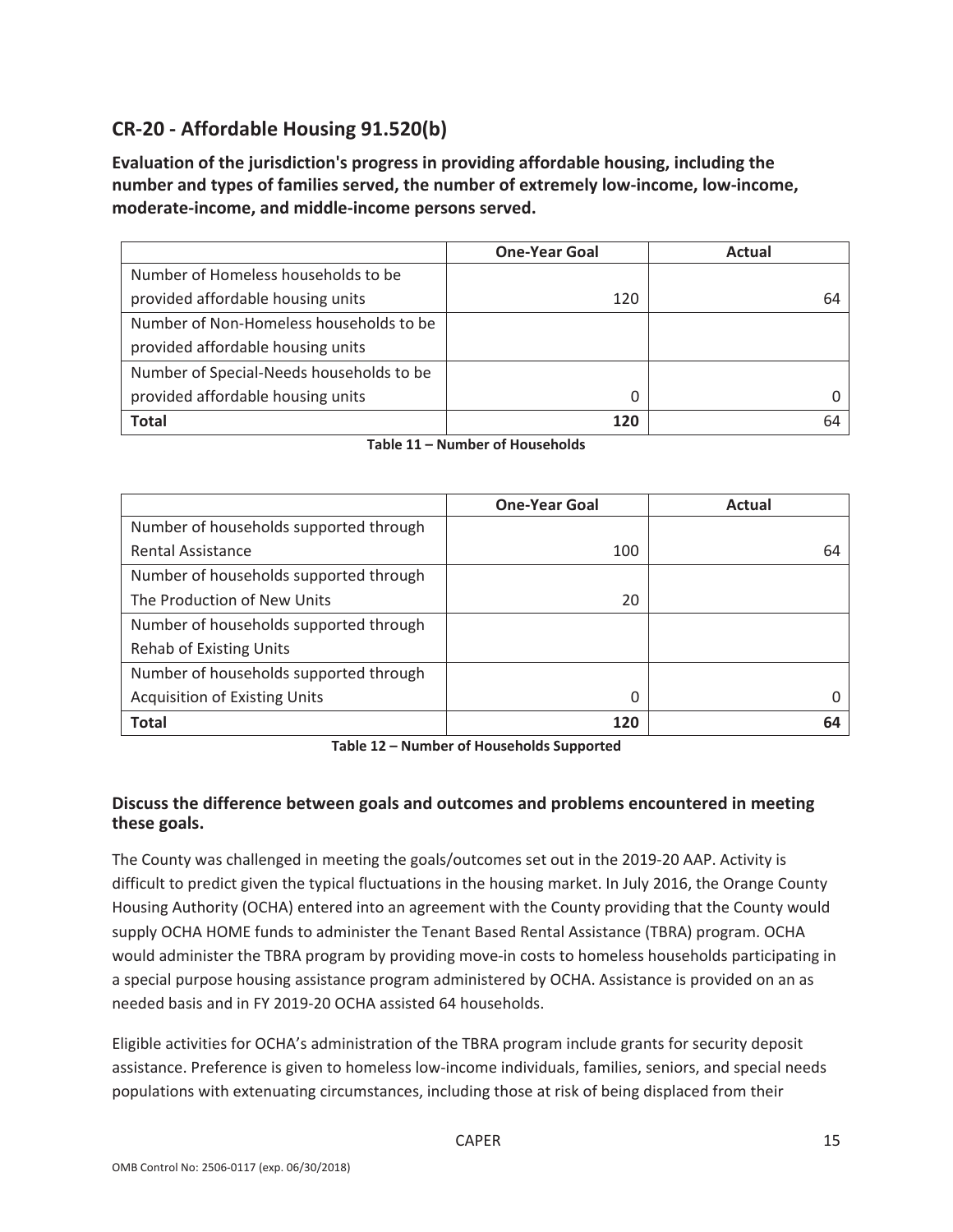primary residence. Currently, the grants for security deposit assistance are marketed for use for OCHA's homeless programs, which include HUD‐VASH, Homeless Set Aside, Project Based, and Continuum of Care.

HOME funds are currently set‐aside to fund Permanent Supportive Housing activities under the County's 2020 Supportive Housing Notice of Funding Availability (NOFA) . On December 17, 2019, the Orange County Board of Supervisors authorized the OC Community Resources Director, or designee, to issue a 2020 Supportive Housing Notice of Funding Availability (2020 NOFA) with an emphasis on developing extremely low-income housing in a combination of up to \$13 million in Orange County Housing Successor Agency (HSA) funds, Federal HOME Investment Partnerships Program (HOME) funds and Mental Health Services Act (MHSA) funds and utilize up to 200 Housing Choice Project‐Based Vouchers and return to the Board for funding commitments to individual projects.

As of the end of November 2020, Staff had received 11 applications requesting \$15,329,500 in funds and 176 Housing Choice Project‐Based Vouchers through the 2020 NOFA.

## **Narrative Information**

See above.

### **Discuss how these outcomes will impact future annual action plans.**

In FY 2019‐20, the County entered into a Housing Assistance Payment Contract for eleven (11) Housing Choice project based vouchers for new units of affordable rental housing for low‐income households in Orange County. HOME funds are currently set‐aside to fund Permanent Supportive Housing activities under the County's 2016 Permanent Supportive Housing Notice of Funding Availability (NOFA) and Addendum 1. In FY 2019‐20,the County approved HOME funds for the development of 64 permanent supportive housing units in the City of Placentia and continues to process funding requests for the use of HOME funds for development in other Orange County cities.

### **Include the number of extremely low‐income, low‐income, and moderate‐income persons served by each activity where information on income by family size is required to determine the eligibility of the activity.**

| <b>Number of Households Served</b> | <b>CDBG Actual</b> | <b>HOME Actual</b> |
|------------------------------------|--------------------|--------------------|
| <b>Extremely Low-income</b>        | 34                 |                    |
| Low-income                         | 42                 |                    |
| Moderate-income                    | 24                 |                    |
| Total                              | 100                | 64                 |

**Table 13 – Number of Households Served**

### **Narrative Information**

See above.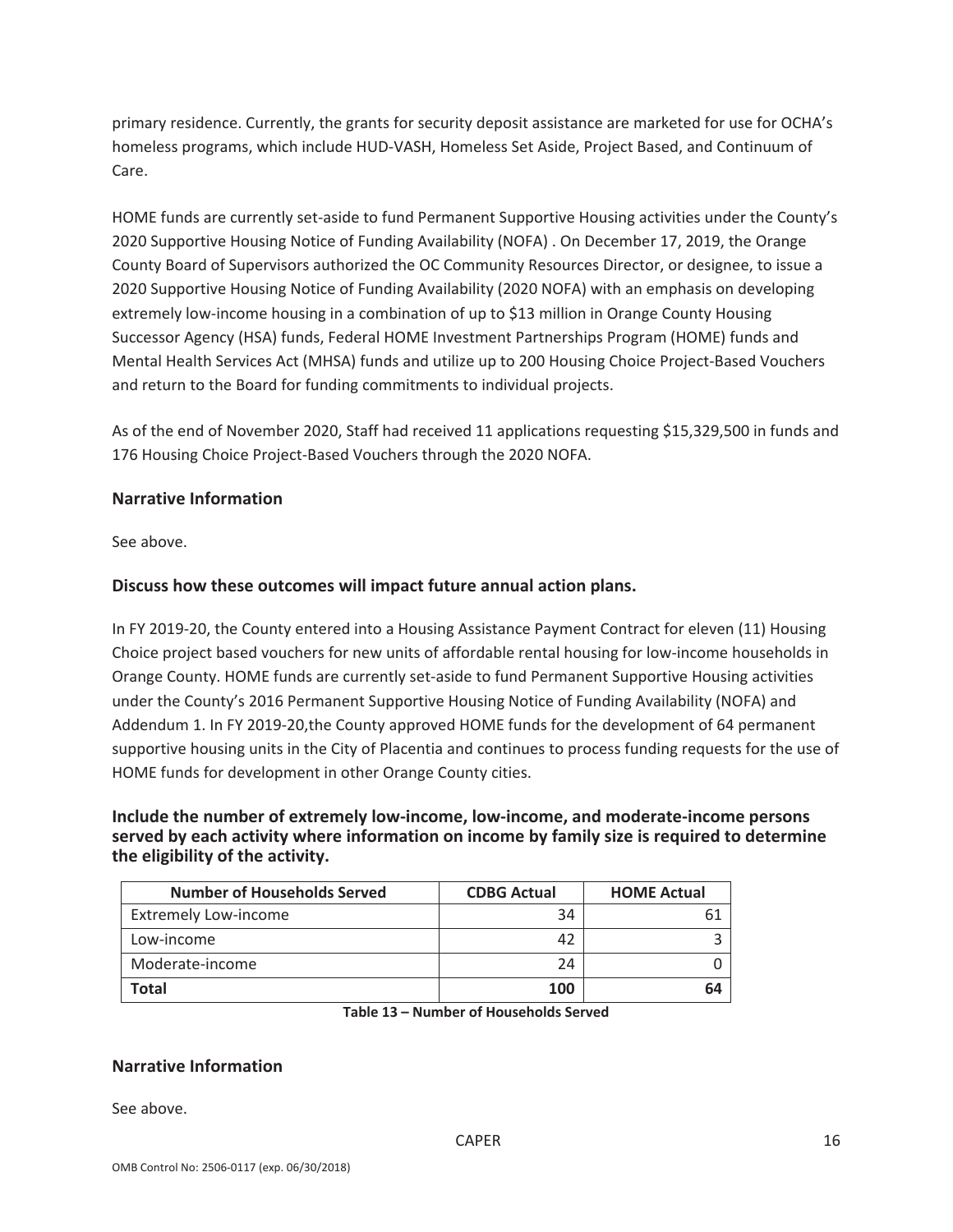## **CR‐25 ‐ Homeless and Other Special Needs 91.220(d, e); 91.320(d, e); 91.520(c)**

**Evaluate the jurisdiction's progress in meeting its specific objectives for reducing and ending homelessness through:**

## **Reaching out to homeless persons (especially unsheltered persons) and assessing their individual needs**

The County of Orange (County) is focused on building a System of Care that is integrated and coordinated regionally to address the needs of persons experiencing homelessness and provides a safety net for persons at risk of homelessness. The System of Care is comprised of five components – healthcare, behavioral health, housing, community corrections and benefits and support services – that provide critical resources and support to the community. The County's effort in building a System of Care includes facilitating access through ongoing outreach and engagement to persons experiencing homelessness, especially those living on the streets or in place not mean for human habitation. Through outreach and engagement, the individual needs of persons experiencing homelessness are assessed and incorporated in to action plans to support individuals in securing housing and other supportive services. The County has implemented outreach, engagement and assessment to occur in multiple settings, including the year-round emergency shelters and service centers where people experiencing homelessness typically access resources.

Since 1998, the County has had a comprehensive, coordinated, and regional Continuum of Care strategy that includes participation of all 34 cities in Orange County, County Agencies, the County's homeless housing and service providers, and other community groups, including non‐ profits, local governmental agencies, faith-based organizations, the homeless and formerly homeless, interested business leaders, schools and other stakeholders to identify the gaps and unmet needs of the County's System of Care. The needs of the homeless population and service priorities continue to be identified through the County's Continuum of Care. The Continuum of Care providers an opportunity for the public to engage on matters and issues related to homelessness and provide feedback or recommendations on its going development and coordination. The inclusive practices of the Continuum of Care allow for participation of all stakeholders including homeless and formerly homeless individuals in planning processes such as the Point In Time Count and survey.

The County also established the Commission to End Homelessness to serve as an advisory body to the Board of Supervisors in policy matters related to promote an effective response to homelessness Orange County. The Commission to End Homelessness worksin collaboration with the County government, 34 city governments, business sector, philanthropic organizations,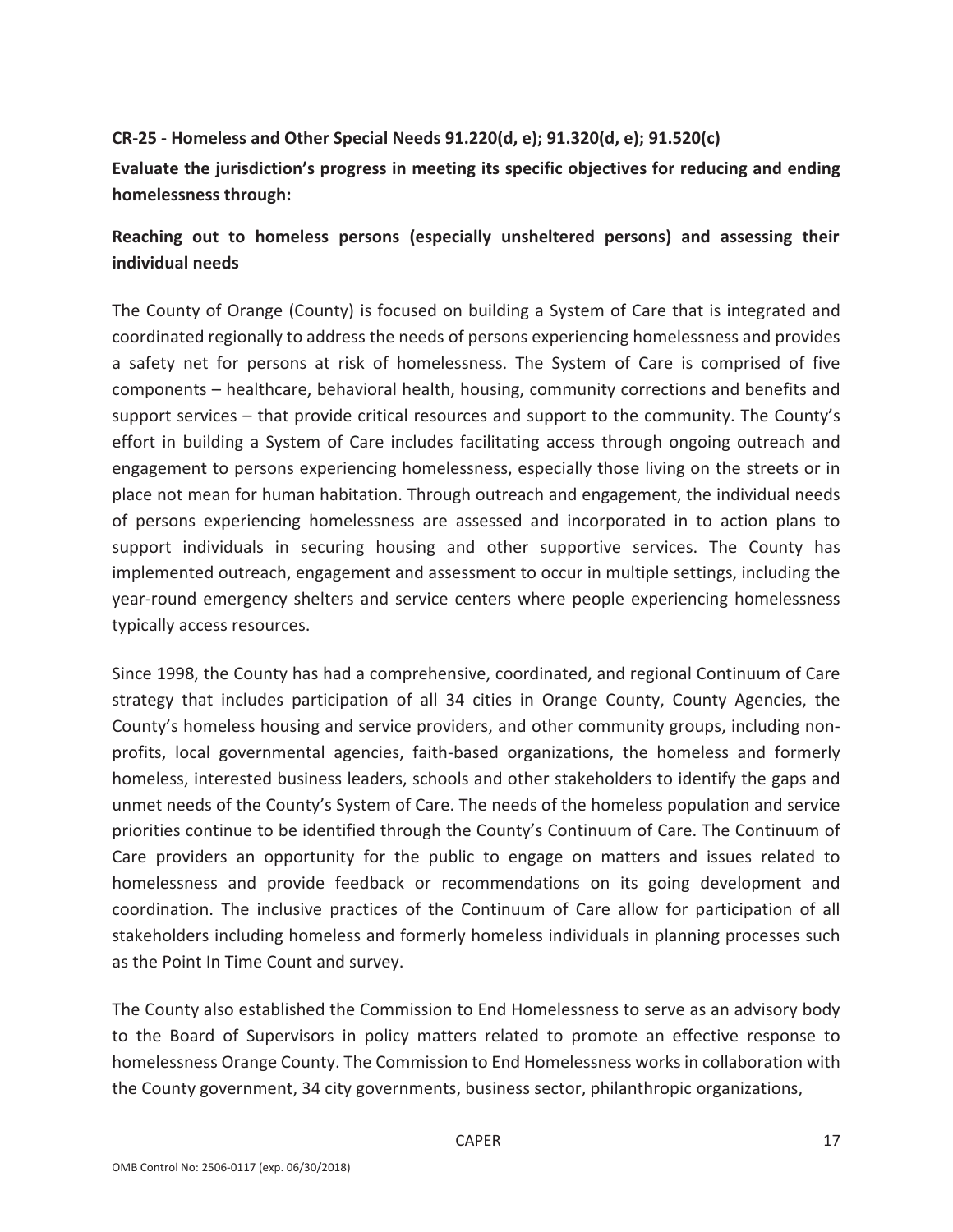community organizations, faith‐based organizations, healthcare, public sector and other interested stakeholders to focus on regional policy, implementation strategies, affordable housing development, data and gaps analysis, best practice research, social policy and systemic change.

## **Addressing the emergency shelter and transitional housing needs of homeless persons**

The County of Orange has supported in the development of an emergency shelter system in the Orange County that serves individuals (adults age 18 and older) experiencing homelessness improving the availability of needed beds. The County has been able to leverage funding from the federal, state and local government to support the development of navigation centers that incorporate emergency shelter beds along with wrap around supportive services that promote housing placements. These wrap around services co-locate the Social Services Agency for assistance in mainstream benefit applications, behavioral health support, community clinics for access to healthcare, homeless service agency for connecting to housing resources and more.

In January 2021, the Housing Inventory Chart was completed, there were a total of 2,567 emergency shelter beds at 57 emergency shelter program locations. Since January, the County of Orange has supported the creation of 375 emergency shelter beds, bringing the total beds to over 2,900 beds.

The County of Orange has allocated \$204,263 in ESG funds and \$206,748 in CDBG funds during FY 2019-20 for essential services, operations, emergency shelter, showers, and meals for homeless clients. The County operates the "Armory Emergency Shelter Program," which allows for emergency shelter for approximately five months out of the year, serving a maximum capacity of 400 individuals nightly, divided between two locations.

Additionally, in response to the COVID‐19 pandemic, the County has implemented Project Roomkey, a state initiative to operate non‐congregate sheltersto ensure the safety of individuals experiencing homelessness who are high risk for severe COVID‐19 illness and/or COVID‐19 positive or symptomatic. To date, the County has assisted approximately 2,500 individuals with non-congregate shelter thus limiting the exposure to COVID-19. The County has plans to continue operating project Roomkey through June 2021 and is looking at all available funding resources to support funding this needed program during the pandemic.

**Helping low‐income individuals and families avoid becoming homeless, especially extremely low‐income individuals and families and those who are: likely to become homeless after being discharged from publicly funded institutions and systems of care (such as health care facilities, mental health facilities, foster care and other youth facilities, and corrections programs and**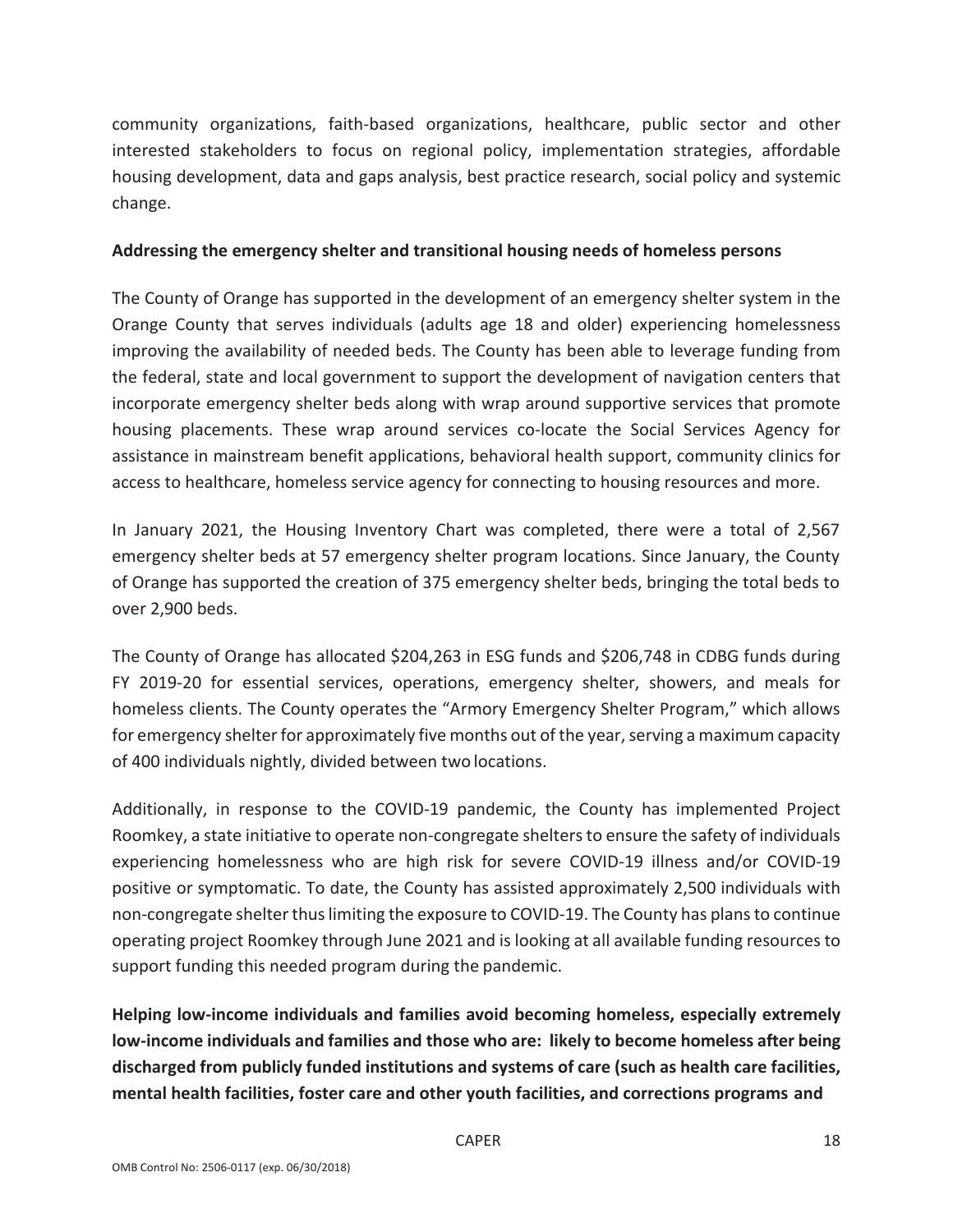## **institutions); and, receiving assistance from public or private agencies that address housing, health, social services, employment, education, or youth needs**

The goal of the County's System of Care is to provide a safety net of services to individuals and families at risk of becoming homelessness as the engage with the various components. The County is focused on providing housing focused case management to support individuals and families in maintaining their current housing and providing supportive services to assist in stabilization. This often includes evaluating the appropriateness of current housing, developing a sustainable budget and identifying ways to increase income through employment or connection to mainstream benefits. This current system model works well when partnered with a variety of supportive services that address other needs the household may have and support in addressing risk factors that may contribute to housing insecurity. In Orange County, a variety of private, federal, state and county-funded programs offer job training courses, child care, workappropriate clothing, food bags and/or meals, among other services. Many of these services follow clients through their shelter stay(s), and sometimes even after they have found permanent housing. The variety of non‐profit service providers that have formed in Orange County over the last 30 years has meant that many different types of clients can be served simultaneously. Each provider tends to specialize in a particular type of client in order to tailor services effectively. Currently served populations include, but are not limited to: families, victims of domestic violence, veterans, chronically homeless men and women, individuals with mental health issues and their families, and individuals with physical and developmental disabilities and their families.

The Continuum of Care Board has representation in expertise and knowledge of different subpopulations and their unique challenges. This provides the Continuum of Care Board an opportunity to ensure that available programs and approaches are comprehensive and appropriate to meet the needs of the community. Additionally, the Continuum of Care has focused on developing targeted resources and strategies for the subpopulations such as veteran, families, transitional aged youth, etc. With the implementation of the Coordinated Entry System, there is an additional focus on creating a responsive System of Care that promotes regional collaboration and coordination and is response to the diverse needs of the individuals and families at risk of homelessness and/or experiencing homelessness. The Coordinated Entry System was launched in 2015 focusing initially on Permanent Supportive Housing then incorporating Rapid Rehousing. Today, the Coordinated Entry System islead and managed by the County of Orange and has developed to incorporate additional housing programs and funding sources thus streamlining the access to available housing resources. There are over 35 access points throughout the county doing housing assessments using the VI‐SPDAT and then working the participants through their housing and stabilization process. Some of the access points target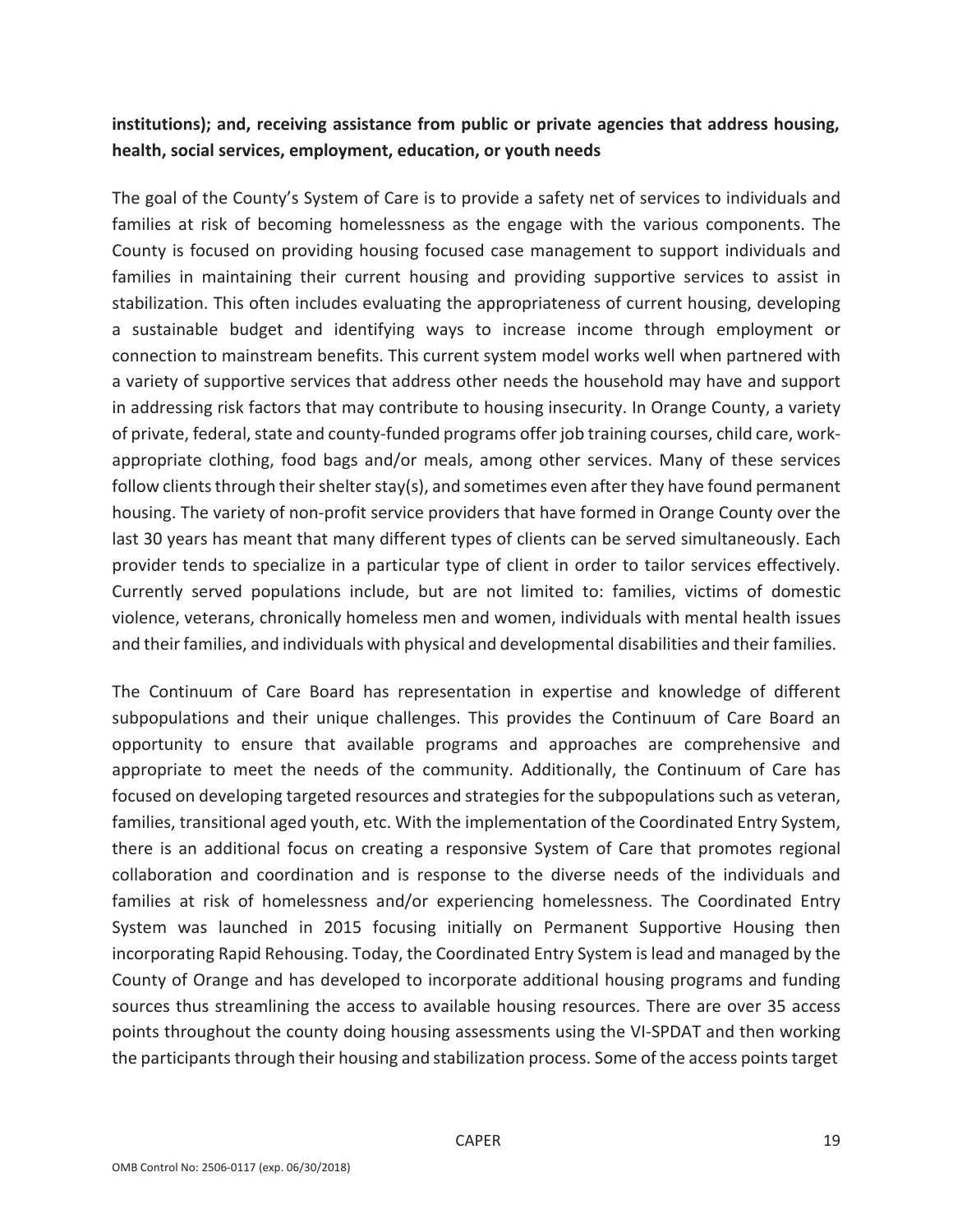specific subpopulations within the county, providing an opportunity to address their unite needs and challenges.

Historically, the most difficult individuals to house are those experiencing chronic homelessness. People experiencing Chronic homelessness have a disability that is a long‐lasting duration that requires ongoing support. The County has utilized Mental Health Services Act (MHSA) to establish a Housing Program that supports the development of permanent housing units with wrap around supportive services. Although the MHSA program concluded in May 2016, funding programssuch as the Special Needs Housing Program and No Place Like Home were released to continue those efforts. The County previously allocated \$33 million in MHSA funding to provide additional housing for the homeless mentally ill and in June 2018, allocated an additional \$70.5 million for the development of additional supportive housing units for MHSA eligible individuals and households. In addition to the MHSA Housing Program, other housing and supportive services are provided through the MHSA Community Services and Supports component of the MHSA for clients enrolled in a Full Service Partnership Program. Participants of these programs must be seriously mentally ill adults or older adults or seriously mentally ill/seriously emotionally disturbed children and youth. The programs are participant‐driven and provide flexible resources that are tailored to each client's specific needs. Additionally, the County adopted an Affordable Housing Strategic Plan and allocated \$8 million in Federal HOME and local funds for the development of Permanent Supportive Housing for the homeless through a Notice of Funding Availability. Additionally, all CoC Permanent Supportive Housing (PSH) projects are dedicated for households that are experiencing chronic homelessness.

**Helping homeless persons (especially chronically homeless individuals and families, families with children, veterans and their families, and unaccompanied youth) make the transition to permanent housing and independent living, including shortening the period of time that individuals and families experience homelessness, facilitating access for homeless individuals and families to affordable housing units, and preventing individuals and families who were recently homeless from becoming homeless again**

Traditionally, the most fundamental risk factor for becoming homelessis acute poverty, however given the impact of the COVID‐19 pandemic there is a growing population that is facing financial instability at this time. Orange County has dozens of organizations, both private and public, providing resources to those at risk of homelessness and is looking for ways to streamline access to services. The solutions to developing a system capable of ensuring that people have the right resources to remain housed generally involve a continued high level of supportive services once an individual or family has been placed in permanent housing.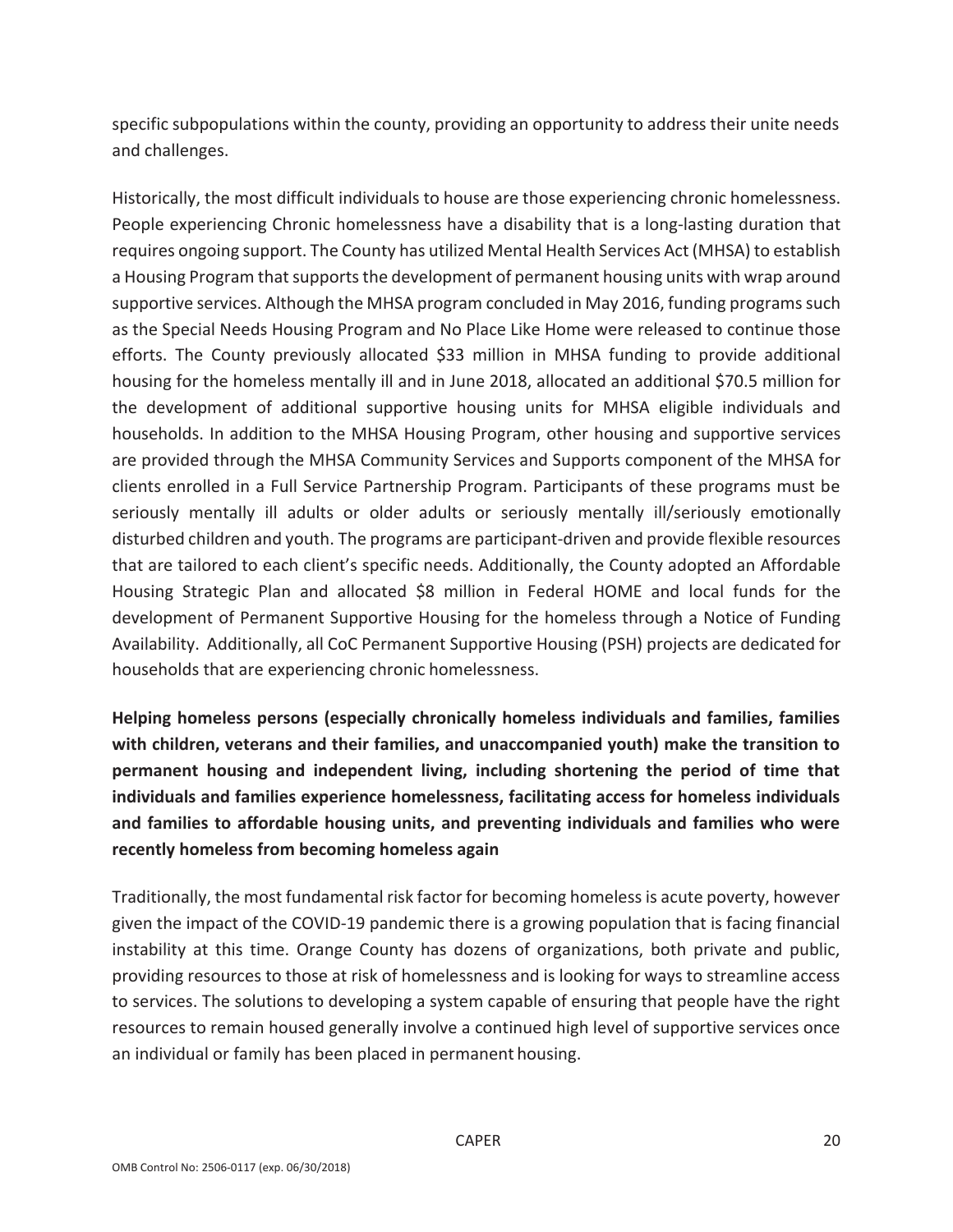The Continuum of Care Board has developed action plans and is reviewing its structure to ensure it is more effectively creating Systems of Care that are formally linked and coordinated with the various existing systems such as those listed in the prompt. The Coordinated Entry System (CES) is being developed to meet the needs of the various subpopulation, including re‐entry, LGBTQ, Transitional Aged Youth, Domestic Violence, medically fragile, etc.. Implementation of the Mental Health Services Act in Orange County has provided a large array of supportive services for those who are experiencing homelessness or at high-risk of homelessness as well as having a serious mental illness. Supportive services include, but are not limited to, employment services, mentoring, in-home crisis stabilization, education and training, centralized assessment team services, recovery centers, residential treatment, a wellness center, and a transitional age youth discovery program.

## **Actions taken to develop institutional structure. 91.220(k); 91.320(j)**

The institutional structure, through which the Consolidated Plan will be implemented, includes various agencies of County government, participating cities, nonprofit organizations, and private industry. OC Housing & Community Development has oversight responsibility for the Consolidated Plan/Annual Plan processes. OC Housing & Community Development is a component of OC Community Resources, which consists of OC Housing & Community Development OC Animal Care, OC Community Services, OC Parks, and OC Public Libraries, which are part of the County of Orange. Additionally the OC Housing & Community Development has worked with the OC Health Care Agency Office of Care Coordination to integrate components of the homeless system of care into the process and provide additional details for jurisdictions to include into their planning processes.

In addition, the County has developed a comprehensive, coordinated, and regional Continuum of Care (CoC) strategy that includes the participation of all thirty‐four cities in the County, County Agencies, the County's homeless housing and service providers, and other community groups (including non‐profits, local governmental agencies, faith‐based organizations, the homeless and formerly homeless, interested business leaders, schools, and many other stakeholders) to identify the gaps and unmet needs of the County's homeless.

Orange County's CoC planning process is continually sustained with regular community wide efforts. Throughout the year the Commission to End Homelessness, and other interested parties, continue the process of identifying gaps and priority needs, and examining new strategies to strengthen the current system of care. This planning process includes identification of the greatest needs facing the homeless of Orange County and assessing the funding priorities to address these needs.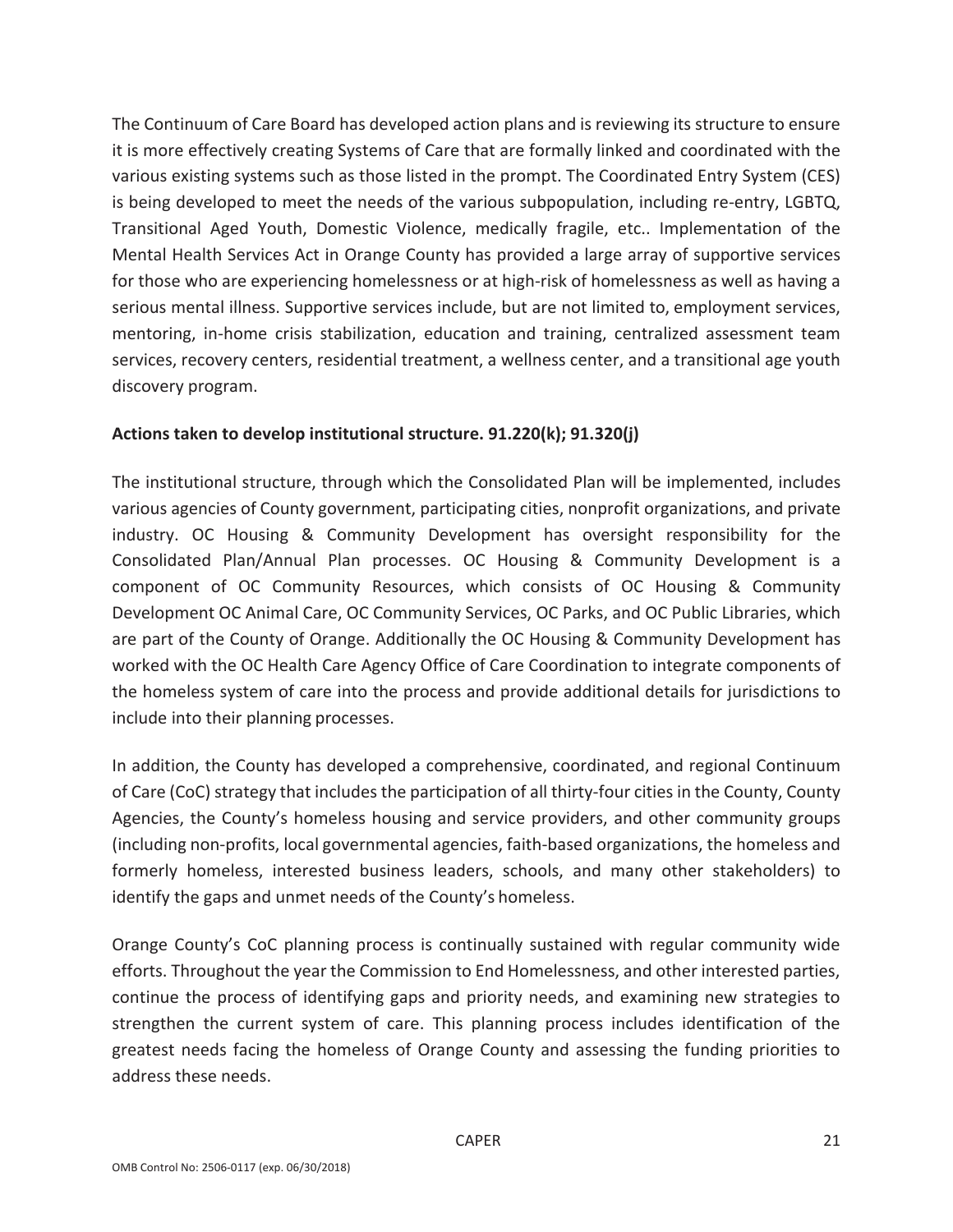Since 1996, this public/private planning process has resulted in the allocation of over \$298 million in federal homeless assistance funds for Orange County. HUD CoC funds are leveraged with federal, state, and local resources allocated to Orange County's CoC System. Although Orange County's CoC System has dramatically improved since 1996, there are still huge gaps at all levels of the system. While the dollar amount that the County received is a notable amount, it does not provide enough to service all those that are in need.

Questions:

- How many shelters are there now?
	- o 57 emergency shelter programs in HMIS
	- o 2,167 year‐round emergency shelter beds (as of 2020 HIC)
	- o 400 seasonal emergency shelter beds (as of 2020 HIC)
	- o 2,567 total emergency shelter beds (as of 2020 HIC)
- Total number of Homeless persons assisted in overnight shelters
	- $\circ$  8,124 unduplicated individuals enrolled in HMIS emergency shelter programs
- Total number of Homeless persons assisted rapid rehousing
	- o 2,808 unduplicated individuals enrolled in HMIS rapid re‐housingprograms
- Total number of Homeless persons assisted pubic services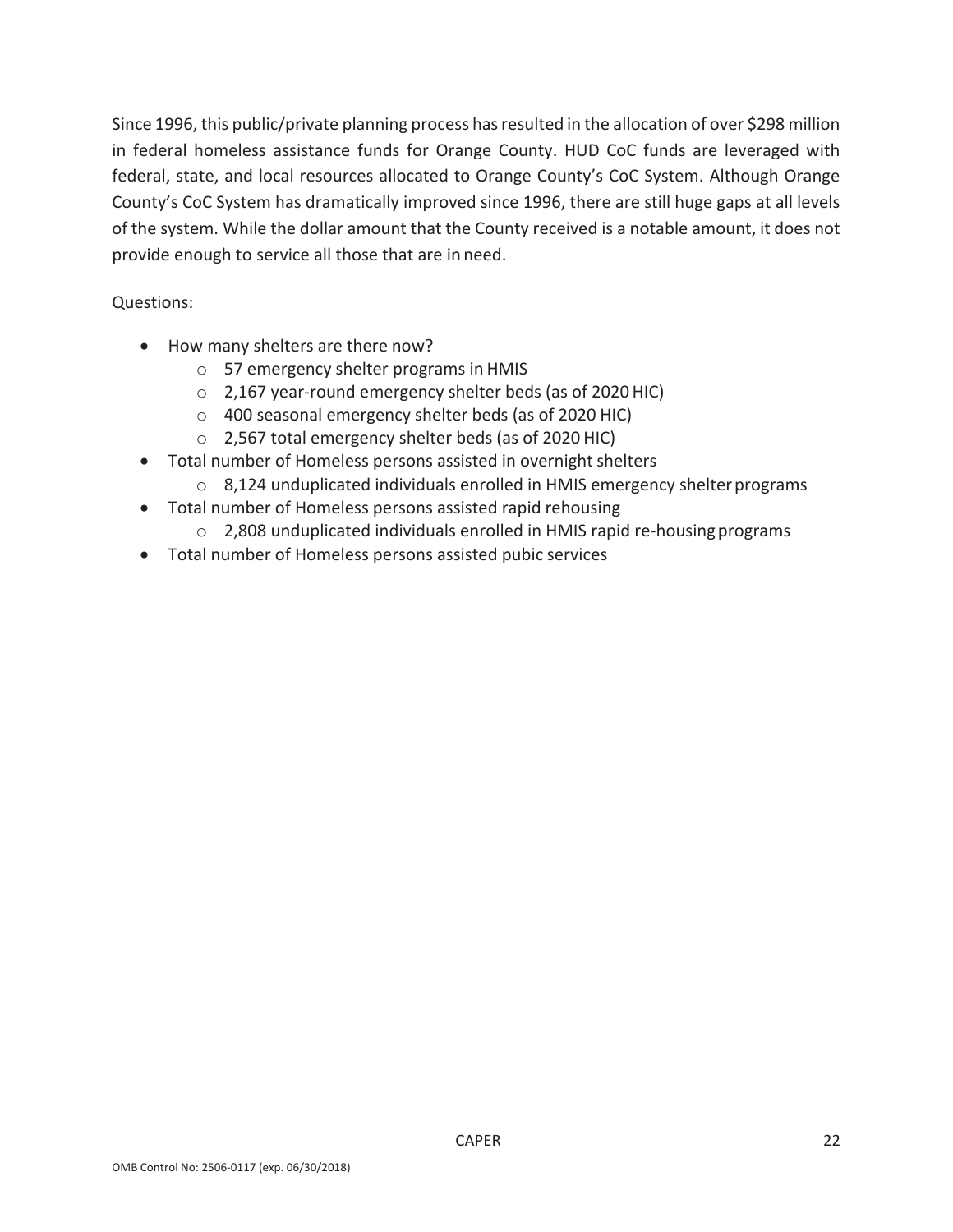## **CR‐30 ‐ Public Housing 91.220(h); 91.320(j)**

## **Actions taken to address the needs of public housing**

The public housing needs of Urban Orange County residents are met by the Orange County Housing Authority (OCHA), a division within Orange County Community Resources and the OC Housing and Homeless Services. There are no public housing projects in the Urban County program, however OCHA provides tenant-based and project-based housing assistance to residents in the Urban County.

## **Actions taken to encourage public housing residents to become more involved in management and participate in homeownership**

OCHA has established a Resident Advisory Board with the membership representing the residents assisted by OCHA. The Board was consulted in the development of OCHA's Five‐Year and Annual Public Housing Agency Plans. In addition, OCHA provides homeownership opportunities to eligible participants in the Housing Choice Voucher Program and there are currently six households receiving assistance in paying their mortgage in this program.

### **Actions taken to provide assistance to troubled PHAs**

Not Applicable.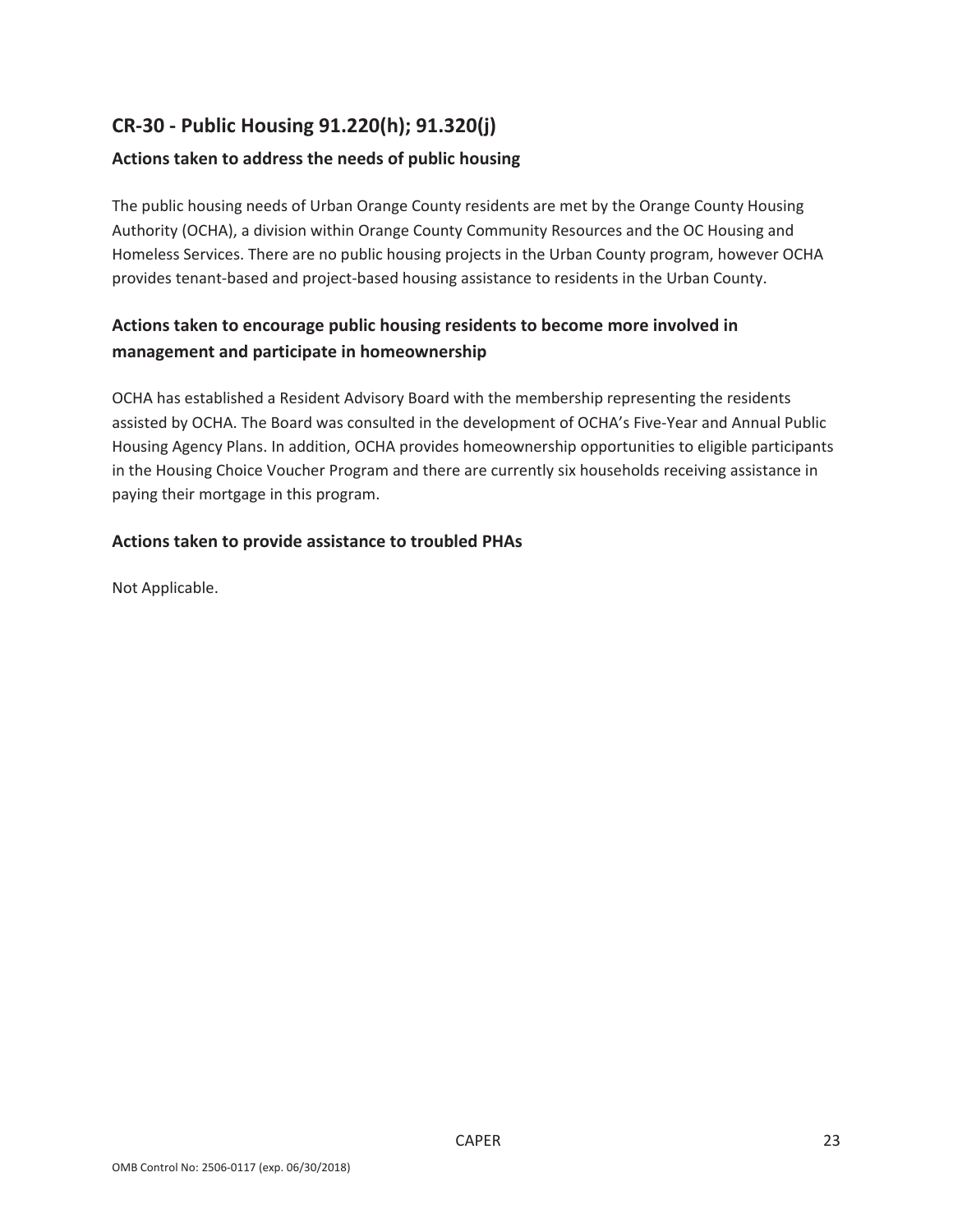## **CR‐35 ‐ Other Actions 91.220(j)‐(k); 91.320(i)‐(j)**

**Actions taken to remove or ameliorate the negative effects of public policies that serve as barriers to affordable housing such as land use controls, tax policies affecting land, zoning ordinances, building codes, fees and charges, growth limitations, and policies affecting the return on residential investment. 91.220 (j); 91.320 (i)**

In January 2009, the Orange County Board of Supervisors amended the Housing Opportunities Overlay Regulations to expand the Overlay to high density multi-family residential districts located along arterial highways. Originally adopted in 2006, the Housing Opportunities Overlay Regulations permit the "byright" development of affordable housing units on commercial, industrial and certain high density residential zoned sites through an administrative approval process.

The County and participating cities have also worked to address the issues surrounding barriers to affordable housing development through the Housing Element process required by the State of California. The California Department of Housing and Community Development (HCD) must review the Housing Element for compliance with State law. Among other things, each jurisdiction's Housing Element is required to identify opportunity sites with land use controls that facilitate affordable housing development. Another key component of HCD review is the extent of government policies that act as barriers to housing development, especially affordable housing development, and the jurisdiction's commitment to eliminating or mitigating the barriers.

Each jurisdiction in California (including all participating cities and the County of Orange) adopts a housing element as a required component of the general plan. The County of Orange 2014‐2021 Housing Element was adopted in December 2013. The document includes specific actions to facilitate affordable housing.

The County has also approved a Zoning Code amendment that allows emergency shelters "by-right" (with no public hearing requirement) in commercial and industrial zoned areas. To address neighborhood on affordable housing, Housing & Community Development encourages all developers to work closely with local residents and community groups. The County's 2014‐21 Housing Element establishes an action that the County's Affordable Housing Project Manager and Housing & Community Development staff will work cooperatively with other governmental agencies, business groups, universities, environmental organizations, housing advocates and the development community to increase public awareness of the importance of affordable housing to the County's long-term viability.

## **Actions taken to address obstacles to meeting underserved needs. 91.220(k); 91.320(j)**

One of the greatest challenges in meeting the underserved needs of low‐ and moderate‐income persons is having limited financial resources. The County must weigh and balance the input from different groups and assign funding priorities that best bridge the gaps in the County's service delivery system. While other goals the County has set are also important, for the purposes of the Consolidated Plan, only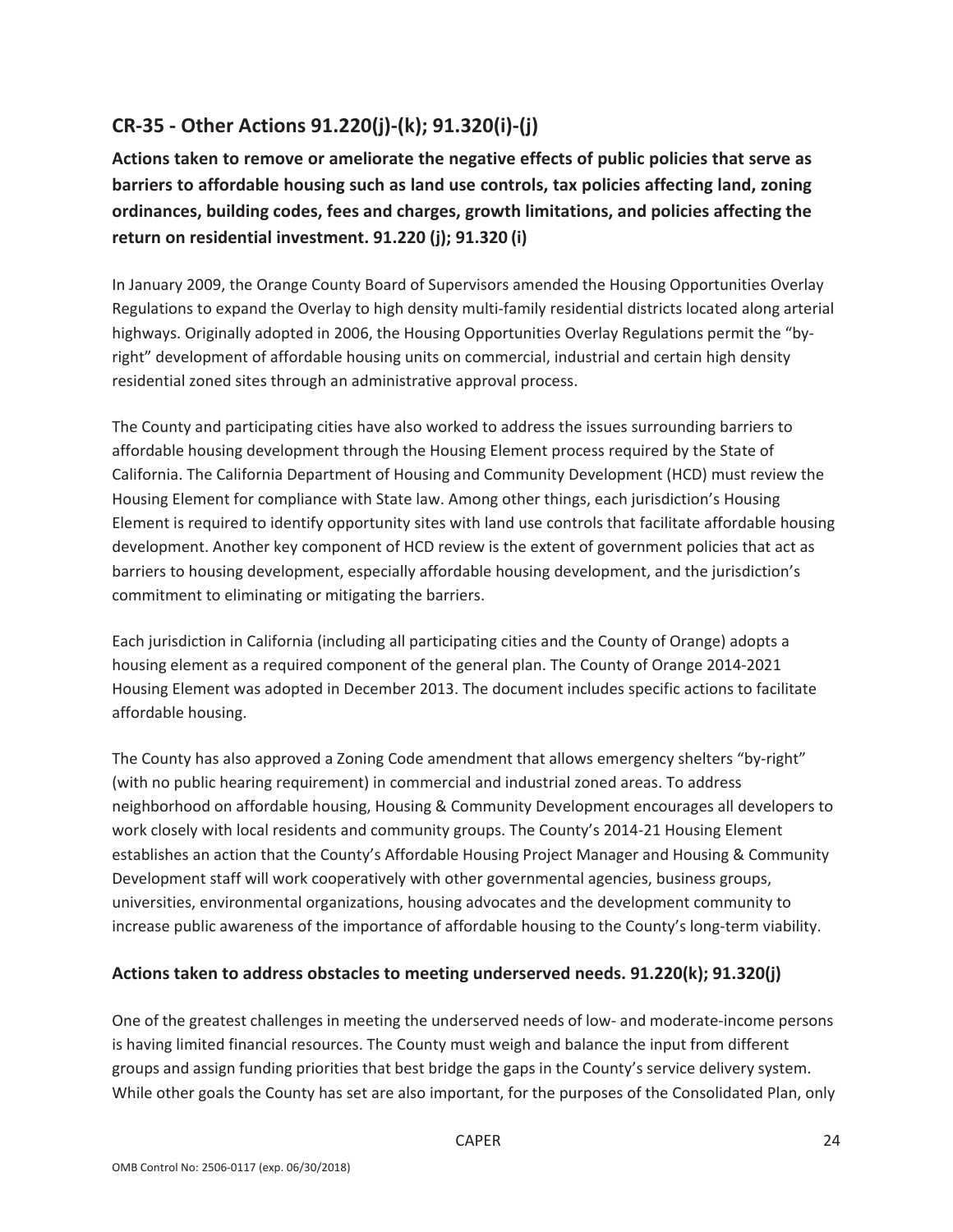those which are anticipated to be funded with CPD funding programs (CDBG, HOME, and ESG) during the five‐year planning cycle are indicated to be high priorities. The County utilizes other funding sources to meet goals that are not considered high priority in the Consolidated Plan. The County established priorities for allocating CPD funds based on a number of criteria, including:

- Urgency of needs
- Cost efficiency
- Eligibility of activities/programs
- Availability of other funding sources to address specificneeds
- Funding program limitations
- Capacity and authority for implementing actions
- Consistency with countywide goals, policies, and efforts

### **Actions taken to reduce lead‐based paint hazards. 91.220(k); 91.320(j)**

Estimates show that approximately 93,077 housing units within the County's jurisdiction were constructed prior 1978. Although the level of hazardous incidents involving lead‐based paint is relatively low compared to other urban areas, the County still takes a proactive approach in lead‐based paint removal. Under the guidance of HUD's Lead Safe Housing Regulations, Housing & Community Development works closely with state certified service providers and homeowners participating in housing rehabilitation programs to safely and effectively identify, evaluate, and remove lead‐based paint hazards.

## **Actions taken to reduce the number of poverty‐level families. 91.220(k); 91.320(j)**

In the Urban County, 159,265 households (or 16 percent of all households) earned less than 30 percent of the Area Median Income (AMI), according to CHAS. Of these, 57 percent experienced housing problems such as cost burden or overcrowding. The challenges associated with poverty – stress, strained family relationships, substandard housing, lower educational attainment, limited employment skills, unaffordable child care, and transportation difficulties – make it hard for low income families to obtain and maintain employment, and therefore, housing and basic needs.

Economic stability can have lasting and measurable benefits for both parents and children. The County seeks to reduce the number of people living in poverty (extremely low-income households earning less than 30 percent of the AMI) by providing a number of programs, including housing assistance, supportive services, economic development assistance, and job training opportunities. The County will continue to leverage opportunities to support funding for Community Based Development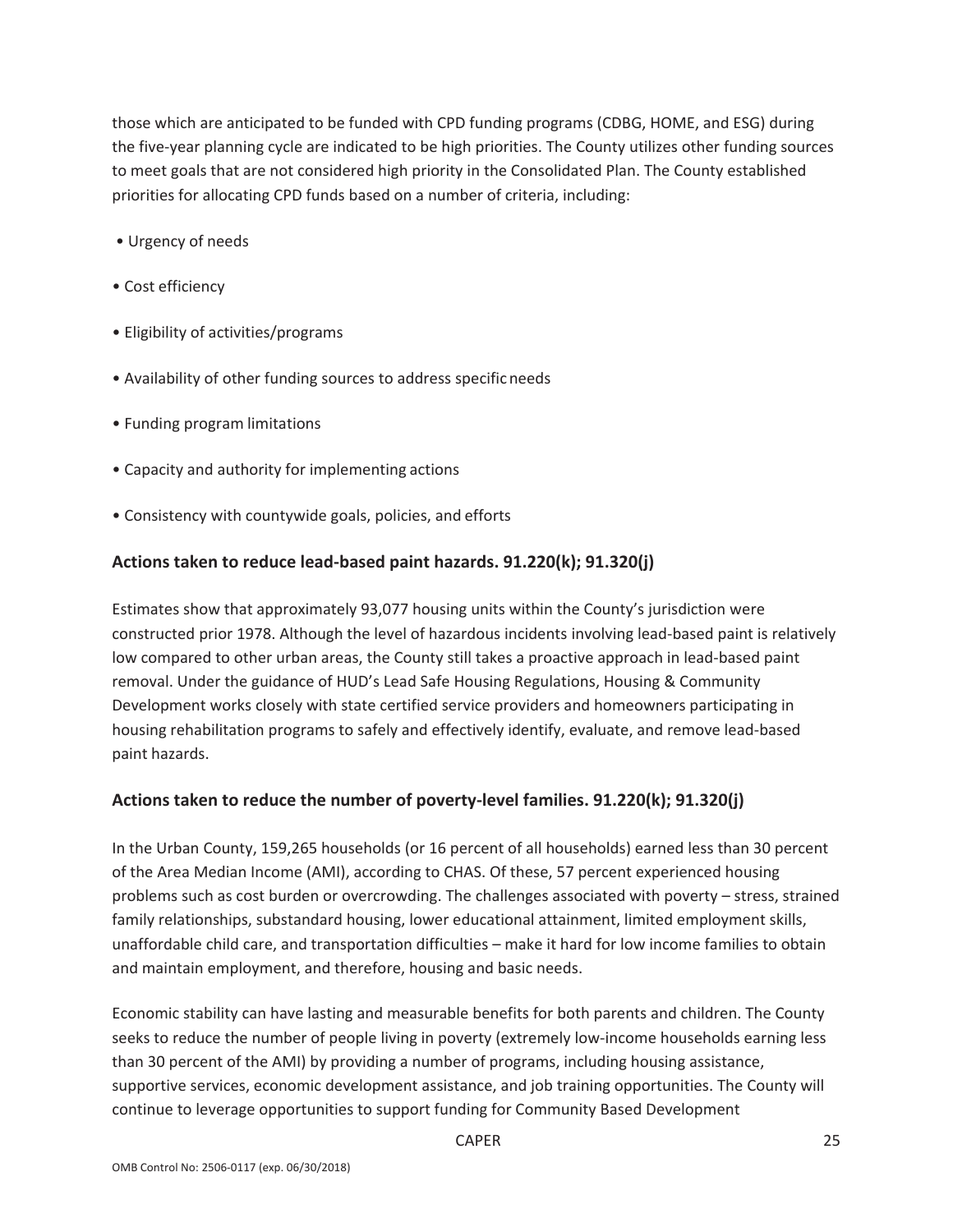Organizations, cities, and other groups to provide training and employment opportunities to extremely low‐income persons. In collaboration with the County's Workforce Investment Board (OCWIB), the County will continue to offer outreach and training to poverty level families and individuals. Through the CoC system, the County will work with the OCWIB job-training providers to ensure that low- and moderate‐income persons are trained with employable skills with the potential to earn higher wages. In addition, the County Section 8 Housing Choice Voucher Program provides assisted families an incentive for employment opportunities through its Family Self Sufficiency (FSS) Program: The FSS Program participants receive resources and are taught job skills that enable them to gain employment and become self‐sufficient. The County of Orange has several departments that are involved in some aspect of providing economic development opportunities (e.g., job training, provision of jobs, adding value to communities) to their clientele. In addition, the Orange County Business Council and the County Executive Office have completed an inventory of county resources and coordinate the provision of funds and services.

The goals and strategies contained in this Consolidated Plan for funding for housing and human services programs often directly address poverty issues. The County's funding (CDBG and ESG) of human service programs for basic needs, food distribution, and case management for homeless and those at risk of homelessness support the goals and strategies of reducing poverty. In addition, housing costs often consume a large portion of lower‐income households' monthly income. This creates a housing cost burden, leaving less money accessible for other necessities. As such, the County's efforts to create new affordable housing, both permanent and transitional, and rehabilitate existing housing contribute to curbing poverty in the County. In the area of housing, the County, in partnership with other governmental agencies, private non‐profit, and for profit agencies, has been successful in addressing the areas of affordable housing needs.

## **Actions taken to develop institutional structure. 91.220(k); 91.320(j)**

The institutional structure, through which the Consolidated Plan will be implemented, includes various agencies of County government, participating cities, nonprofit organizations, and private industry. OC Housing & Community Development has oversight responsibility for the Consolidated Plan/Annual Plan processes. OC Housing & Community Development is a component of OC Community Resources, which previously consists of OC Housing & Community Development and Homeless Services, OC Animal Care, OC Community Services, OC Parks, and OC Public Libraries, which are part of the County of Orange.

As stated earlier, a reorganization took place on November 19, 2019, where the Board of Supervisors (Board) approved the Orange County Health Care Agency (HCA), OCCR and County Executive Office (CEO) budget‐related reorganization and directed the CEO, Auditor‐Controller, HCA and OCCR to make position, encumbrance, appropriations, revenue and Net County Cost changes. Therefore, all Homeless Services activities that were previously administered by Housing and Community Development and Homeless Prevention Division of the Orange County Community Resources (OCCR), will now be carried out by the Office of Care Coordination, a department within HCA,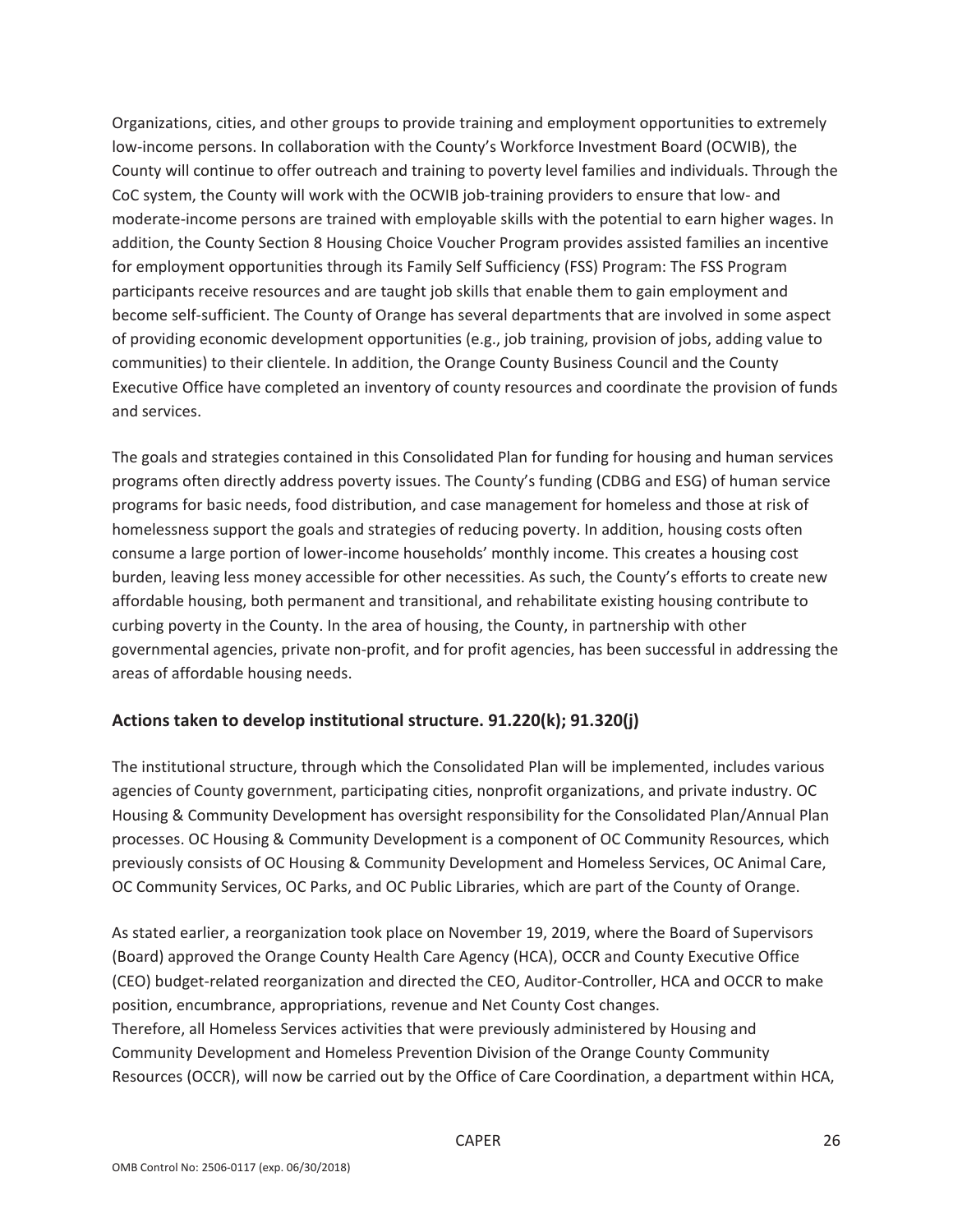that will provide oversight on all homeless activities under ESG, CDBG and any other grant funding pursued that provide funding for homeless activities, as a result of the agency reorganization.

In addition, the County has developed a comprehensive, coordinated, and regional Continuum of Care (CoC) strategy that includes the participation of all thirty‐four cities in the County, County Agencies, the County's homeless housing and service providers, and other community groups (including non‐profits, local governmental agencies, faith‐based organizations, the homeless and formerly homeless, interested business leaders, schools, and many other stakeholders) to identify the gaps and unmet needs of the County's homeless.

Orange County's CoC planning process is continually sustained with regular community wide efforts. Throughout the year the Commission to End Homelessness, and other interested parties, continue the process of identifying gaps and priority needs, and examining new strategies to strengthen the current system of care. This planning process includes identification of the greatest needs facing the homeless of Orange County and assessing the funding priorities to address these needs.

Since 1996, this public/private planning process has resulted in the allocation of over \$298 million in federal homeless assistance funds for Orange County. HUD CoC funds are leveraged with federal, state, and local resources allocated to Orange County's CoC System. Although Orange County's CoC System has dramatically improved since 1996, there are still huge gaps at all levels of the system. While the dollar amount that the County received is a notable amount, it does not provide enough to service all those that are in need.

## **Actions taken to enhance coordination between public and private housing and social service agencies. 91.220(k); 91.320(j)**

Housing & Community Development is responsible for the administration and compliance of programs and grant management. Housing & Community Development performs audits, compliance, and legal notification procedures required by HUD for both the Housing and Neighborhood Preservation and Housing Assistance functions. Because Housing & Community Development must make recommendations on compliance matters, it is separate from direct control of either of the other functions identified below. It also conducts the Annual Application Review process that is the competitive evaluation process by which Federal funding is allocated to special projects.

The OC Housing & Community Development and Homeless Services Division oversees housing community development and homeless activities, such as public infrastructure, housing rehabilitation, community development, preservation and improvement activities, affordable rental housing, homeless prevention and homeownership activities, support of CoC activities through the administration of subrecipient contracts and loans funded through the CDBG, HOME, ESG, and Supportive Housing Grants programs.

The cities of Brea, Cypress, Dana Point, Laguna Beach, Laguna Hills, Laguna Woods, La Palma, Los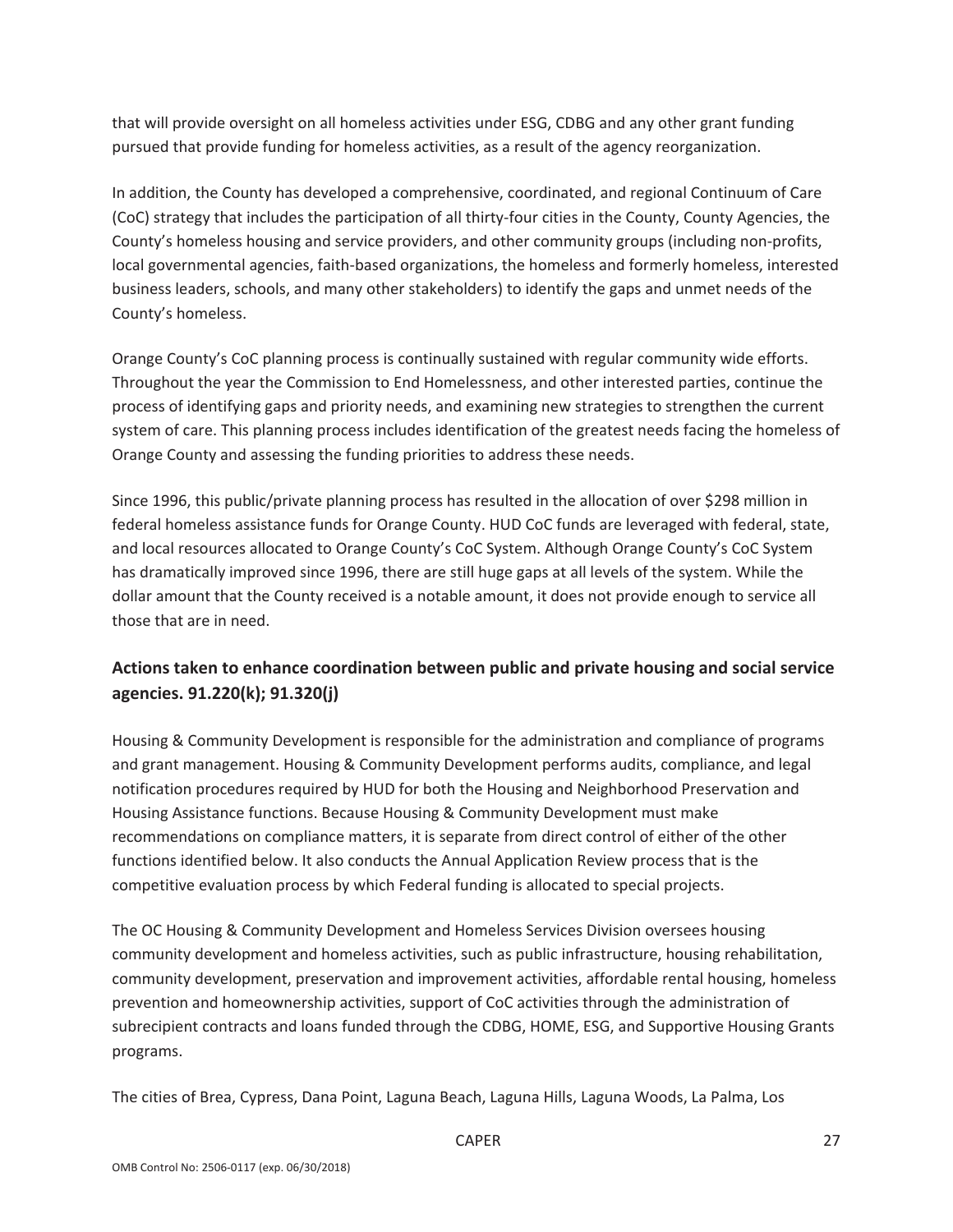Alamitos, Seal Beach, Stanton, Villa Park participate in the County program and are responsible for delivering specific programs and activities in their communities. The cities of Placentia and Yorba Linda are participating as Metro cities and are responsible for delivering specific programs and activities in their communities.

Nonprofit organizations play a vital role in implementing the Annual Action Plan. Nonprofit organizations form a network of resources that address a wide variety of housing and community development needs. These organizations provide a valuable link between the population in need of assistance and the pool of resources available. These organizations are awarded entitlement funds through a competitive evaluation process. The County works with numerous nonprofit organizations annually.

The Office of Care Coordination, a department within HCA, will provide Homeless Services and homeless activities, homeless prevention support of CoC activities ESG, and Supportive Housing Grants programs. As a result of the agency reorganization they will provide oversite of all homeless activities under the CDBG, ESG and HOME grant funding. In addition, having these activities now under the Health Care Agency will allow for staff to be more aware of additional funding available through mental health avenues that were previously not pursued within the previous structure.

Private sector participants may include lending institutions and for‐profit development entities. Lending institutions may be the source of low-cost loans for affordable housing and rehabilitation projects. Developers are the primary providers of the housing stock and are encouraged to participate in low‐ income housing in a variety of ways, including through density bonuses and participation in the Low‐ Income Housing Tax Credit (LIHTC) program.

With the formation of the OCHFT joint powers authority the County of Orange and 24 cities throughout the county have joined forces to apply for funding for housing specifically assisting the homeless population and persons and families of extremely low, very low, and low income within the County of Orange. The benefit of this trust has allowed the OCHFT to apply for funding that is only available to housing trusts, that the County or the member cities would not have been eligible to apply for as a local government.

In addition, OCHFT has secured \$1 milion in State General Fund, \$1 million in County General Fund and \$25.5 million in County MHSA funds to be provided as matching funds over the next five years for the State Local Housing Trust Fund Program .

## **Identify actions taken to overcome the effects of any impediments identified in the jurisdictions analysis of impediments to fair housing choice. 91.520(a)**

During the 2019‐2020 report period the Orange County Urban County Jurisdiction, including 11 small and 1metro participating cities, took the following actions(on its own orin cooperation with regional partners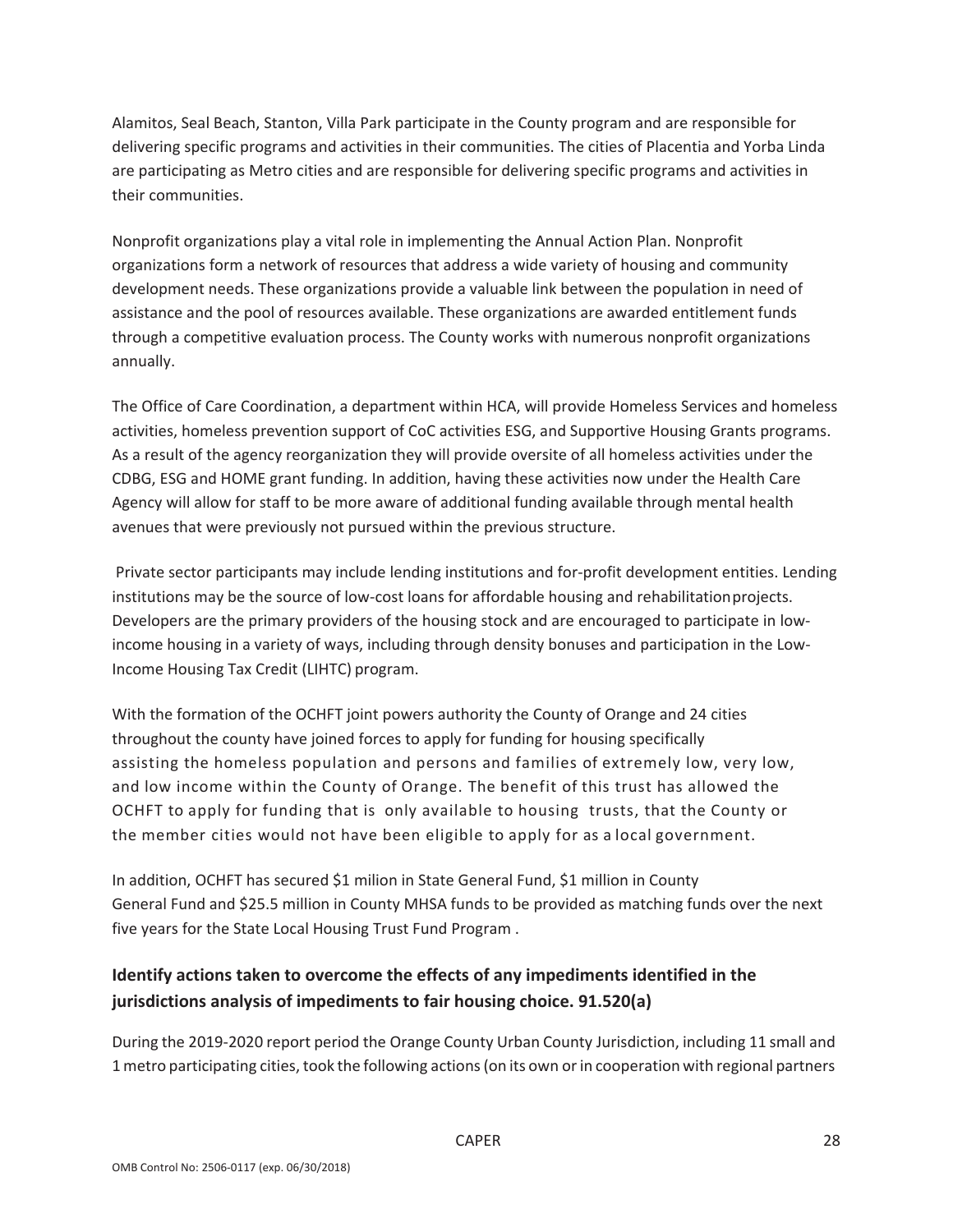and the Fair Housing Council of Orange County (FHCOC)) to overcome impediments to fair housing choice identified in the regional AI:

- Fair Housing Community Education During 2019‐20, the FHCOC regionally conducted or participated in 115 education and/or outreach activities or events, reaching a culturally and ethnically diverse audience, in which they made participants aware of fair housing laws and counseling services (including services to help households improve their readiness for a home purchase). Nine of these activities took place within the Urban County Jurisdiction. Regionally, over 1,900 people were directly served by these activities, with 685 served within the Urban County. Through its various regional outreach efforts FHCOC distributed over 36,150 pieces of literature on fair housing, its services and other housing‐related topics, in either English, Spanish or Vietnamese. Additionally, throughout Orange County FHCOC held 21 training sessions for rental property owners/managers, with 2 more fair housing seminars for housing providers presented in cooperation with the Apartment Association of Orange County (AAOC), at AAOC's Santa Ana office. Nineteen general fair housing workshops intended for attendance by either housing consumers and/or providers were held throughout Orange County. Two landlord workshops and five tenant workshops occurred within the Urban County.
- Fair Housing Enforcement On a regional basis, FHCOC staff received 96 allegations of housing discrimination and opened 40 cases where the allegations seemed sufficiently meritorious to warrant further investigation and/or action. Nineteen allegations arose from the Urban County, which resulted in the opening of 7 cases involving housing in the jurisdiction. On a regional basis, FHCOC also conducted 114 paired on‐site, systemic tests for discriminatory housing practices, including 4 for real estate brokerage transactions and 4 for pre‐application lending transactions, with 20 of these systemic tests occurring in the Urban County.
- Housing Dispute Evaluation & Resolution On a regional basis, activities provided by FHCOC included assisting 1,984 unduplicated households addressing 7,215 issues, disputes and/or inquires. Of these, 599 unduplicated households, involving 2,033 issues, disputes and/or inquires, were from the UrbanCounty.
- Reasonable Accommodations On a regional basis, 14 inquiries regarding reasonable accommodations and modifications were received by FHCOC that resulted in casework beyond basic counseling. Two of the inquiries arose from the Urban County. Overall, 13 of the 14 clients requested and received a reasonable accommodation, while another request was denied. It is under consideration as to whether an administrative complaint should be filed with the Fair Housing and Equal Opportunity (FHEO) Office of the U.S. Department of Housing and Urban Development (HUD).
- Web-based Outreach FHCOC's website currently has an on-line housing discrimination complaintreporting tool that generates an email to FHCOC. The tool is also used for other, non‐discrimination, housing-related issues, which sometimes indirectly reveal discriminatory practices. The County of Orange, via pages maintained by the Orange County Housing Authority, has links to the FHCOC website where residents can access this information.

■ Monitoring On-line Advertising – Orange County rentals listed on Craigslist were monitored by FHCOC for discriminatory content (as permitted by staffing limitations). Any discriminatory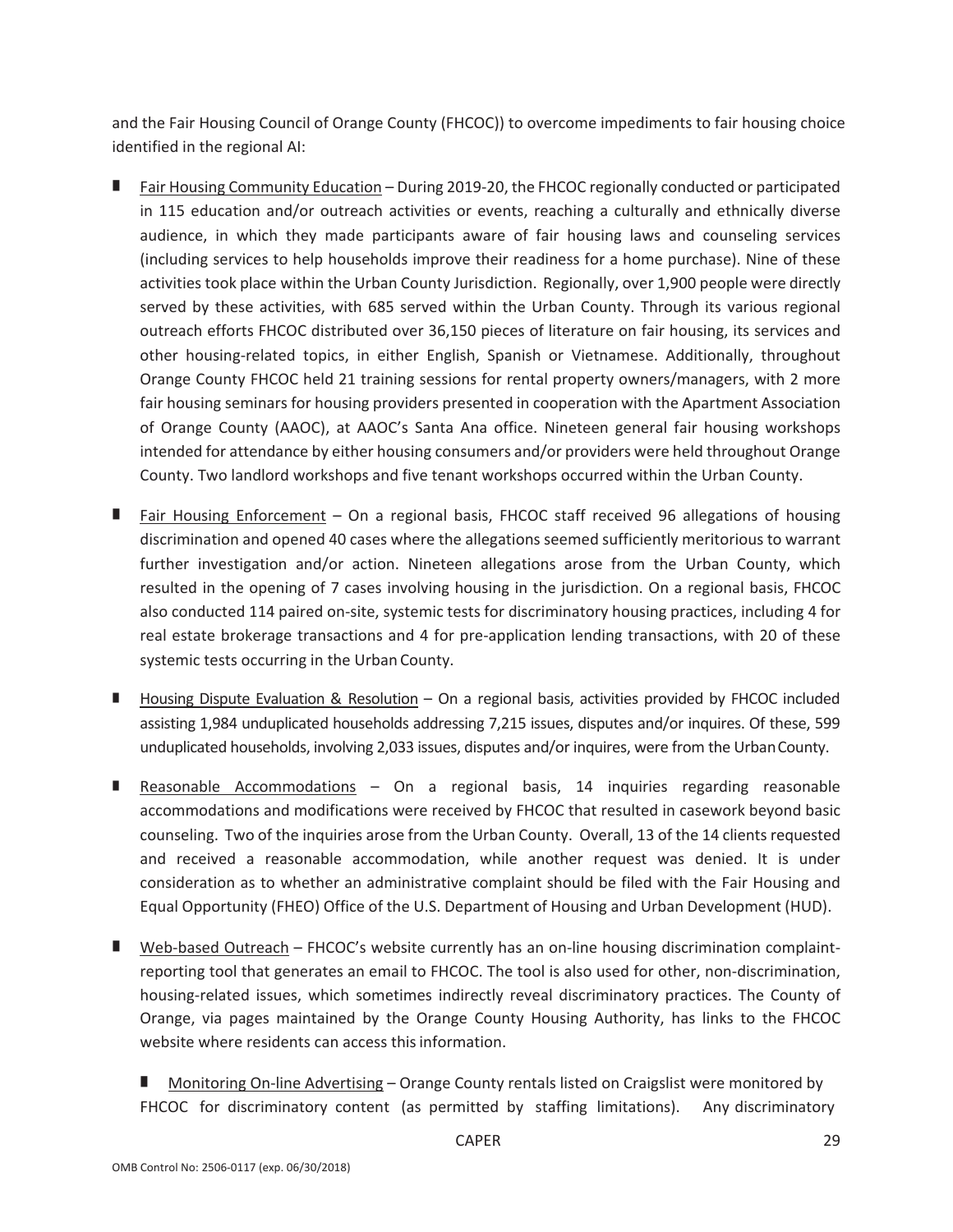advertisements were flagged as prohibited and FHCOC responded to these ads through Craigslist's reply mechanism in order to inform the poster of possible discriminatory content. In many instances it was not possible to identify the property address and the identity of the individual making the posting. When investigation was found to be feasible, the ad was referred to FHCOC's investigators for possible additional investigation and enforcement action. Other on-line rental advertising sites (e.g., OC Register, LA Times, Westside Rentals, etc.) were sporadically monitored; however, the lack of an efficient text search function on these sites made monitoring them less practical. Regarding federally protected bases, without exception, among the 'apt / housing' Craigslist rental listings, the identified problematic postings indicated restrictions with regard to children under the age of 18 or improper preference for seniors or 'older adults' for housing opportunities that did not appear to qualify as housing for older persons (age 55 and over). Overt racial or national origin discrimination was not observed. Advertising that continued to limit access to housing for persons utilizing a federally‐funded Housing Choice Voucher (often called 'Section 8') or other types of rental assistance was observed despite it having become illegal in California as of January 1, 2020. Advertising in the 'rooms / shared' area of Craigslist were observed to have a higher incidence of stated preferences that violated fair housing law. However due to the practical aspects of resource limitations and case law considerations of shared housing situations, almost none were not actedupon.

The monitoring of regional Craigslist and other advertising resulted in the filing of four complaints with HUD for violations involving familial status, all of which involved Orange County properties, with one being in the Urban County. One of these four violations was found on a non‐Craigslist platform. The Craigslist monitoring also resulted in the filing of three complaints with the California Department of Fair Employment and Housing (DFEH) for violations of California's source of income protection. These all related to new law, effective January 1, 2020, which made it illegal to discriminate on the basis of a person utilizing a federally‐funded Housing Choice Voucher (often called 'Section 8') or other types of rental assistance. One of those complaints involved a property in OrangeCounty.

- Monitor Home Mortgage Disclosure Act Data While statistically significant differences in loan denial rates based on race and/or national origin continue to be reported nationally, suggesting a need for ongoing monitoring of Home Mortgage Disclosure Act (HMDA) data, this monitoring activity continues to be infeasible due to limited resources at FHCOC. FHCOC last was able to conduct such analysis using 2008 data (then the latest available) in conjunction with the preparation of the 2010‐2015 *Regional AI* in which the County of Orange participated. Analysis of updated HMDA data from 2013, as well as other mortgage lending practices, was included as part of the Urban County's FY 2015‐2020 Regional Analysis of Impediments to Fair Housing Choice (AI), which was submitted as part of its Five Year Consolidated Plan FY 2015 ‐ 2020. Some analysis of more recent HMDA data is included in the Orange County 2020‐2024 Regional Analysis of Impediments, which is submitted as part of the Urban County's Five Year Consolidated Plan FY 2020 ‐ 2024
- During 2019-20, FHCOC continued efforts to promote housing affordability within Orange County. It provided services and outreach to organizations involved in the creation and preservation of affordable housing. These groups included the Kennedy Commission, Mental Health Association of Orange County, Radiant Health Centers (formerly Aids Services Foundation), Affordable Housing Clearinghouse, Mary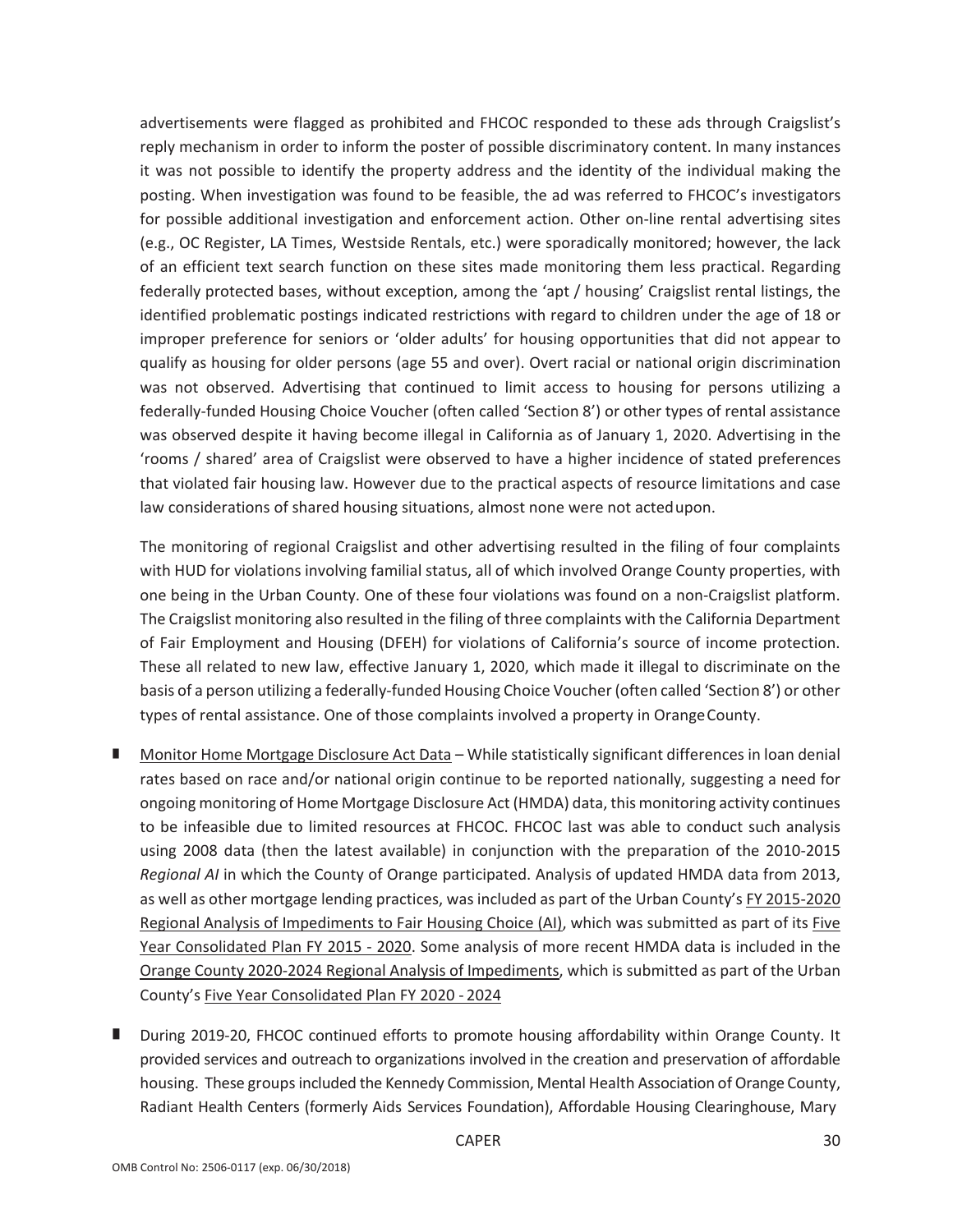Erickson Community Housing, Jamboree Housing Corporation, Orange County Congregations Community Organizations (OCCC), and Orange County Community Housing Corporation.

- During the 2019-20 report period, FHCOC continued to offer fair housing training sessions that were open to all local government staff. Any staff attending training could receive certification of their attendance.
- The FHCOC produced and provided written fair housing related materials in English, Spanish and Vietnamese to residents of the Urban County. Materials were placed in public areas of County buildings, including the offices of the housing authority, as well as City Halls of participating cities. FHCOC also undertook specific outreach efforts to immigrant populations in low-income neighborhoods. On a regional basis, an estimated 1,150 limited English proficiency households were served during the 12 month program period, through a combination of telephonic contact and in‐ person education and outreach activities. FHCOC also continued to implement activities under HUD Fair Housing Initiatives Program grants, for both education and outreach and fair housing enforcement. These program efforts specifically targeted fair housing services to persons with disabilities, minority groups and immigrant communities, especially immigrants with limited English proficiency. Program efforts included a fair housing testing program that sought to involve members of immigrant populations with limited English proficiency, both for purposes of enforcing fair housing laws as testers and as a vehicle to increase outreach to these populations.
- Through its status as a HUD-approved Housing Counseling agency, FHCOC assisted individuals, including those with limited English proficiency (LEP), with various housing related problems. This included being available to counsel and assist those who had received loans with documents, all prepared in English, which had terms that were different from what they believed or were informed they were obtaining, or of which they had lessthan a full understanding. Many of the other counseling activities under its HUD‐approved Housing Counseling also assisted individuals withLEP.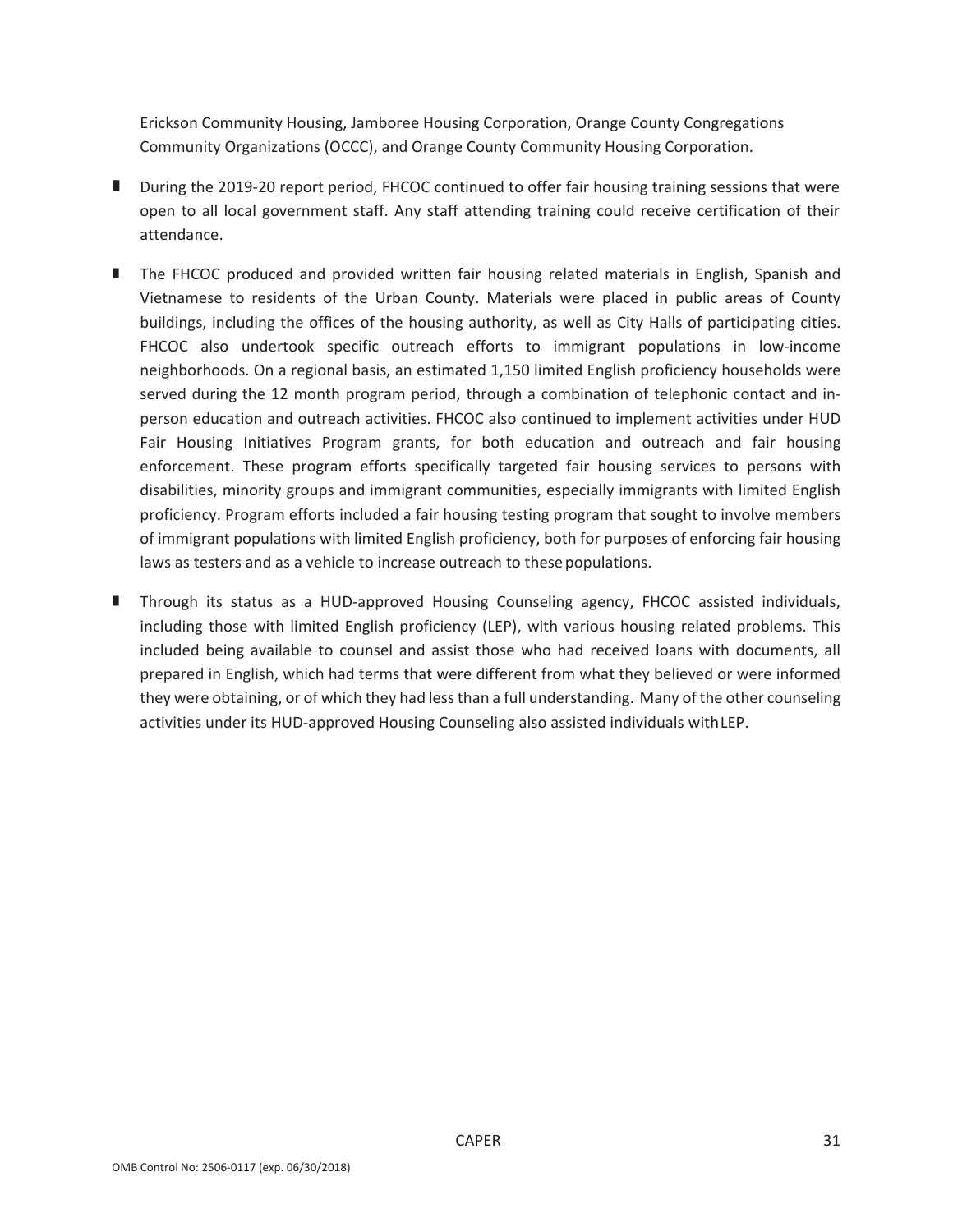## **CR‐40 ‐ Monitoring 91.220 and 91.230**

**Describe the standards and procedures used to monitor activities carried out in furtherance of the plan and used to ensure long‐term compliance with requirements of the programs involved, including minority business outreach and the comprehensive planning requirements**

In accordance with HUD CPD program regulations, the County continually monitors all CPD-funded subrecipients and their activities. The County has identified two components of effective Program monitoring: internal desk monitoring and external (Sub-recipients). Internal monitoring encompasses the actions, procedures, and performance of County staff along with subrecipient invoice processing monitoring.

Monitoring activities of sub‐recipients are carried out through by ensuring the CPD funded activities comply with applicable federal regulations including environmental clearance, labor compliance, procurement procedures, affirmative action, equal opportunity, and fair housing, monitors contracts and funded activities on a consistent basis for compliance, financial management systems and programmatic activity, project reporting through Grant Performance Report (GPR), on‐site visits and monitoring minority business outreach and Davis Bacon and Section 3 requirements for public facilities and HOME activities.

ESG funds are monitored to ensure the funds are being used effectively to assist homeless individuals and families and that the basic ESG program goals are met, ensure compliance with ESG regulations and program requirements in the usage of funds and in carrying out program activities, ensure complete and accurate client demographics are entered in HMIS and enhance and develop the management capacity of grantees or recipients.

Monitoring visits on HOME funded Affordable Housing Projects are done in compliance with 92.504 (d) schedule. Site visits include, but are not limited to: On site visits which consist of conducting Housing Quality Standards unit inspections, exterior common area inspections, and tenant file review for compliance with tenant affordability requirements. Certificate of Continuing Program Compliance forms are required from the Developer including Income Restricted Unit reports which contain a list of tenant occupancy information and current rent schedules. Monitoring visits also are conducted to assure that the Property Management is complying with the Property's Regulatory Agreements for each project. If a property is found in violation, a written notification of findings is sent and a follow‐up monitoring visit(s) is conducted, if necessary.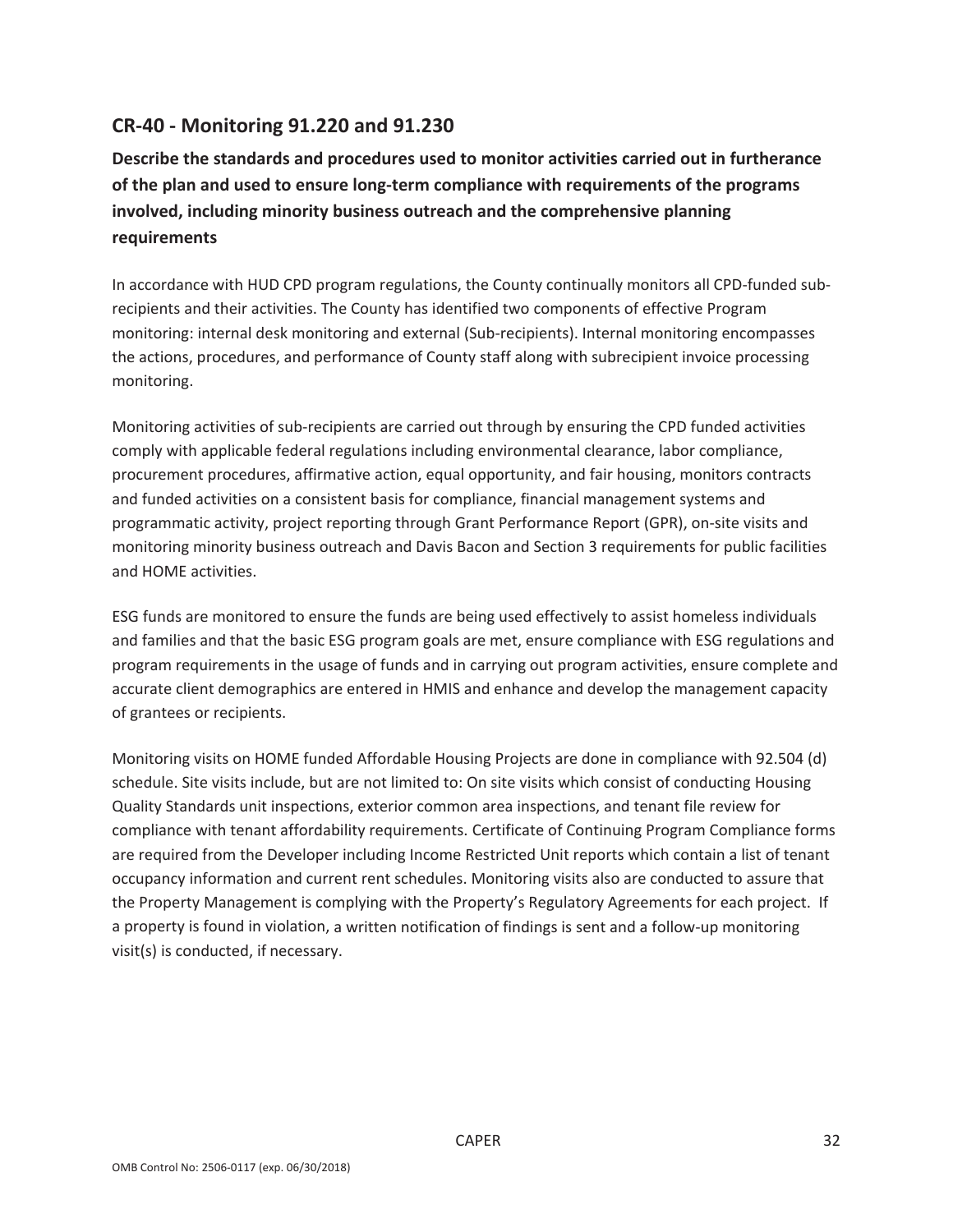## **Citizen Participation Plan 91.105(d); 91.115(d)**

## **Describe the efforts to provide citizens with reasonable notice and an opportunity to comment on performance reports**.

The Citizen Participation Plan provides a framework and process by which the County's consolidated planning efforts comply with the citizen participation requirements published by the U.S. Department of Housing and Urban Development (HUD). The Citizen Participation Plan is prepared and implemented in accordance with the guidance provided in HUD Regulations 24CFR Part 91.105.

The requirements for citizen participation do not restrict the responsibility or authority of the County of Orange from the development or execution of its Consolidated Plan. The County of Orange is entitled to receive annual grant funding from the Community Development Block Grant (CDBG), Home Investment Partnership (HOME), and the Emergency Shelter Grant (ESG) programs. It is the policy of Orange County to ensure adequate citizen involvement, with particular emphasis on participation by low‐ and moderate‐income persons, in the planning, implementation, and evaluation of its housing and community development programs. This plan covers the Urban County of Orange comprised of Participating cities with populations under 50,000 (participating cities), cities with a population over 50,000 that elect to participate in the urban county (metropolitan city) and the unincorporated areas of Orange County. The County of Orange is the lead agency in developing the Citizen Participation Plan.

It is the policy of the County to follow its Citizen Participation Plan and to encourage and facilitate a participation (residents, service providers, government agencies, and others) in the development of all Community Planning and Development (CPD) required consolidated planning documents including the Five‐Year Consolidated Plan, Annual Action Plans, Substantial Amendments, and the Consolidated Annual Performance and Evaluation Report (CAPER).

The primary purpose of the participation will be in needs identification, priority setting, funding allocations, and program recommendations related to the consolidated planning process. The County shall provide for and encourage citizen participation with particular emphasis on low- and moderateincome persons; persons residing in predominantly low ‐and moderate‐income neighborhoods or slum and blighted areas; and persons residing in areas where the use of CDBG funds is being proposed.

Prior to the CAPER submission, the County published a public notice in English, Vietnamese and Spanish in a newspaper of general distribution advising residents of the availability of the CAPER for public review and comment. The CAPER is available upon request at Housing & Community Development office and available on the Orange County Library's website at www.ocpl.org and on the Housing & Community Development' website at www.occommunityservices.org for the required 15 days beginning January 8, 2021 prior to submission to HUD. Interested persons could submit written, oral, or electronically sent comments until January 25, 2021. All residents are given reasonable accessto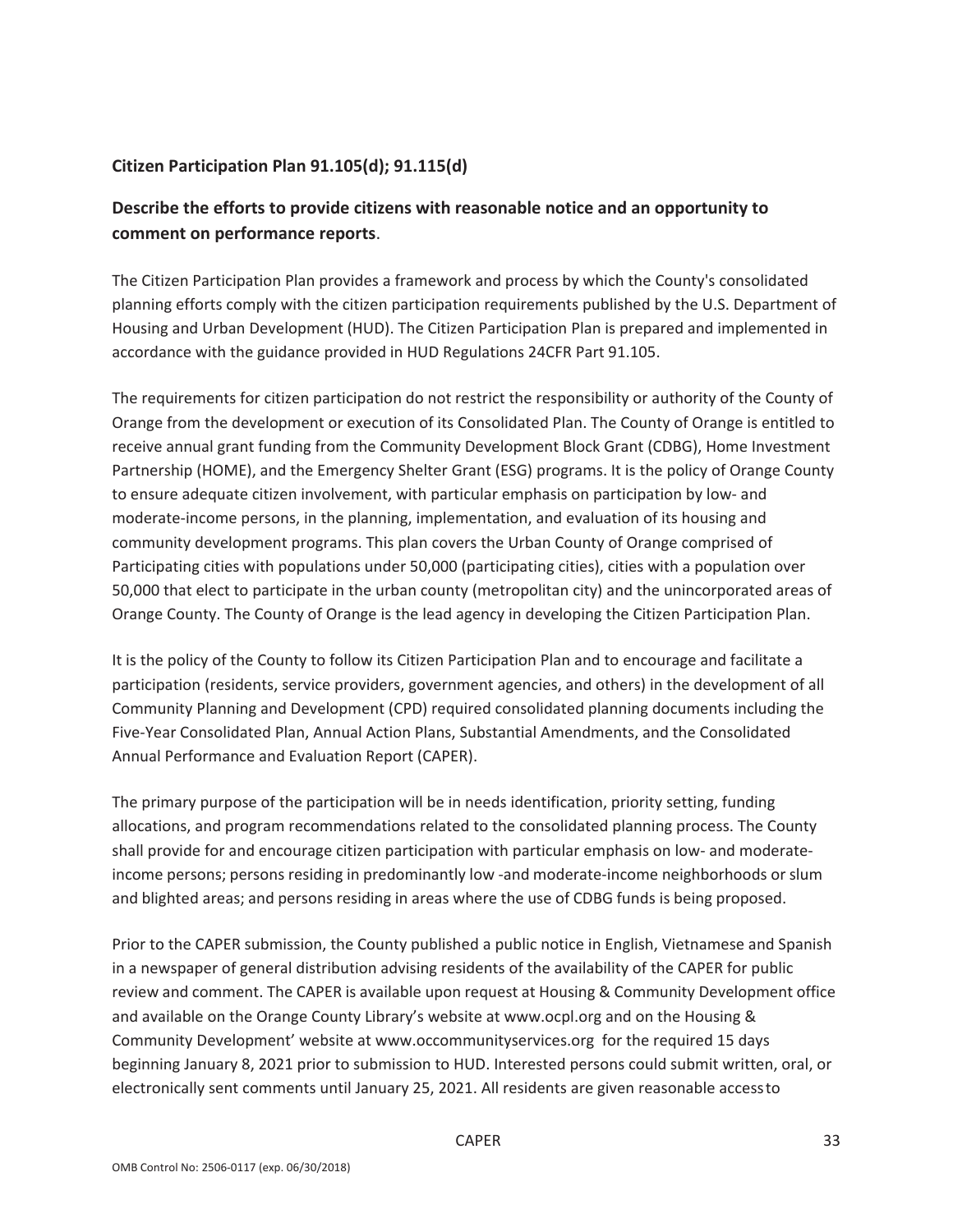information and records regarding the CAPER. Copies of the final CAPER are available upon request, made in person or by mail. The CAPER is also available in printable format on the Housing & Community Development' website.

The County is accepting comments on FY 2019‐20 CAPER during the 15 day comment period.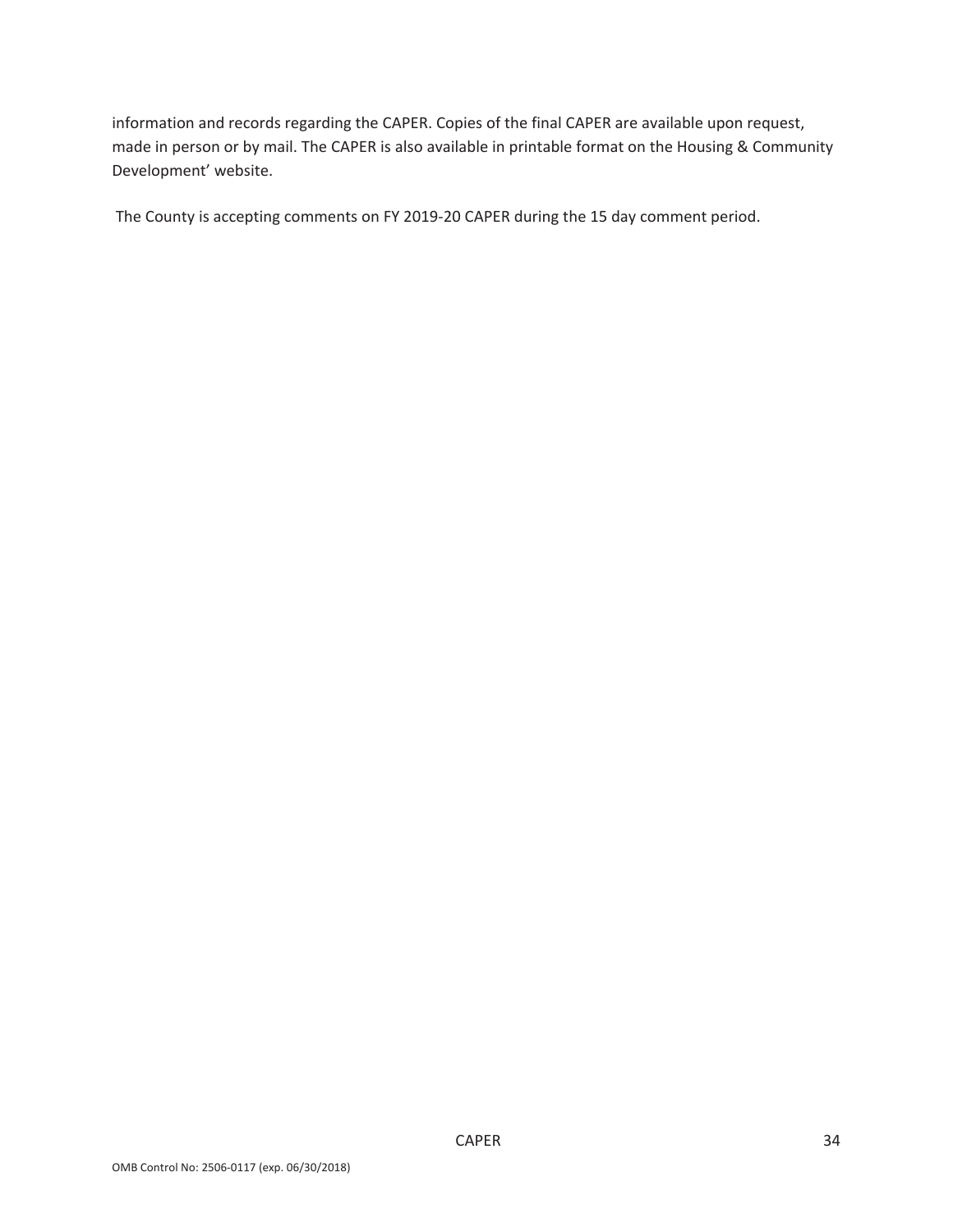## **CR‐45 ‐ CDBG 91.520(c)**

## **Specify the nature of, and reasons for, any changes in the jurisdiction's program objectives and indications of how the jurisdiction would change its programs as a result of its experiences.**

The County strongly supports and encourages community-wide participation, input, cooperation, and feedback from all residents of the County in the administration of its CPD-funded programs. The County continues its commitment to meeting priority goals outlined in the FY2015-2019 Five Year Consolidated Plan. The County's Citizen Participation Plan allows for minor and technical amendments. Substantial amendments require approval by the County Board of Supervisors through a public notice and public hearing.

One substantial amendments occurred during the FY2019‐20 to add a public service project for El Modena Community Center. Only the following minor actions were taken:

### **Funding Changes**

IDIS #2273 ‐ City of Placentia Neighborhood improvement Powell Building \$65,000 reprogrammed to IDIS #2270 City of Placentia Old City Hall (PFI).

IDIS #2232 – City of Placentia Job Creation, reprogrammed to IDIS #2231 City of Placentia Façade (HR).

### **Extended Contracts**

- IDIS #2255 ‐ City of Brea 0 units out of up to 9 completed (HR).
- IDIS #2269 ‐ City of Cypress 0 units out of 6 completed (HR).
- IDIS #2271 City of Cypress Residential Street Resurfacing (PFI).
- IDIS #2278 City of Los Alamitos Apartment Neighborhood Project (PFI).
- IDIS #2252 City of Laguna Woods Pedestrian Accessibility Improvements (PFI).
- IDIS #2272 City of Laguna Hills Florence Sylvester Memorial Senior Center Improvements (PFI).
- IDIS #2256 ‐ City of Placentia Housing Rehabilitation 0 out of 2 units completed (HR).
- IDIS #2263 City of Placentia Façade Improvements 0 out of 5 completed (HR).
- IDIS #2270 City of Placentia Neighborhood Improvements Old City Hall (PFI).
- IDIS #2285 ‐ City of Stanton 0 out of 20 completed SFR (HR).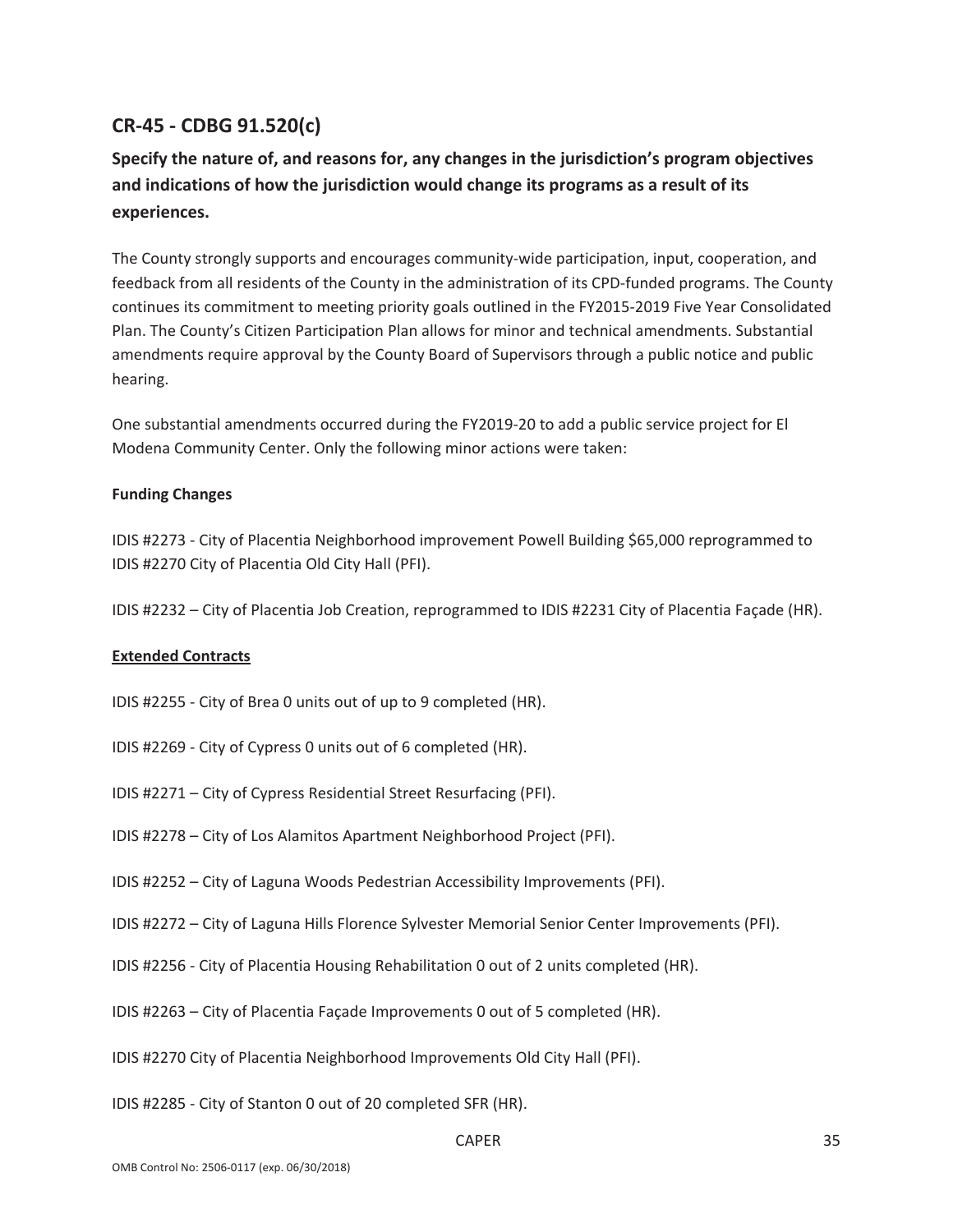IDIS #2281 – City of Yorba Linda ADA Improvements Public Facility – (PFI).

IDIS #2280 – City of Yorba Linda Neighborhood Improvement Program 0 out of 10 completed – (HR).

IDIS #2280 – City of Yorba Linda Neighborhood Improvement Program HR ‐SFR (Yorba Linda).

## **Does this Jurisdiction have any open Brownfields Economic Development Initiative (BEDI) grants?**

No

**[BEDI grantees] Describe accomplishments and program outcomes during the last year.**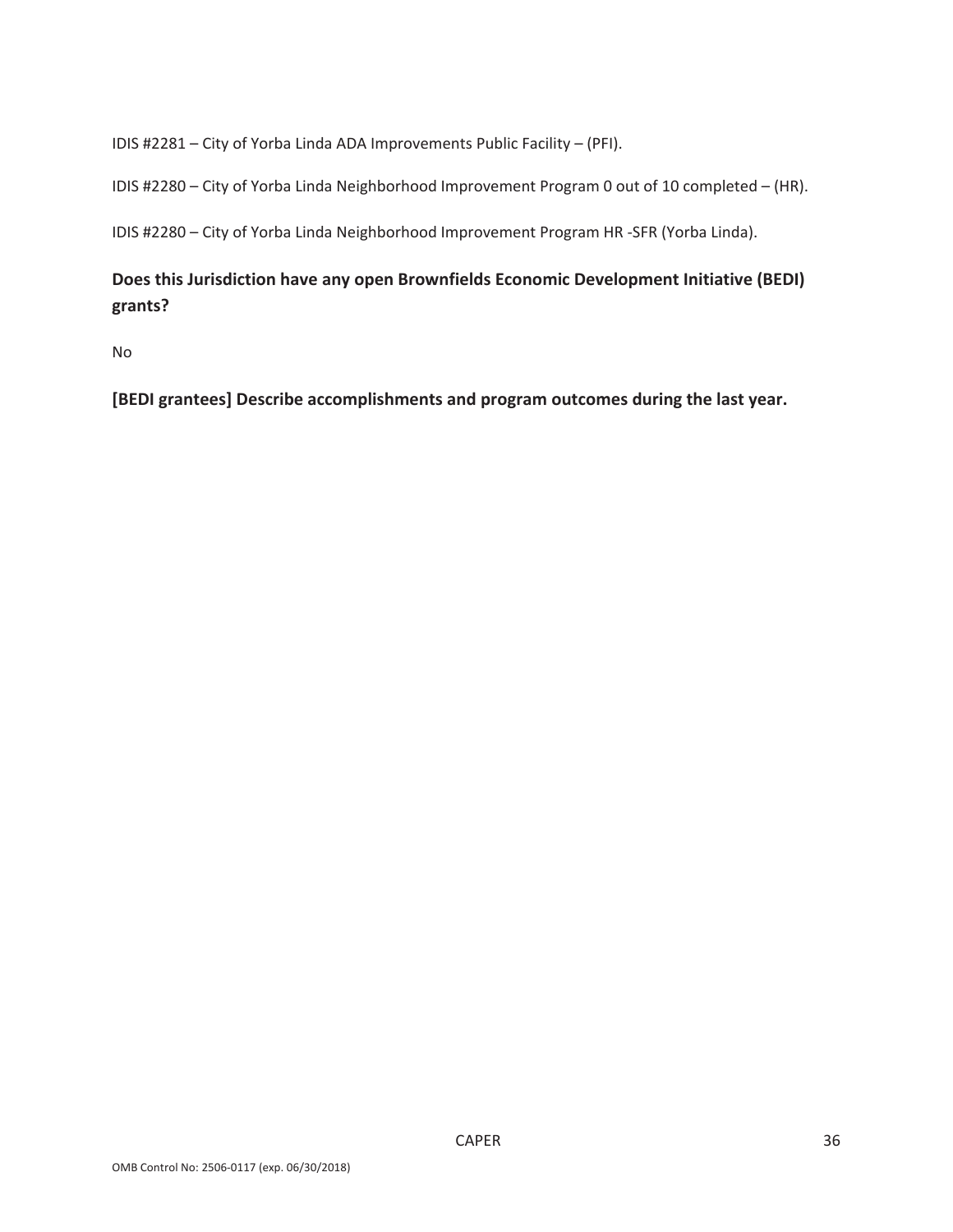## **CR‐50 ‐ HOME 91.520(d)**

## **Include the results of on‐site inspections of affordable rental housing assisted under the program to determine compliance with housing codes and other applicable regulations**

Please list those projects that should have been inspected on-site this program year based upon the schedule in §92.504(d). Indicate which of these were inspected and a summary of issues that were detected during the inspection. For those that were not inspected, please indicate the reason and how you will remedy the situation.

## **List of HOME funded Housing Developments that received On‐site Visits:**

Ability First, Avenida Villas Families, Birch Hills, Bishop Apartments, Bonterra Apartment Homes, Buena Vista Apartments, California Villas (Sterling Court), Camden Place Senior Apartments, Casa de la Esperanza, Cornerstone Apartments, Cotton's Point, Dorado Senior Apts. HOME, Doria I & II, Granite Court, Heritage Villas, Linbrook Court Senior, Midway City SRO, Montecito Vista Apartments, Oakcrest Heights, Solara Court Senior Apartments, Stonegate I & II, Vintage Canyon Senior Apartments and Vintage Shores were files and unit inspection/reviews were conducted. All units and files passed the file monitoring reviews.

**Canada & Marquita‐ Apartments** – Two (2) tenant files were reviewed and passed the monitoring file review. The same units passed the HQS inspections. However, a general finding and correction was a noted to provide a copy of the Property Tenant Selection Plan/Resident Criteria and was received from the property management.

**Casa Alegre** ‐ Three (3) tenant files and unit inspection/reviews were conducted, two (2) unit failed HQS inspection due to first unit's Electric service was disconnected (No electricity) and patio GFCI outlet receptacle missing cover and unable to conduct inspection on second unit due to clutter throughout the unit (ingress/egress issues). Property management corrected the deficiencies and provided work orders confirming all units had the findings corrected. All units and files passed the monitoring file review.

**Mendocino at Talega I** ‐ Two (2) tenant files and unit inspection/reviews were conducted, both units failed the HQS inspection. Interior deficiencies were noted. Property management corrected the deficiencies and provided work orders confirming all units had the findings corrected. At file review, four of six files had no discrepancies. Two files needed employment verification.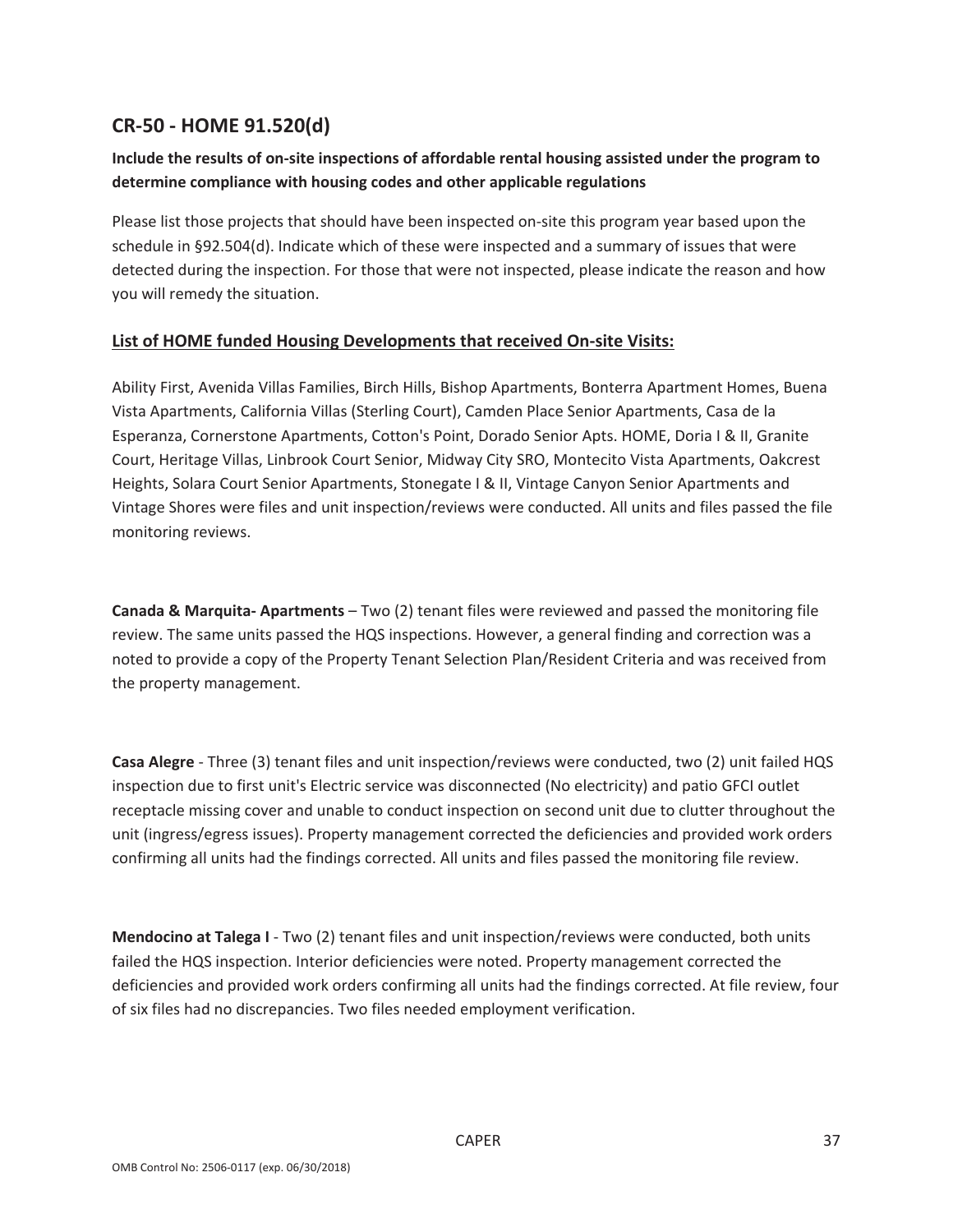**Walnut Village Apartments** ‐ Seven (7) tenant files and unit inspection/reviews were conducted 3 units failed the HQS inspection. Interior deficiencies were noted. Property management corrected the deficiencies and provided work orders confirming all units had the findings corrected. At file review, four of six files had no discrepancies. Two files needed employment verification.

**Woodbury Walk Apartments** ‐ Eleven (11) tenant files and unit inspection/reviews were conducted, three (3) units failed HQS inspection. Interior deficiencies were noted. Property management corrected the deficiencies and provided work orders confirming all units had the findings corrected. At file review, four (4) units needed additional documentation/verification on household income and the rest had no discrepancies.

## **Provide an assessment of the jurisdiction's affirmative marketing actions for HOME units. 92.351(b)**

As discussed in the 2015‐19 ConPlan, obstacles to meeting the under‐served needs of households within the low and moderate‐income levels are generally based on available financial resources, construction costs, and citizen support of the concept of affordable housing. The County has taken affirmative measures to improve on the availability and use of resources by allocating funds to a variety of activities and organizations.

The County continues to inform the public at-large of the Program's many opportunities through its policy of advertising through the use of County Notices and Public Notices published in local newspapers, including Spanish and Vietnamese publications.

**Enhancing Coordination ‐** The County continues to expand its relationships with a variety of groups and agencies in order to better meet the needs of the community. Beyond maintaining its current role in funding and coordinating with local cities, non-profits, developers, lenders, and property owners, the County has taken the initiative to develop more opportunities for these entities to collaborate to discuss issues and work in partnership on possible actions and/or solutions.

HOME funded Permanent Supportive Housing units receive referrals from the Coordinated Entry System. The Coordinated Entry System lead agency, Orange County Community Resources (OCCR), is empowered by the Continuum of Care (CoC) to manage the process of determining and updating the prioritization for all CoC funded permanent supportive housing (PSH) and CoC and ESG funded rapid rehousing (RRH) as well as any other housing resources that voluntarily participate in the Coordinated Entry System.

## **Refer to IDIS reports to describe the amount and use of program income for projects, including the number of projects and owner and tenant characteristics**

For FY 2019-20, \$0 in program income was expended on a HOME funded projects.

### CAPER 38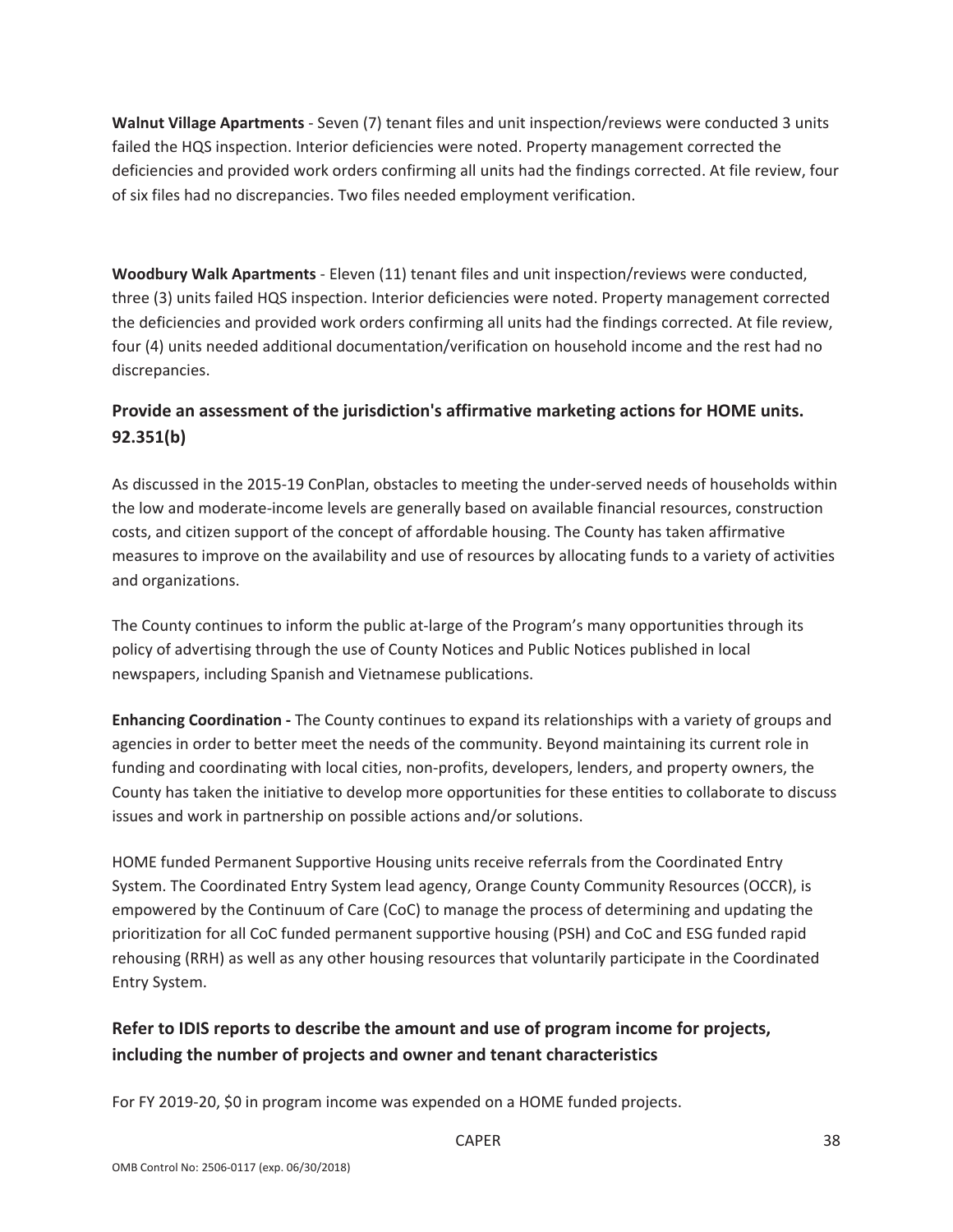## **Describe other actions taken to foster and maintain affordable housing. 91.220(k) (STATES ONLY: Including the coordination of LIHTC with the development of affordable housing). 91.320(j)**

On April 30, 2020, the California HCD announced the release of a Notice of Funding Availability (NOFA) for approximately \$57 million in funds for the Local Housing Trust Fund (LHTF) Program. As a requirement of the program, Local Housing Trust Funds established by cities and counties, Native American Tribes and incorporated 501(c)(3) nonprofit organizations could be awarded Matching Grants to Eligible activities including construction loans and/or permanent financing loans to pay for predevelopment costs, acquisition costs, and other costs associated with the development or rehabilitation of Affordable rental housing projects, or Emergency Shelters, Transitional Housing, Permanent Supportive Housing, and Affordable homebuyer/homeowner projects, including assistance to income‐eligible households to purchase for‐sale housing units or to rehabilitate. Funds may also be used for the construction, conversion, repair, and rehabilitation of Accessory Dwelling Units (ADUs) or Junior Accessory Dwelling Units (JADUs).

In order to comply with the matching fund requirements, On May 19, 2020, the Board of Supervisors approved a redistribution of \$25.5 million in MHSA funds to the OCHFT to be distributed over a five year period to be used as matching funds for the Local Housing Trust Program. These funds will be used for the development of permanent supportive housing to serve persons with serious mental illness who are homeless, at risk of homelessness, and who otherwise meet the MHSA Housing Program target population description.

# **CR-60 - ESG 91.520(g) (ESG Recipients only)**

## **ESG Supplement to the CAPER in** *e‐snaps*

### **For Paperwork Reduction Act**

| 1. Recipient Information-All Recipients Complete<br><b>Basic Grant Information</b>          |                      |
|---------------------------------------------------------------------------------------------|----------------------|
| <b>Recipient Name</b>                                                                       | <b>ORANGE COUNTY</b> |
| <b>Organizational DUNS Number</b>                                                           | 009657602            |
| <b>EIN/TIN Number</b>                                                                       | 956000928            |
| <b>Indentify the Field Office</b>                                                           | <b>LOS ANGELES</b>   |
| Identify CoC(s) in which the recipient or<br>subrecipient(s) will provide ESG<br>assistance |                      |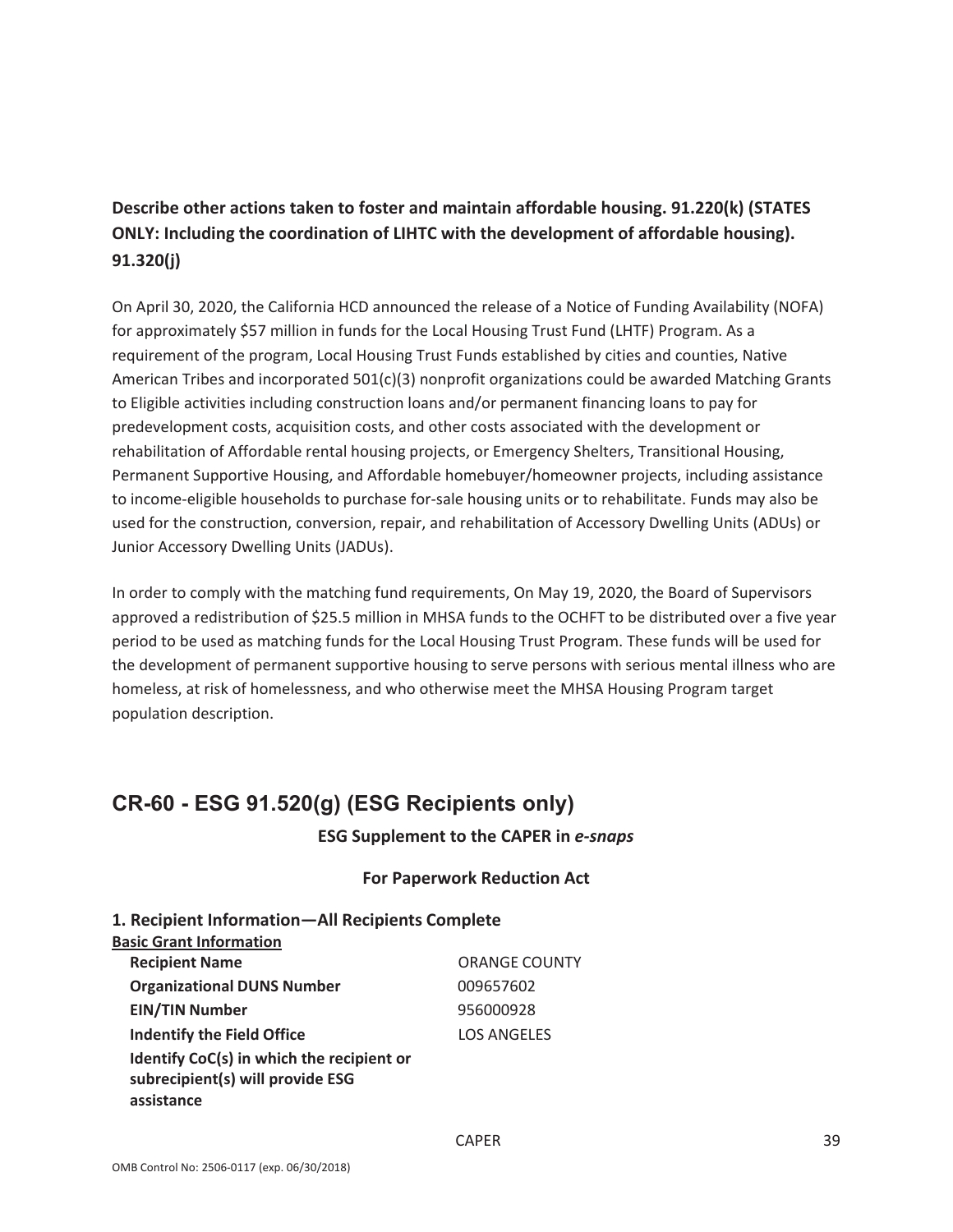| <b>ESG Contact Name</b>      |                                           |
|------------------------------|-------------------------------------------|
| <b>Prefix</b>                | <b>Ms</b>                                 |
| <b>First Name</b>            | Julia                                     |
| <b>Middle Name</b>           | $\Omega$                                  |
| <b>Last Name</b>             | <b>Bidwell</b>                            |
| <b>Suffix</b>                | $\mathbf{0}$                              |
| <b>Title</b>                 | Director, Housing & Community Development |
| <b>ESG Contact Address</b>   |                                           |
| <b>Street Address 1</b>      | 1501 E. St. Andrews Place                 |
| <b>Street Address 2</b>      | $\Omega$                                  |
| <b>City</b>                  | Santa Ana                                 |
| <b>State</b>                 | CA                                        |
| <b>ZIP Code</b>              |                                           |
| <b>Phone Number</b>          | 7144802991                                |
| <b>Extension</b>             | $\Omega$                                  |
| <b>Fax Number</b>            | $\overline{0}$                            |
| <b>Email Address</b>         | julia.bidwell@occr.ocgov.com              |
| <b>ESG Secondary Contact</b> |                                           |
| <b>Prefix</b>                | Mr                                        |
| <b>First Name</b>            | Craig                                     |
| <b>Last Name</b>             | Fee                                       |
| <b>Suffix</b>                | $\Omega$                                  |
| <b>Title</b>                 | <b>Community Development Manager</b>      |
| <b>Phone Number</b>          | 7144802996                                |

## **2. Reporting Period—All Recipients Complete**

**Extension** 0

| Program Year Start Date      | 07/01/2019 |
|------------------------------|------------|
| <b>Program Year End Date</b> | 06/30/2020 |

**Email Address** craig.fee@occr.ocgov.com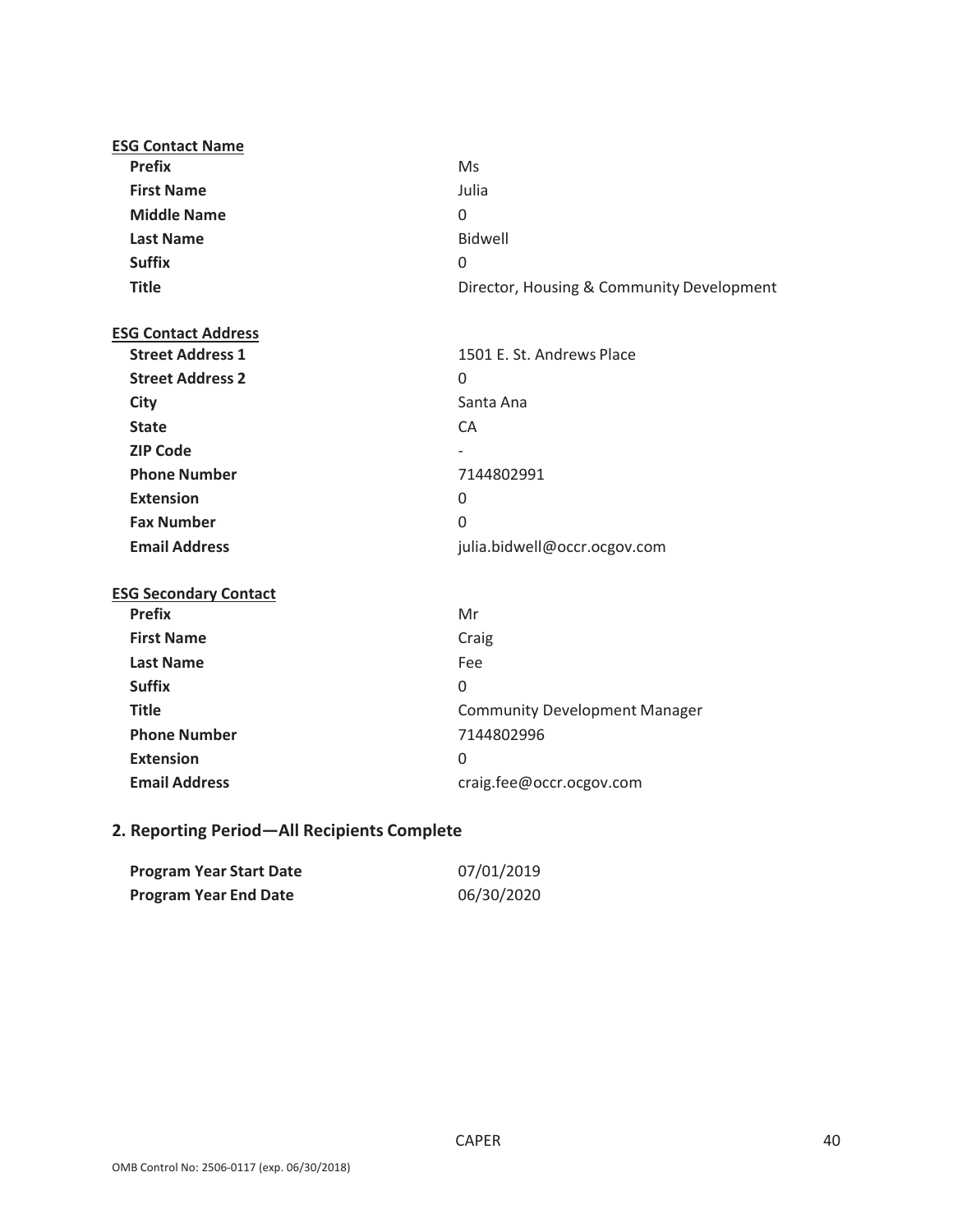**3a. Subrecipient Form – Complete one form for each subrecipient**

**Subrecipient or Contractor Name City State Zip Code DUNS Number Is subrecipient a vistim services provider Subrecipient Organization Type ESG Subgrant or Contract Award Amount**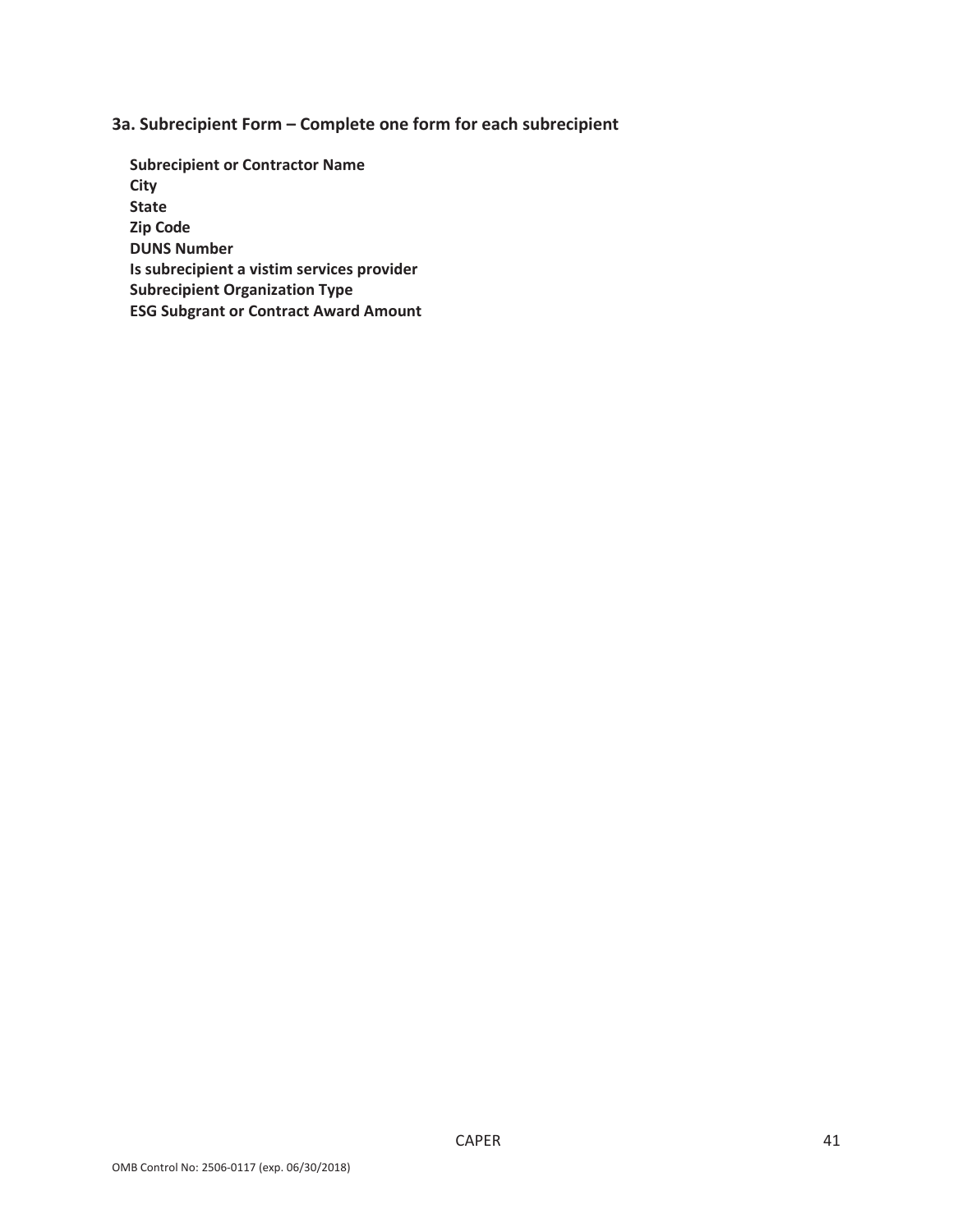# **CR‐65 ‐ Persons Assisted (Please see attached HUD report from the SAGE system)**

### **4. Persons Served**

## **4a. Complete for Homelessness Prevention Activities**

| <b>Number of Persons in</b> | <b>Total</b> |
|-----------------------------|--------------|
| <b>Households</b>           |              |
| Adults                      |              |
| Children                    |              |
| Don't Know/Refused/Other    |              |
| Missing Information         |              |
| Total                       |              |

**Table 16 – Household Information for Homeless Prevention Activities**

### **4b. Complete for Rapid Re‐Housing Activities**

| <b>Number of Persons in</b> | <b>Total</b> |
|-----------------------------|--------------|
| <b>Households</b>           |              |
| <b>Adults</b>               |              |
| Children                    |              |
| Don't Know/Refused/Other    |              |
| Missing Information         |              |
| Total                       |              |

**Table 17 – Household Information for Rapid Re‐Housing Activities**

### **4c. Complete for Shelter**

| <b>Number of Persons in</b> | <b>Total</b> |
|-----------------------------|--------------|
| <b>Households</b>           |              |
| <b>Adults</b>               |              |
| Children                    |              |
| Don't Know/Refused/Other    |              |
| <b>Missing Information</b>  |              |
| Total                       |              |

**Table 18 – Shelter Information**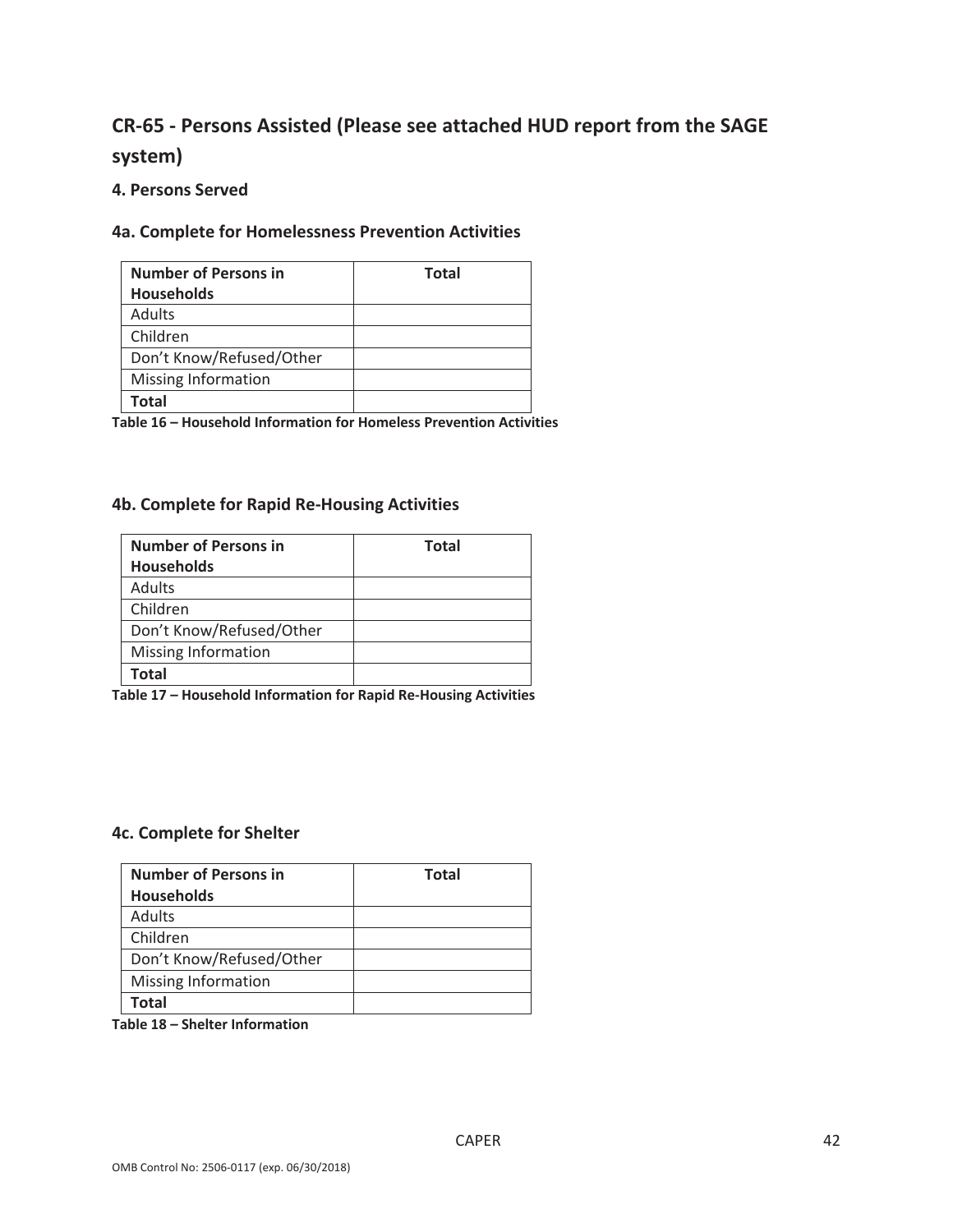### **4d. Street Outreach**

| <b>Number of Persons in</b> | <b>Total</b> |
|-----------------------------|--------------|
| <b>Households</b>           |              |
| Adults                      |              |
| Children                    |              |
| Don't Know/Refused/Other    |              |
| Missing Information         |              |
| Total                       |              |

**Table 19 – Household Information for Street Outreach**

## **4e. Totals for all Persons Served with ESG**

| <b>Number of Persons in</b> | <b>Total</b> |
|-----------------------------|--------------|
| <b>Households</b>           |              |
| Adults                      |              |
| Children                    |              |
| Don't Know/Refused/Other    |              |
| Missing Information         |              |
| Total                       |              |

**Table 20 – Household Information for Persons Served with ESG**

## **5. Gender—Complete for All Activities**

|                          | <b>Total</b> |
|--------------------------|--------------|
| Male                     |              |
| Female                   |              |
| Transgender              |              |
| Don't Know/Refused/Other |              |
| Missing Information      |              |
| Total                    |              |

**Table 21 – Gender Information**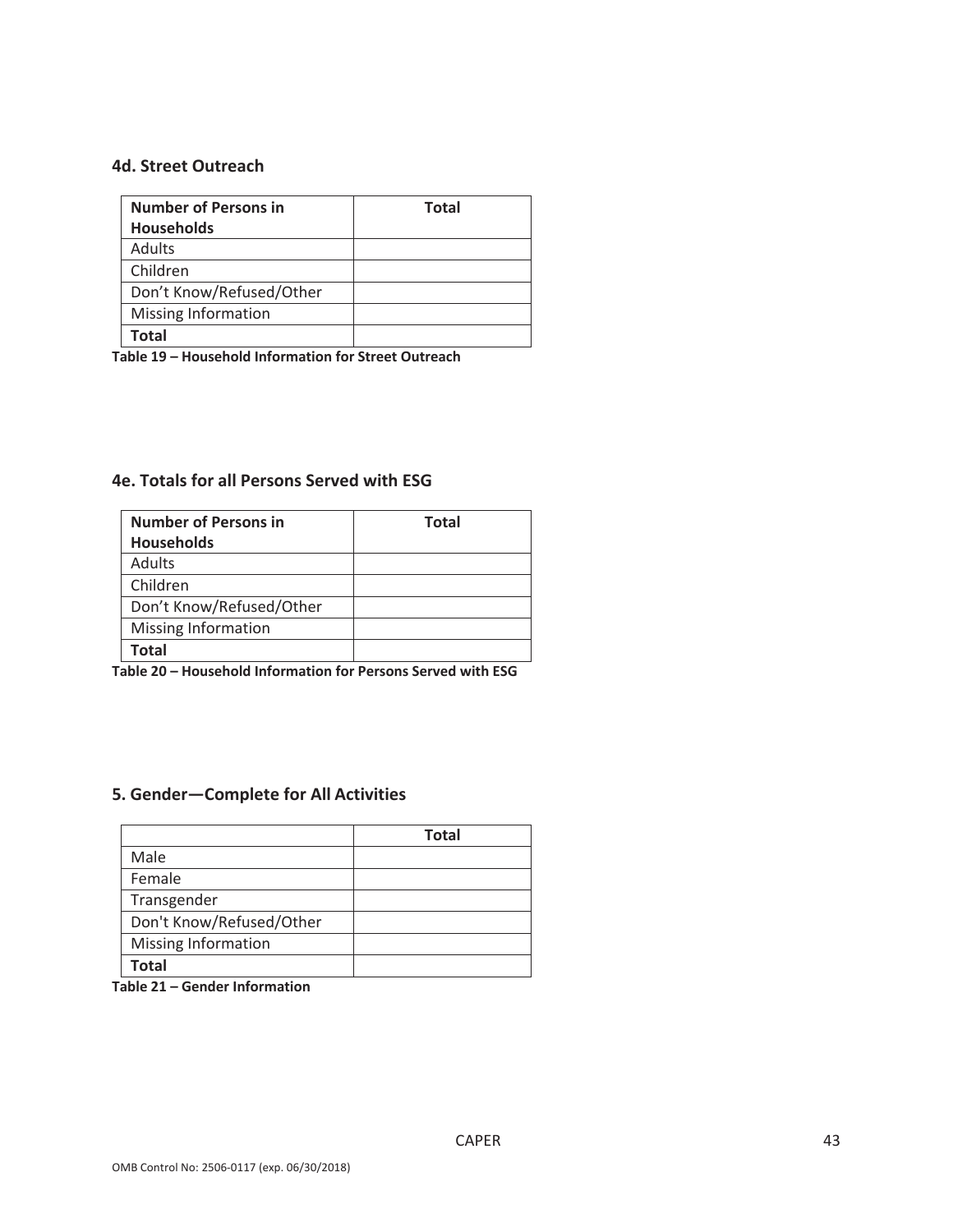## **6. Age—Complete for All Activities**

|                          | <b>Total</b> |
|--------------------------|--------------|
| Under 18                 |              |
| 18-24                    |              |
| 25 and over              |              |
| Don't Know/Refused/Other |              |
| Missing Information      |              |
| <b>Total</b>             |              |

**Table 22 – Age Information**

## **7. Special Populations Served—Complete for All Activities**

| Subpopulation                     | <b>Total</b> | <b>Total</b>   | <b>Total</b>   | <b>Total</b>     |
|-----------------------------------|--------------|----------------|----------------|------------------|
|                                   |              | <b>Persons</b> | <b>Persons</b> | <b>Persons</b>   |
|                                   |              | Served-        | Served-        | Served in        |
|                                   |              | Prevention     | <b>RRH</b>     | <b>Emergency</b> |
|                                   |              |                |                | <b>Shelters</b>  |
| Veterans                          |              |                |                |                  |
| Victims of                        |              |                |                |                  |
| Domestic                          |              |                |                |                  |
| Violence                          |              |                |                |                  |
| Elderly                           |              |                |                |                  |
| HIV/AIDS                          |              |                |                |                  |
| Chronically                       |              |                |                |                  |
| Homeless                          |              |                |                |                  |
| <b>Persons with Disabilities:</b> |              |                |                |                  |
| Severely                          |              |                |                |                  |
| Mentally III                      |              |                |                |                  |
| Chronic                           |              |                |                |                  |
| Substance                         |              |                |                |                  |
| Abuse                             |              |                |                |                  |
| Other                             |              |                |                |                  |
| Disability                        |              |                |                |                  |
| Total                             |              |                |                |                  |
| (unduplicated                     |              |                |                |                  |
| if possible)                      |              |                |                |                  |

## **Number of Persons in Households**

**Table 23 – Special Population Served**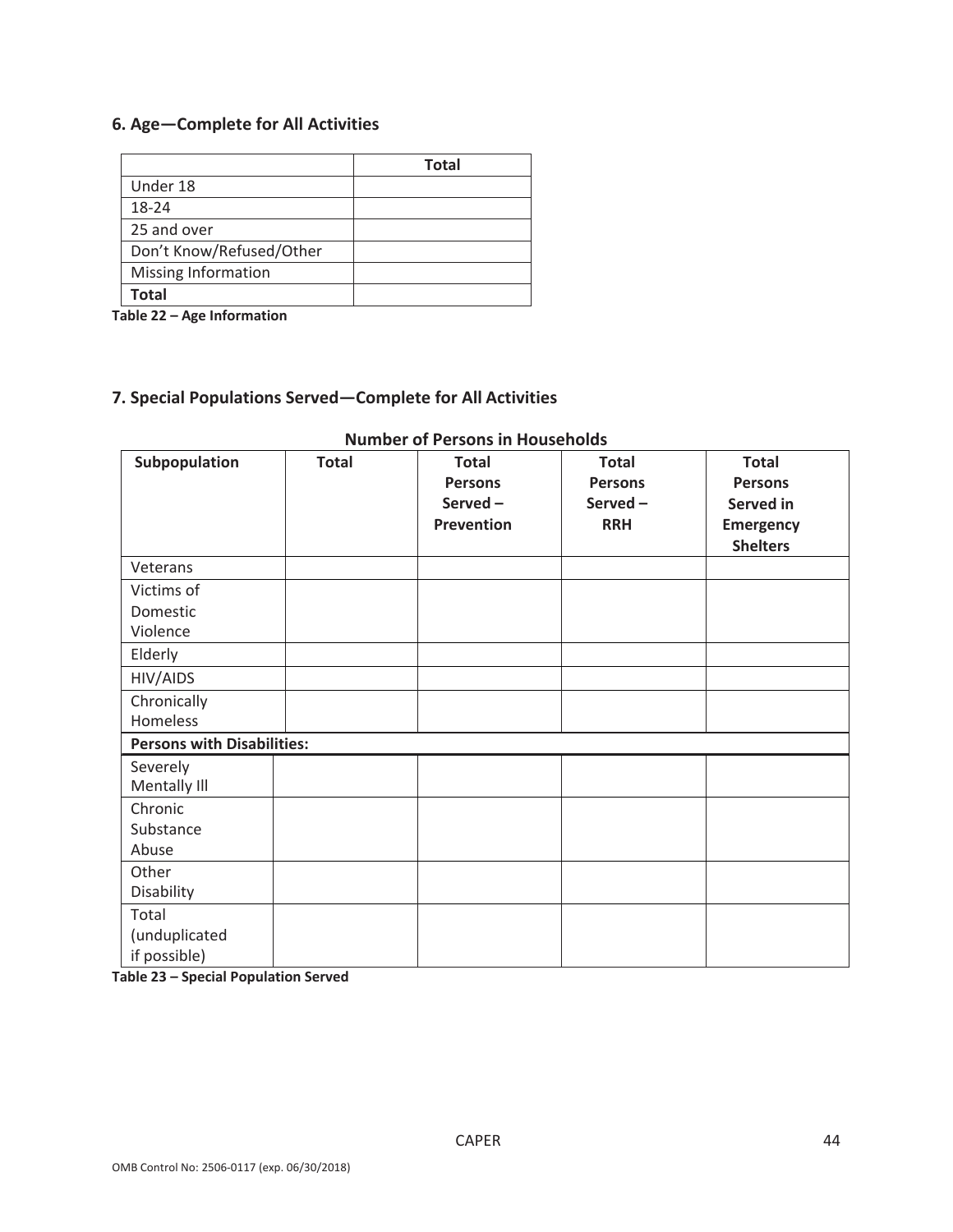## **CR‐70 – ESG 91.520(g) ‐ Assistance Provided and Outcomes**

## **10. Shelter Utilization**

| Number of New Units - Rehabbed       |  |
|--------------------------------------|--|
| Number of New Units - Conversion     |  |
| Total Number of bed-nights available |  |
| Total Number of bed-nights provided  |  |
| <b>Capacity Utilization</b>          |  |

**Table 24 – Shelter Capacity**

## **11. Project Outcomes Data measured under the performance standards developed in consultation with the CoC(s)**

County staff has developed a collaborative of ESG recipient jurisdictions in geographic CoC area. County staff with all other ESG jurisdictions in the County, meet on an ongoing basis to discuss policies and procedures for Homeless Management Information System (HMIS) and best practices to allocate ESG funds for the program year. In order to inform funding decisions, ESG recipients participate in CoC meetings, committees, and have representation on the CoC Board. Additionally, County staff, along with other ESG recipients' jurisdictions, continue to use a set of mutually agreed upon forms: intake forms, client participation agreements, checklists for monitoring and evaluating project and agency performance, and reimbursement forms for purposes of consistency and streamlining the process for all applicable parties. The policies, procedures and forms are regularly reviewed by staff and updated as needed. Staff also consult with the CoC and attends their meetings to discuss issues/concerns, development of area‐wide intake assessment, written standards and best practices for meeting the needs of the homeless population.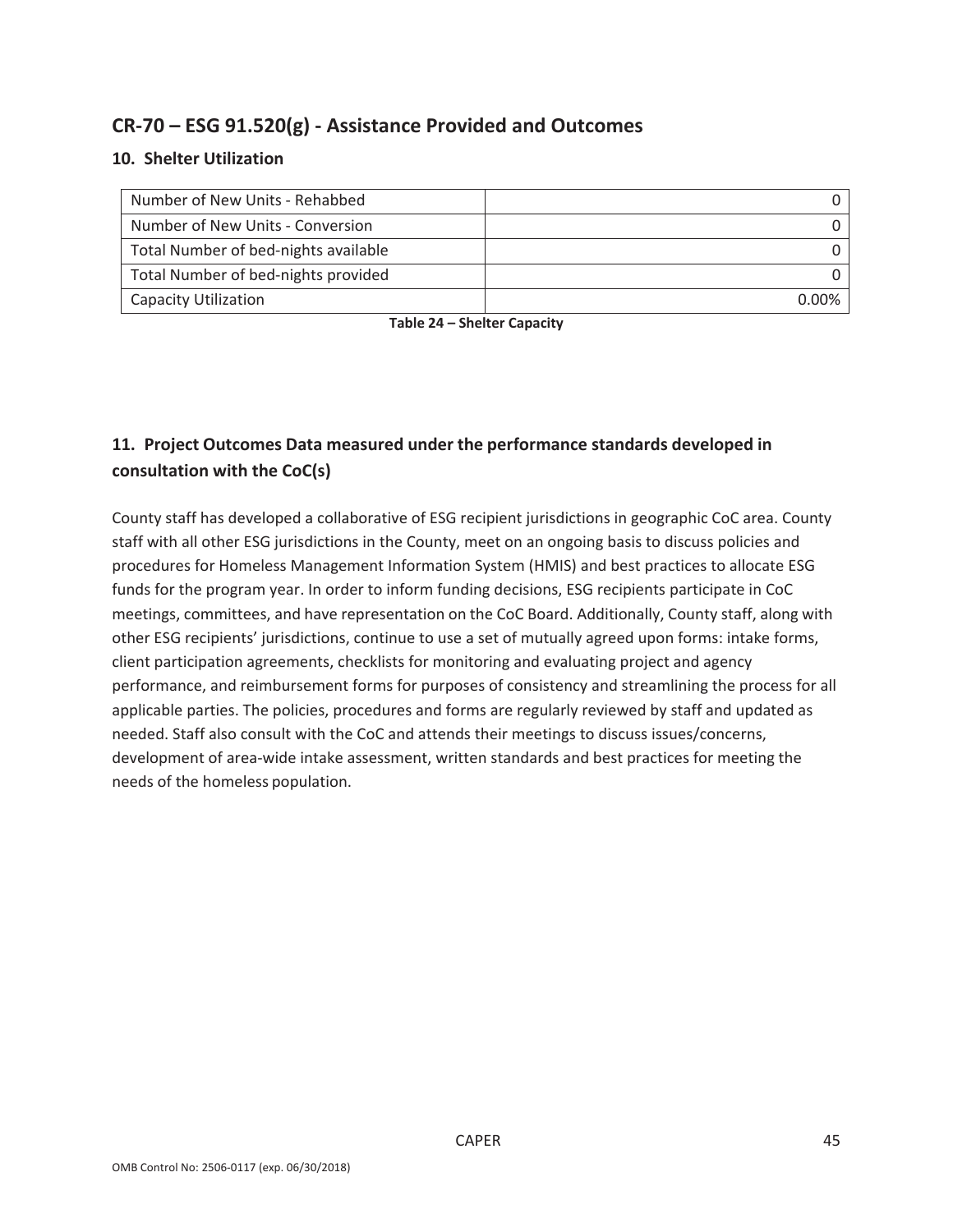## **CR‐75 – Expenditures**

## **11. Expenditures**

## **11a. ESG Expenditures for Homelessness Prevention**

|                                                      | <b>Dollar Amount of Expenditures in Program Year</b> |      |      |
|------------------------------------------------------|------------------------------------------------------|------|------|
|                                                      | 2017                                                 | 2018 | 2019 |
| <b>Expenditures for Rental Assistance</b>            |                                                      | 0    |      |
| Expenditures for Housing Relocation and              |                                                      |      |      |
| <b>Stabilization Services - Financial Assistance</b> |                                                      | 0    |      |
| Expenditures for Housing Relocation &                |                                                      |      |      |
| <b>Stabilization Services - Services</b>             |                                                      | 0    |      |
| Expenditures for Homeless Prevention under           |                                                      |      |      |
| <b>Emergency Shelter Grants Program</b>              |                                                      | 0    |      |
| <b>Subtotal Homelessness Prevention</b>              |                                                      | Ω    |      |

**Table 25 – ESG Expenditures for Homelessness Prevention**

## **11b. ESG Expenditures for Rapid Re‐Housing**

|                                                      | <b>Dollar Amount of Expenditures in Program Year</b> |        |        |
|------------------------------------------------------|------------------------------------------------------|--------|--------|
|                                                      | 2017                                                 | 2018   | 2019   |
| <b>Expenditures for Rental Assistance</b>            | 57,864                                               | 47,833 | 64,622 |
| Expenditures for Housing Relocation and              |                                                      |        |        |
| <b>Stabilization Services - Financial Assistance</b> | 0                                                    | 0      |        |
| Expenditures for Housing Relocation &                |                                                      |        |        |
| <b>Stabilization Services - Services</b>             | $\Omega$                                             | 0      |        |
| Expenditures for Homeless Assistance under           |                                                      |        |        |
| <b>Emergency Shelter Grants Program</b>              | 0                                                    | 0      |        |
| <b>Subtotal Rapid Re-Housing</b>                     | 57,864                                               | 47,833 | 64,622 |

**Table 26 – ESG Expenditures for Rapid Re‐Housing**

## **11c. ESG Expenditures for Emergency Shelter**

|                           | <b>Dollar Amount of Expenditures in Program Year</b> |         |         |
|---------------------------|------------------------------------------------------|---------|---------|
|                           | 2017                                                 | 2018    | 2019    |
| <b>Essential Services</b> |                                                      | 0       |         |
| Operations                | 124,937                                              | 124,937 | 129,948 |
| Renovation                |                                                      | 0       |         |
| Major Rehab               |                                                      | 0       |         |
| Conversion                |                                                      | 0       |         |
| Subtotal                  | 124,937                                              | 124,937 | 129,948 |

**Table 27 – ESG Expenditures for Emergency Shelter**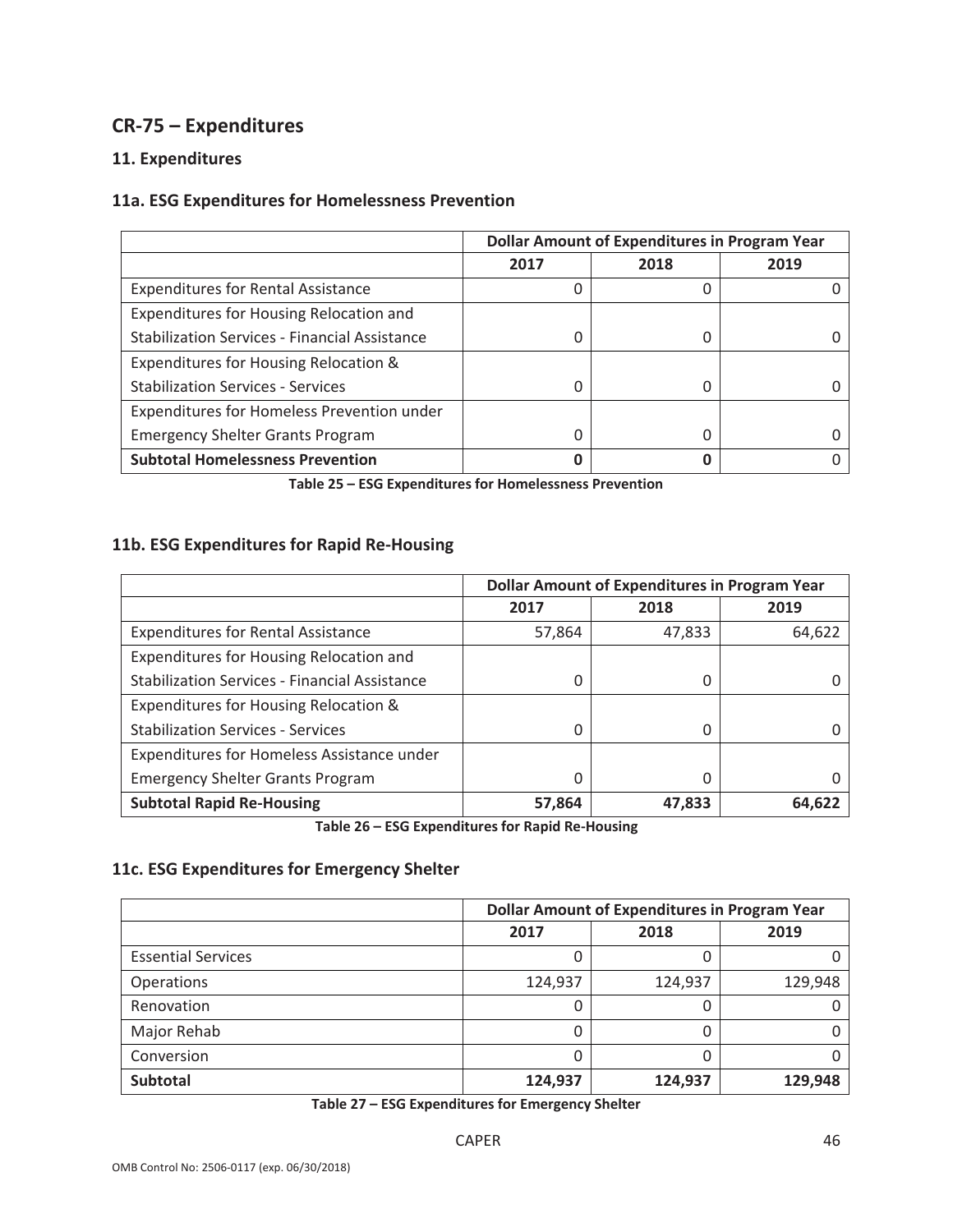## **11d. Other Grant Expenditures**

|                        | <b>Dollar Amount of Expenditures in Program Year</b> |        |        |  |
|------------------------|------------------------------------------------------|--------|--------|--|
|                        | 2018<br>2019<br>2017                                 |        |        |  |
| <b>Street Outreach</b> |                                                      |        |        |  |
| <b>HMIS</b>            | 9.693                                                | 9,693  | 9,693  |  |
| Administration         | 16,156                                               | 16,156 | 16,561 |  |

**Table 28 ‐ Other Grant Expenditures**

### **11e. Total ESG Grant Funds**

| <b>Total ESG Funds</b><br><b>Expended</b> | 2017    | 2018    | 2019    |
|-------------------------------------------|---------|---------|---------|
|                                           | 192,494 | 182,463 | 204,263 |

**Table 29 ‐ Total ESG Funds Expended**

## **11f. Match Source**

|                           | 2017    | 2018    | 2019    |
|---------------------------|---------|---------|---------|
| Other Non-ESG HUD Funds   |         | 0       |         |
| Other Federal Funds       | 0       | 0       |         |
| <b>State Government</b>   | 134,630 | 99,252  |         |
| Local Government          | 73,137  | 100,000 | 900,000 |
| Private Funds             | 0       | 0       |         |
| Other                     |         | 0       |         |
| Fees                      | O       | 0       |         |
| Program Income            | 0       | 0       |         |
| <b>Total Match Amount</b> | 207,767 | 199,767 | 900,000 |

**Table 30 ‐ Other Funds Expended on Eligible ESG Activities**

## **11g. Total**

| <b>Total Amount of Funds</b><br><b>Expended on ESG</b><br><b>Activities</b> | 2017    | 2018    | 2019      |
|-----------------------------------------------------------------------------|---------|---------|-----------|
|                                                                             | 400,261 | 382,230 | 1,104,263 |

**Table 31 ‐ Total Amount of Funds Expended on ESG Activities**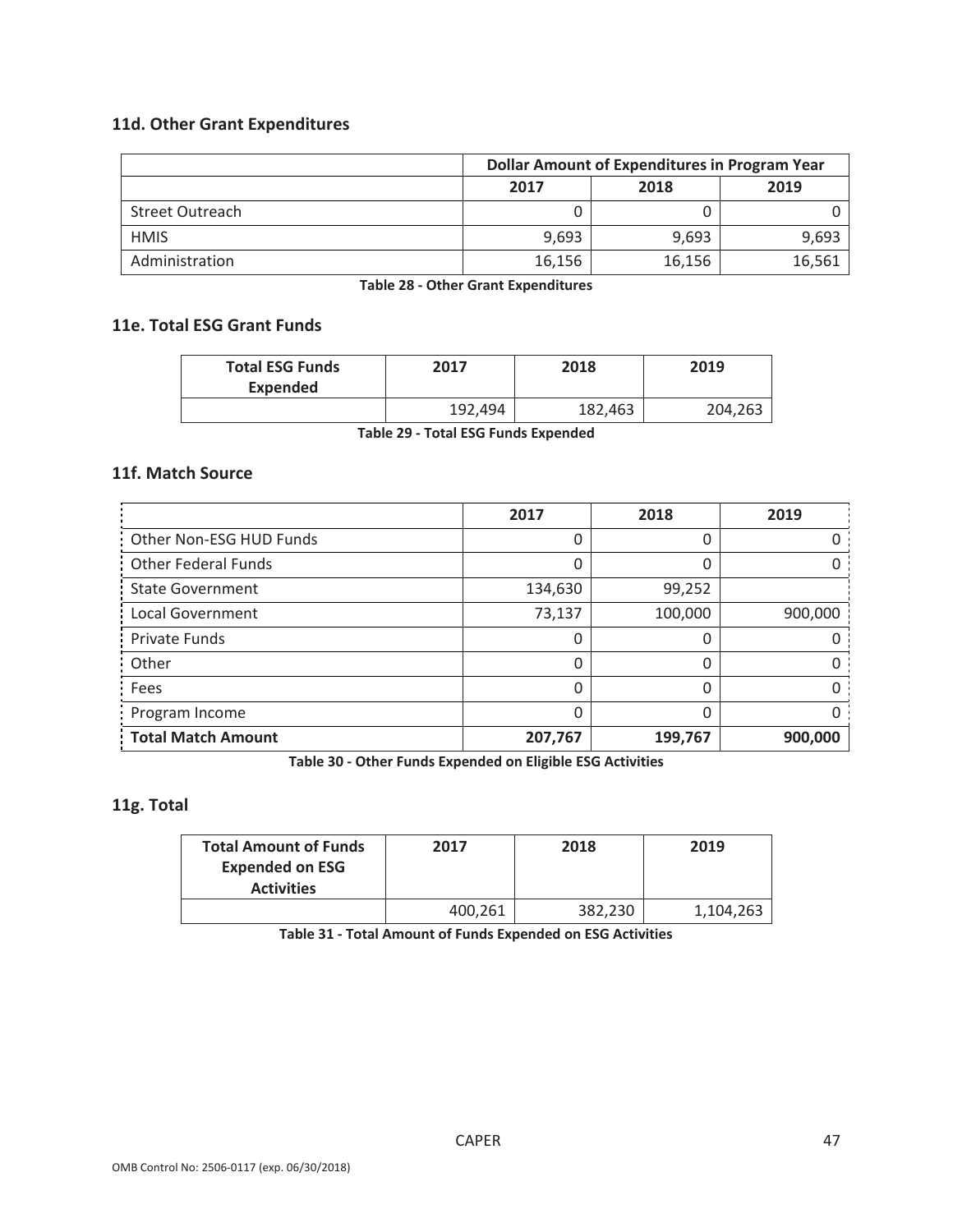

#### **Q04a: Project Identifiers in HMIS Organization Name Organization Project Name ID Project ID HMIS Project Type Method for Tracking ES Affiliated with a residential project Project IDs of affiliations CoC Geocode Number Victim Service Provider HMIS Software Name Report Start Date Report End Date CSV Exception? Uploaded via emailed hyperlink?**  Mercy House 12 Armory\_Emergency\_Shelter 55 1 3 CA-602 061416 0 Clarity<br>HS 2019- 07-01 2020- 06-30 No No

**% of** 

#### **Q05a: Report Validations Table**

| <b>Total Number of Persons Served</b>                                 | 2061     |
|-----------------------------------------------------------------------|----------|
| Number of Adults (Age 18 or Over)                                     | 2019     |
| Number of Children (Under Age 18)                                     | 42       |
| Number of Persons with Unknown Age                                    | $\Omega$ |
| Number of Leavers                                                     | 1988     |
| Number of Adult Leavers                                               | 1946     |
| Number of Adult and Head of Household Leavers                         | 1947     |
| Number of Stayers                                                     | 73       |
| Number of Adult Stayers                                               | 73       |
| Number of Veterans                                                    | 133      |
| Number of Chronically Homeless Persons                                | 666      |
| Number of Youth Under Age 25                                          | 123      |
| Number of Parenting Youth Under Age 25 with Children                  | 1        |
| Number of Adult Heads of Household                                    | 2003     |
| Number of Child and Unknown-Age Heads of Household                    | 1        |
| Heads of Households and Adult Stayers in the Project 365 Days or More | $\Omega$ |
|                                                                       |          |

#### **Q06a: Data Quality: Personally Identifying Information (PII)**

| Data Element           | Client Doesn't Know/Refused Information Missing Data Issues Total |   |          |                | .<br><b>Error Rate</b> |
|------------------------|-------------------------------------------------------------------|---|----------|----------------|------------------------|
| Name                   | $\Omega$                                                          |   | $\Omega$ | 1              | 0.05%                  |
| Social Security Number | 170                                                               | 3 | 113      | 286            | 13.88%                 |
| Date of Birth          | $\Omega$                                                          | 0 |          | 1              | 0.05%                  |
| Race                   | 42                                                                |   | $\Omega$ | 43             | 2.09%                  |
| Ethnicity              | 14                                                                | 0 | $\Omega$ | 14             | 0.68%                  |
| Gender                 | 2                                                                 | 0 | $\Omega$ | $\mathfrak{p}$ | 0.10%                  |
| Overall Score          |                                                                   |   |          | 324            | 15.72 %                |

#### **Q06b: Data Quality: Universal Data Elements**

|                                   | <b>Error Count</b> | $%$ of<br><b>Error Rate</b> |
|-----------------------------------|--------------------|-----------------------------|
| Veteran Status                    | 4                  | 0.20%                       |
| Project Start Date                | 1                  | 0.05%                       |
| Relationship to Head of Household | $\Omega$           | 0.00 %                      |
| Client Location                   | $\Omega$           | 0.00 %                      |
| <b>Disabling Condition</b>        | 45                 | 2.18%                       |

#### **Q06c: Data Quality: Income and Housing Data Quality**

|                    | $%$ of            |
|--------------------|-------------------|
| <b>Error Count</b> | <b>Error Rate</b> |

| Destination                             | 1987 | 99 95 % |
|-----------------------------------------|------|---------|
| Income and Sources at Start             | 24   | 1.20%   |
| Income and Sources at Annual Assessment |      | -       |
| Income and Sources at Exit              | 1946 | 99.95%  |

#### **Q06d: Data Quality: Chronic Homelessness**

|  |  | WOOD, DUU WUUHU, OHI OHIU HOHIUIGOHIUOO |  |
|--|--|-----------------------------------------|--|
|  |  |                                         |  |

Count of Total Records Missing Missing Time Approximate<br>Count of Total Records in Institution in Housing Date Started DK/R/missing Number of Times DK/R/missing Number of Months DK/R/missing Soft Unable to Calculate

| ES, SH, Street Outreach | 2020 |  | 19 | .14%   |
|-------------------------|------|--|----|--------|
| TH                      |      |  |    | $\sim$ |
| PH (All)                |      |  |    | -      |
| Total                   | 2020 |  |    | 1.14%  |

#### **Q06e: Data Quality: Timeliness**

| <b>Number of Project</b><br><b>Exit Records</b> |
|-------------------------------------------------|
|                                                 |

| 0 days    | 4   | Ω    |
|-----------|-----|------|
| 1-3 Days  | 823 | 1    |
| 4-6 Days  | 470 | Ω    |
| 7-10 Days | 321 | Ω    |
| 11+ Days  | 443 | 1987 |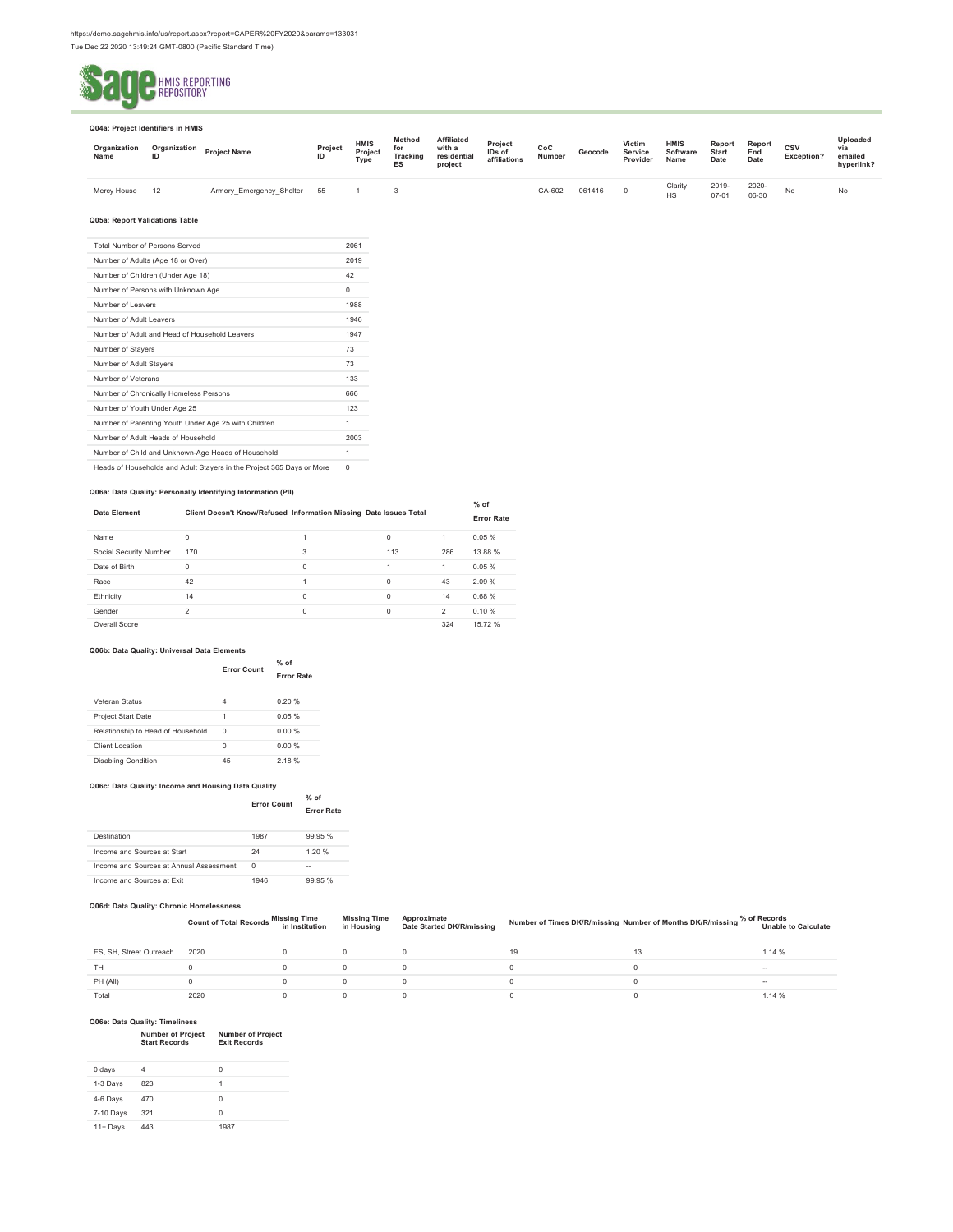#### **Q06f: Data Quality: Inactive Records: Street Outreach & Emergency Shelter**

| $#$ of Records $#$ of<br><b>Inactive Records</b> | $%$ of<br><b>Inactive Records</b> |
|--------------------------------------------------|-----------------------------------|
|                                                  |                                   |

| Contact (Adults and Heads of Household in Street Outreach or ES - NBN) 41 |  | 2.44% |
|---------------------------------------------------------------------------|--|-------|
| Bed Night (All Clients in ES - NBN)                                       |  | 2.44% |

#### **Q07a: Number of Persons Served**

#### Total Without Children With Children and Adults With Only Children Unknown Household Type

| Adults                                                          | 2019       | 1985     | 34 |   |  |
|-----------------------------------------------------------------|------------|----------|----|---|--|
| Children                                                        | 42         |          | 42 | 0 |  |
| Client Doesn't Know/ Client Refused                             |            | $\Omega$ |    | 0 |  |
| Data Not Collected                                              |            |          |    | 0 |  |
| Total                                                           | 2061       | 1985     | 76 |   |  |
| For PSH & RRH - the total persons served who moved into housing | $^{\circ}$ |          |    |   |  |

#### **Q08a: Households Served**

#### **Total Without Children With Children and Adults With Only Children Unknown Household Type**

| Total<br><sup>-1</sup> Householo                                                | 198 |  |  |
|---------------------------------------------------------------------------------|-----|--|--|
| & RRH<br>$\alpha$ – the total households served who moved into housing $\alpha$ |     |  |  |

#### **Q08b: Point-in-Time Count of Households on the Last Wednesday**

|             | Total | <b>Without Children</b> | <b>With Children and Adults</b> | <b>With Only Children</b> | <b>Unknown Household Type</b> |
|-------------|-------|-------------------------|---------------------------------|---------------------------|-------------------------------|
| January     | 220   | 220                     |                                 |                           |                               |
| April       | 147   | 147                     |                                 |                           |                               |
| <b>Lubs</b> |       |                         |                                 |                           |                               |

| Jul |           |           |  |        |
|-----|-----------|-----------|--|--------|
|     | 75<br>- 1 | - -<br>۰. |  | $\sim$ |

### **Q09a: Number of Persons Contacted**

**All Persons Contacted First contact – NOT staying on the Streets, ES, or SH First contact – WAS staying on Streets, ES, or SH First contact – Worker unable to determine** 

| Once                         | 2004 |  | 2004 |
|------------------------------|------|--|------|
| 2-5 Times                    |      |  |      |
| 6-9 Times                    |      |  |      |
| 10+ Times                    |      |  |      |
| Total Persons Contacted 2004 |      |  | 2004 |

#### **Q09b: Number of Persons Engaged**

**All Persons Contacted First contact – NOT staying on the Streets, ES, or SH First contact – WAS staying on Streets, ES, or SH First contact – Worker unable to determine** 

| Once                         | 2004 |      |      | 2004 |
|------------------------------|------|------|------|------|
| 2-5 Contacts                 | 0    |      |      |      |
| 6-9 Contacts                 | 0    |      |      |      |
| 10+ Contacts                 |      |      |      |      |
| <b>Total Persons Engaged</b> | 2004 |      |      | 2004 |
| Rate of Engagement           | 1.00 | 0.00 | 0.00 | 1.00 |

#### **Q10a: Gender of Adults**

#### **Total Without Children With Children and Adults Unknown Household Type**

| Male                                                          | 1391     | 1381                     | 10 |   |
|---------------------------------------------------------------|----------|--------------------------|----|---|
| Female                                                        | 617      | 593                      | 24 |   |
| Trans Female (MTF or Male to Female)                          | 6        | 6                        | 0  |   |
| Trans Male (FTM or Female to Male)                            |          |                          |    | 0 |
| Gender Non-Conforming (i.e. not exclusively male or female) 2 |          | $\overline{\phantom{a}}$ |    |   |
| Client Doesn't Know/Client Refused                            |          | 2                        |    |   |
| Data Not Collected                                            | $\Omega$ | $\Omega$                 |    | O |
| Subtotal                                                      | 2019     | 1985                     | 34 |   |

**Q10b: Gender of Children** 

### **Total With Children and Adults With Only Children Unknown Household Type**

| Male                                                        | 18             | 18       |  |
|-------------------------------------------------------------|----------------|----------|--|
| Female                                                      | 24             | 24       |  |
| Trans Female (MTF or Male to Female)                        |                |          |  |
| Trans Male (FTM or Female to Male)                          |                |          |  |
| Gender Non-Conforming (i.e. not exclusively male or female) | $\overline{0}$ | $\Omega$ |  |
| Client Doesn't Know/Client Refused                          |                |          |  |
| Data Not Collected                                          |                |          |  |
| Subtotal                                                    |                |          |  |

### **Q10c: Gender of Persons Missing Age Information**

**Total Without Children With Children and Adults With Only Children Unknown Household Type** 

| Male                                                          |          |  |  |
|---------------------------------------------------------------|----------|--|--|
| Female                                                        |          |  |  |
| Trans Female (MTF or Male to Female)                          | $\Omega$ |  |  |
| Trans Male (FTM or Female to Male)                            | $\Omega$ |  |  |
| Gender Non-Conforming (i.e. not exclusively male or female) 0 | $\Omega$ |  |  |
| Client Doesn't Know/Client Refused                            |          |  |  |
| Data Not Collected                                            |          |  |  |
| Subtotal                                                      |          |  |  |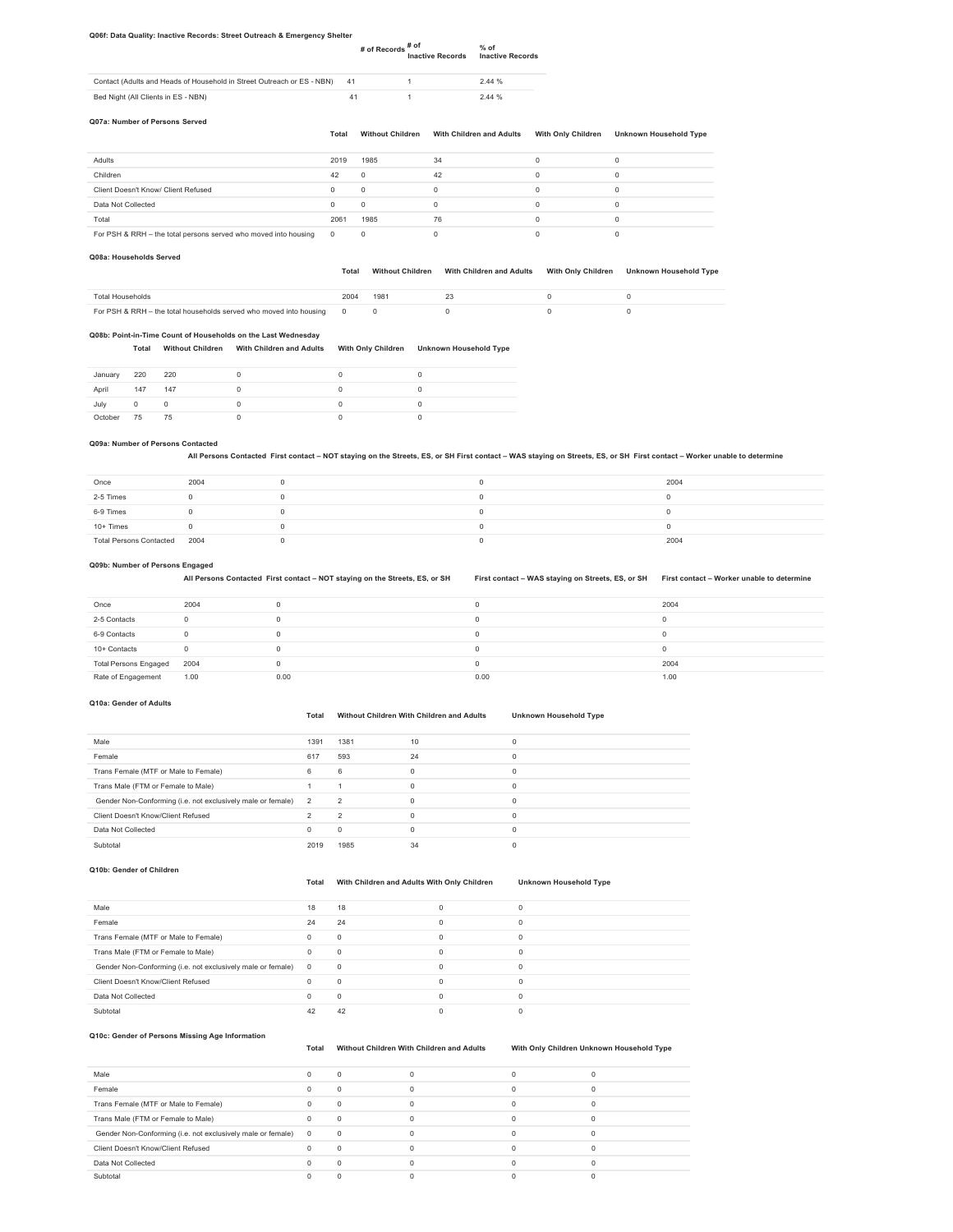#### **Q10d: Gender by Age Ranges**

### **Total Under Age 18 Age 18-24 Age 25-61 Age 62 and over Client Doesn't Know/ Client Refused Data Not Collected**

| Male                                                          | 1409 | 18       | 80       | 1140     | 171      |  |
|---------------------------------------------------------------|------|----------|----------|----------|----------|--|
| Female                                                        | 641  | 24       | 43       | 497      | 77       |  |
| Trans Female (MTF or Male to Female)                          | 6    | $\Omega$ |          | 5        | $\Omega$ |  |
| Trans Male (FTM or Female to Male)                            |      | $\Omega$ | $\Omega$ |          | $\Omega$ |  |
| Gender Non-Conforming (i.e. not exclusively male or female) 2 |      | $\circ$  |          |          | $\Omega$ |  |
| Client Doesn't Know/Client Refused                            |      | $\Omega$ | $\Omega$ |          |          |  |
| Data Not Collected                                            |      | $\Omega$ | $\Omega$ | $\Omega$ | 0        |  |
| Subtotal                                                      | 2061 | 42       | 125      | 1645     | 249      |  |

**Q11: Age** 

### **Total Without Children With Children and Adults With Only Children Unknown Household Type**

| Under 5                            | 9        | $\mathbf 0$ | 9              | $\mathbf 0$ |
|------------------------------------|----------|-------------|----------------|-------------|
| $5 - 12$                           | 27       | $\mathbf 0$ | 27             | $\mathbf 0$ |
| $13 - 17$                          | 6        | $\mathbf 0$ | 6              | $\mathbf 0$ |
| $18 - 24$                          | 125      | 123         | $\mathfrak{p}$ | $\Omega$    |
| $25 - 34$                          | 399      | 393         | 6              | $\Omega$    |
| $35 - 44$                          | 421      | 409         | 12             | $\Omega$    |
| $45 - 54$                          | 475      | 466         | 9              | $\Omega$    |
| $55 - 61$                          | 350      | 348         | $\mathfrak{p}$ | $\Omega$    |
| $62+$                              | 249      | 246         | 3              | $\Omega$    |
| Client Doesn't Know/Client Refused | $\circ$  | $\mathbf 0$ | $\Omega$       | $\Omega$    |
| Data Not Collected                 | $\Omega$ | $\mathbf 0$ | $\Omega$       | $\Omega$    |
| Total                              | 2061     | 1985        | 76             | $\Omega$    |

### **Q12a: Race**

#### **Total Without Children With Children and Adults With Only Children Unknown Household Type**

| White                                     | 1470 | 1431 | 39 | O        |  |
|-------------------------------------------|------|------|----|----------|--|
| Black or African American                 | 263  | 244  | 19 | $\Omega$ |  |
| Asian                                     | 63   | 61   |    | U        |  |
| American Indian or Alaska Native          | 127  | 124  | 3  | $\Omega$ |  |
| Native Hawaiian or Other Pacific Islander | 22   | 22   | O  | $\Omega$ |  |
| Multiple Races                            | 73   | 63   | 10 | $\Omega$ |  |
| Client Doesn't Know/Client Refused        | 42   | 39   | 3  | U        |  |
| Data Not Collected                        |      |      | 0  | $\Omega$ |  |
| Total                                     | 2061 | 1985 | 76 |          |  |

### **Q12b: Ethnicity**

#### **Total Without Children With Children and Adults With Only Children Unknown Household Type**

| Non-Hispanic/Non-Latino            | 1316 | 1281 | 35 |  |
|------------------------------------|------|------|----|--|
| Hispanic/Latino                    | 731  | 691  | 40 |  |
| Client Doesn't Know/Client Refused | 14   | 13   |    |  |
| Data Not Collected                 |      |      |    |  |
| Total                              | 206' | 1985 | 76 |  |

#### **Q13a1: Physical and Mental Health Conditions at Start**

|                                | Total<br>Persons | Without<br>Children | Adults in HH with Children &<br><b>Adults</b> | Children in HH with Children &<br><b>Adults</b> | With Children and Adults<br>ີ | <b>With Only</b><br>Children | <b>Unknown Household</b><br>Type |
|--------------------------------|------------------|---------------------|-----------------------------------------------|-------------------------------------------------|-------------------------------|------------------------------|----------------------------------|
| Mental Health Problem          | 664              | 662                 | $\mathfrak{p}$                                | $\Omega$                                        | m.                            | $\Omega$                     | $\Omega$                         |
| Alcohol Abuse                  | 136              | 136                 | $\Omega$                                      |                                                 | -                             |                              |                                  |
| Drug Abuse                     | 173              | 173                 | $^{\circ}$                                    |                                                 | -                             | $\Omega$                     | $\Omega$                         |
| Both Alcohol and Drug<br>Abuse | 158              | 157                 |                                               |                                                 | -                             |                              |                                  |
| Chronic Health Condition       | 530              | 524                 | 5                                             |                                                 | $\sim$                        | $\Omega$                     |                                  |
| <b>HIV/AIDS</b>                | 38               | 37                  |                                               |                                                 | -                             | $\Omega$                     | $\Omega$                         |
| Developmental Disability       | 275              | 275                 | $\Omega$                                      | $\Omega$                                        | $\sim$                        | $\Omega$                     | $\Omega$                         |
| <b>Physical Disability</b>     | 562              | 557                 | 5                                             |                                                 | -                             | $\Omega$                     |                                  |

The "With Children and Adults" column is retired as of 10/1/2019 and replaced with the columns "Adults in HH with Children & Adults" and "Children in HH with Children & Adults".

| Q13b1: Physical and Mental Health Conditions at Exit |                  |                     |                                        |                                                 |                               |                              |                                  |  |  |
|------------------------------------------------------|------------------|---------------------|----------------------------------------|-------------------------------------------------|-------------------------------|------------------------------|----------------------------------|--|--|
|                                                      | Total<br>Persons | Without<br>Children | Adults in HH with Children &<br>Adults | Children in HH with Children &<br><b>Adults</b> | With Children and Adults<br>U | <b>With Only</b><br>Children | <b>Unknown Household</b><br>Type |  |  |
| Mental Health Problem                                |                  |                     | $\mathbf 0$                            | $\circ$                                         | $\sim$                        | 0                            | $\mathbf 0$                      |  |  |
| Alcohol Abuse                                        | -                | -                   | $\sim$                                 | <b>Service</b>                                  | -                             | -                            | $\sim$                           |  |  |
| Drug Abuse                                           | $\sim$           | $\sim$              | $\sim$                                 | $\sim$                                          | $\sim$                        | $\sim$                       | $\sim$                           |  |  |
| Both Alcohol and Drug<br>Abuse                       | $\sim$           | $\sim$              | $\sim$                                 | $\sim$                                          | $\sim$                        | $\sim$                       | $\sim$                           |  |  |
| Chronic Health Condition                             | $\sim$           | $\sim$              | $\sim$                                 | $\sim$                                          | $\sim$                        | $\sim$                       | $\sim$                           |  |  |
| <b>HIV/AIDS</b>                                      | $\sim$           | -                   | $\sim$                                 | <b>Section</b>                                  | -                             | -                            | $\sim$                           |  |  |
| Developmental Disability                             | $\sim$           | $\sim$              | $\sim$                                 | $\sim$                                          | $\sim$                        | $\sim$                       | $\sim$                           |  |  |
| <b>Physical Disability</b>                           |                  |                     | 0                                      | $\Omega$                                        | $\sim$                        | 0                            | $^{\circ}$                       |  |  |

The "With Children and Adults" column is retired as of 10/1/2019 and replaced with the columns "Adults in HH with Children & Adults" and "Children in HH with Children & Adults".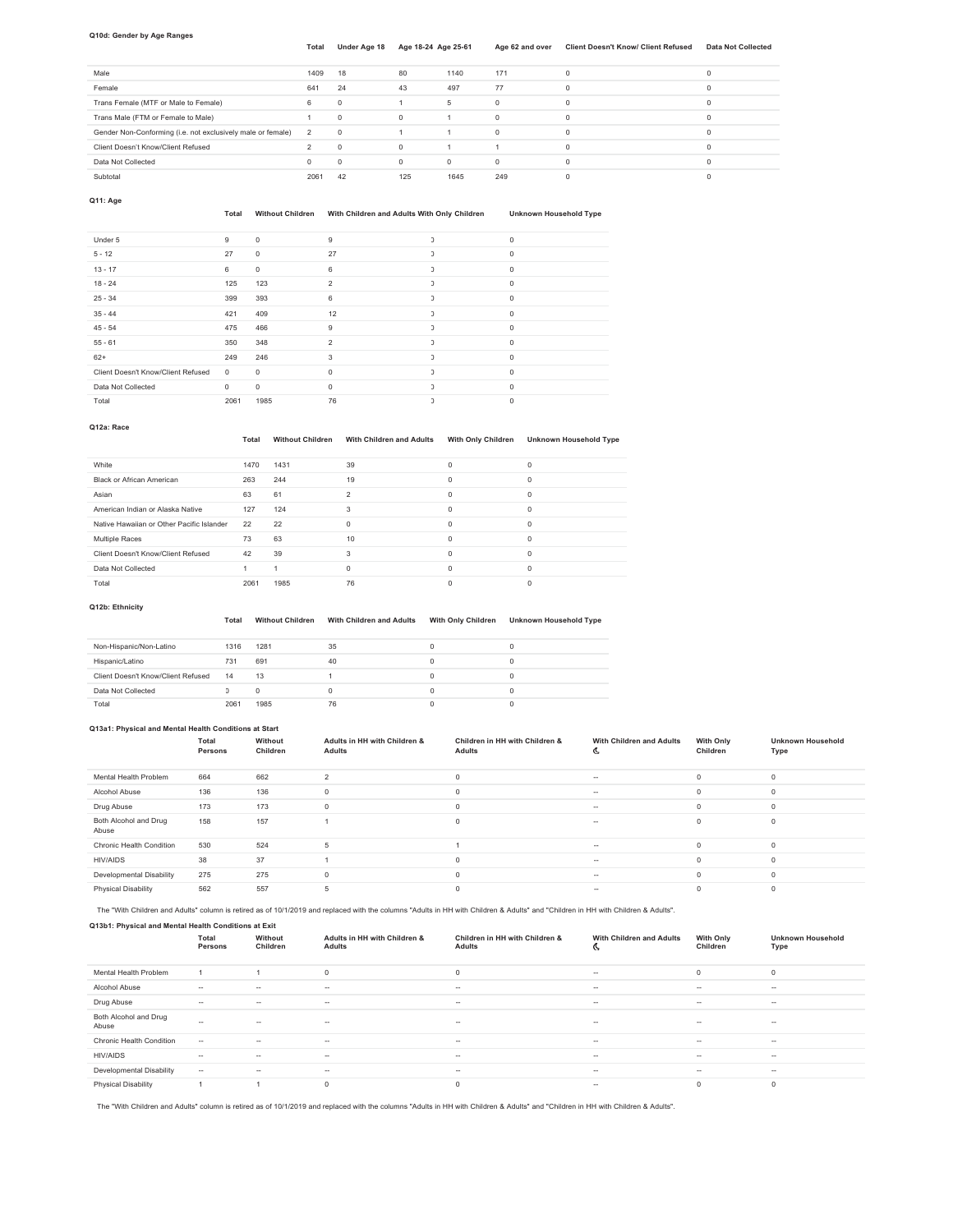### **Q13c1: Physical and Mental Health Conditions for Stayers**

|                                | Total<br>Persons | Without<br>Children | Adults in HH with Children &<br><b>Adults</b> | Children in HH with Children &<br>Adults | With Children and Adults<br>$\tilde{\phantom{a}}$ | <b>With Only</b><br>Children | <b>Unknown Household</b><br>Type |  |  |
|--------------------------------|------------------|---------------------|-----------------------------------------------|------------------------------------------|---------------------------------------------------|------------------------------|----------------------------------|--|--|
| Mental Health Problem          | 14               | 14                  | $\Omega$                                      | $\Omega$                                 | -                                                 | $\Omega$                     | $\Omega$                         |  |  |
| Alcohol Abuse                  | $\overline{4}$   | $\Delta$            | $\Omega$                                      |                                          | -                                                 | $\Omega$                     |                                  |  |  |
| Drug Abuse                     | Δ                | Δ                   | $\Omega$                                      | $\Omega$                                 | -                                                 | $\Omega$                     | $\Omega$                         |  |  |
| Both Alcohol and Drug<br>Abuse |                  | 5                   | $\Omega$                                      | $\Omega$                                 | -                                                 | $\Omega$                     |                                  |  |  |
| Chronic Health Condition       | 10               | 10                  | $\Omega$                                      |                                          | <b>Service</b>                                    | $\Omega$                     | $\Omega$                         |  |  |
| <b>HIV/AIDS</b>                | $\mathfrak{D}$   | $\mathfrak{p}$      |                                               | $\Omega$                                 | -                                                 | $\Omega$                     | $\Omega$                         |  |  |
| Developmental Disability       | 5                | 5                   | $\Omega$                                      |                                          | -                                                 | $\Omega$                     |                                  |  |  |
| <b>Physical Disability</b>     | 13               | 13                  |                                               |                                          | -                                                 |                              |                                  |  |  |

The "With Children and Adults" column is retired as of 10/1/2019 and replaced with the columns "Adults in HH with Children & Adults" and "Children in HH with Children & Adults".

**Q14a: Domestic Violence History** 

### **Total Without Children With Children and Adults With Only Children Unknown Household Type**

| Yes                                | 403  | 393  | 10 |  |
|------------------------------------|------|------|----|--|
| No                                 | 1607 | 1582 | 25 |  |
| Client Doesn't Know/Client Refused | 10   | 10   |    |  |
| Data Not Collected                 |      |      |    |  |
| Total                              | 2020 | 1985 | 35 |  |

### **Q14b: Persons Fleeing Domestic Violence**

| <b>Total Without Children</b> | With Children and Adults | With Only Children Unknown Household Type |
|-------------------------------|--------------------------|-------------------------------------------|
|                               |                          |                                           |

| Yes                                  | 118 | 114 |    |  |
|--------------------------------------|-----|-----|----|--|
| No                                   | 282 | 277 |    |  |
| Client Doesn't Know/Client Refused 3 |     |     |    |  |
| Data Not Collected                   |     | 0   |    |  |
| Total                                | 403 | 393 | 10 |  |
|                                      |     |     |    |  |

### **Q15: Living Situation**

### **Total Without Children With Children and Adults With Only Children Unknown Household Type**

| <b>Homeless Situations</b>                                                          | $\circ$             | $\mathsf 0$         | $\mathbb O$         | 0                   | $\bf{0}$            |
|-------------------------------------------------------------------------------------|---------------------|---------------------|---------------------|---------------------|---------------------|
| Emergency shelter, including hotel or motel paid for with emergency shelter voucher | 8                   | $\overline{7}$      | $\mathbf{1}$        | 0                   | $\mathsf 0$         |
| Transitional housing for homeless persons (including homeless youth)                | 0                   | $\mathsf 0$         | $\mathsf 0$         | $\mathsf 0$         | $\mathsf 0$         |
| Place not meant for habitation                                                      | 2000                | 1967                | 33                  | $\mathbf 0$         | $\mathsf 0$         |
| Safe Haven                                                                          | $\mathsf{O}\xspace$ | $\mathsf 0$         | $\mathsf{O}\xspace$ | $\mathsf 0$         | $\mathsf 0$         |
| Host Home (non-crisis)                                                              | $\mathsf{O}\xspace$ | $\mathbf 0$         | $\mathsf 0$         | $\mathsf 0$         | $\mathsf 0$         |
| Interim Housing                                                                     | 0                   | $\mathbf 0$         | $\mathbf 0$         | 0                   | $\circ$             |
| Subtotal                                                                            | 2008                | 1974                | 34                  | $\mathbf 0$         | $\mathsf 0$         |
| <b>Institutional Settings</b>                                                       | $\mathsf{O}\xspace$ | $\mathsf 0$         | $\mathsf 0$         | 0                   | $\mathsf 0$         |
| Psychiatric hospital or other psychiatric facility                                  | 6                   | $\mathbf 5$         | $\mathbf{1}$        | $\mathsf 0$         | $\mathsf 0$         |
| Substance abuse treatment facility or detox center                                  | $\mathbf{1}$        | $\mathbf{1}$        | $\mathsf 0$         | $\mathsf 0$         | $\mathsf 0$         |
| Hospital or other residential non-psychiatric medical facility                      | $\overline{2}$      | $\overline{2}$      | $\mathbf 0$         | $\circ$             | $\circ$             |
| Jail, prison or juvenile detention facility                                         | $\mathbf{1}$        | $\mathbf{1}$        | $\mathsf 0$         | $\mathsf 0$         | $\mathsf 0$         |
| Foster care home or foster care group home                                          | $\mathsf{O}\xspace$ | $\mathsf{O}\xspace$ | $\mathsf 0$         | $\mathsf 0$         | $\mathsf 0$         |
| Long-term care facility or nursing home                                             | $\mathsf{O}\xspace$ | $\mathsf{O}\xspace$ | $\mathsf 0$         | $\mathsf 0$         | $\mathsf 0$         |
| Residential project or halfway house with no homeless criteria                      | 0                   | $\mathsf{O}\xspace$ | $\mathsf 0$         | $\circ$             | $\mathsf 0$         |
| Subtotal                                                                            | 10                  | $\mathsf g$         | $\mathbf{1}$        | $\mathsf 0$         | $\mathsf{O}\xspace$ |
| <b>Other Locations</b>                                                              | 0                   | $\mathsf 0$         | $\mathsf 0$         | $\mathsf 0$         | $\mathsf 0$         |
| Permanent housing (other than RRH) for formerly homeless persons                    | 0                   | $\circ$             | $\mathsf 0$         | $\mathbf 0$         | $\mathsf 0$         |
| Owned by client, no ongoing housing subsidy                                         | $\mathsf{O}\xspace$ | $\mathbf 0$         | $\mathsf 0$         | $\mathsf 0$         | $\mathsf 0$         |
| Owned by client, with ongoing housing subsidy                                       | $\mathbf 0$         | $\mathbf 0$         | $\mathsf 0$         | $\mathsf 0$         | $\mathsf 0$         |
| Rental by client, with RRH or equivalent subsidy                                    | $\mathbf 0$         | $\mathbf 0$         | $\mathsf 0$         | $\circ$             | $\mathsf 0$         |
| Rental by client, with HCV voucher (tenant or project based)                        | $\mathsf{O}\xspace$ | $\mathbf 0$         | $\mathsf 0$         | $\mathsf 0$         | $\mathsf 0$         |
| Rental by client in a public housing unit                                           | $\mathbf 0$         | $\mathbf 0$         | $\mathsf 0$         | $\mathsf 0$         | $\mathsf 0$         |
| Rental by client, no ongoing housing subsidy                                        | $\mathsf{O}\xspace$ | $\mathbf 0$         | $\mathsf 0$         | $\mathsf 0$         | $\mathsf 0$         |
| Rental by client, with VASH subsidy                                                 | 0                   | $\mathsf{O}\xspace$ | $\mathsf{O}\xspace$ | $\mathsf 0$         | $\mathsf 0$         |
| Rental by client with GPD TIP subsidy                                               | 0                   | $\mathsf{O}\xspace$ | $\mathsf{O}\xspace$ | $\mathbf 0$         | $\mathsf 0$         |
| Rental by client, with other housing subsidy                                        | $\mathsf{O}\xspace$ | $\mathsf{O}\xspace$ | $\mathsf{O}\xspace$ | $\mathsf 0$         | $\mathsf 0$         |
| Hotel or motel paid for without emergency shelter voucher                           | 1                   | $\mathbf{1}$        | $\mathsf{O}\xspace$ | $\mathsf{O}\xspace$ | $\mathsf 0$         |
| Staying or living in a friend's room, apartment or house                            | $\mathsf{O}\xspace$ | $\mathsf{O}\xspace$ | $\mathsf{O}\xspace$ | $\mathsf 0$         | $\mathsf 0$         |
| Staying or living in a family member's room, apartment or house                     | $\mathsf{O}\xspace$ | $\mathsf{O}\xspace$ | $\mathsf{O}\xspace$ | $\mathsf 0$         | $\mathsf 0$         |
| Client Doesn't Know/Client Refused                                                  | $\mathbf{1}$        | $\mathbf{1}$        | $\mathsf{O}\xspace$ | $\mathsf 0$         | $\mathsf 0$         |
| Data Not Collected                                                                  | $\mathbf 0$         | $\mathbf 0$         | $\mathsf{O}\xspace$ | $\mathbf 0$         | $\mathsf 0$         |
| <b>Subtotal</b>                                                                     | $\overline{2}$      | $\overline{c}$      | $\mathsf{O}\xspace$ | 0                   | $\mathsf 0$         |
| Total                                                                               | 2020                | 1985                | 35                  | $\circ$             | $\mathbf 0$         |

Interim housing is retired as of 10/1/2019.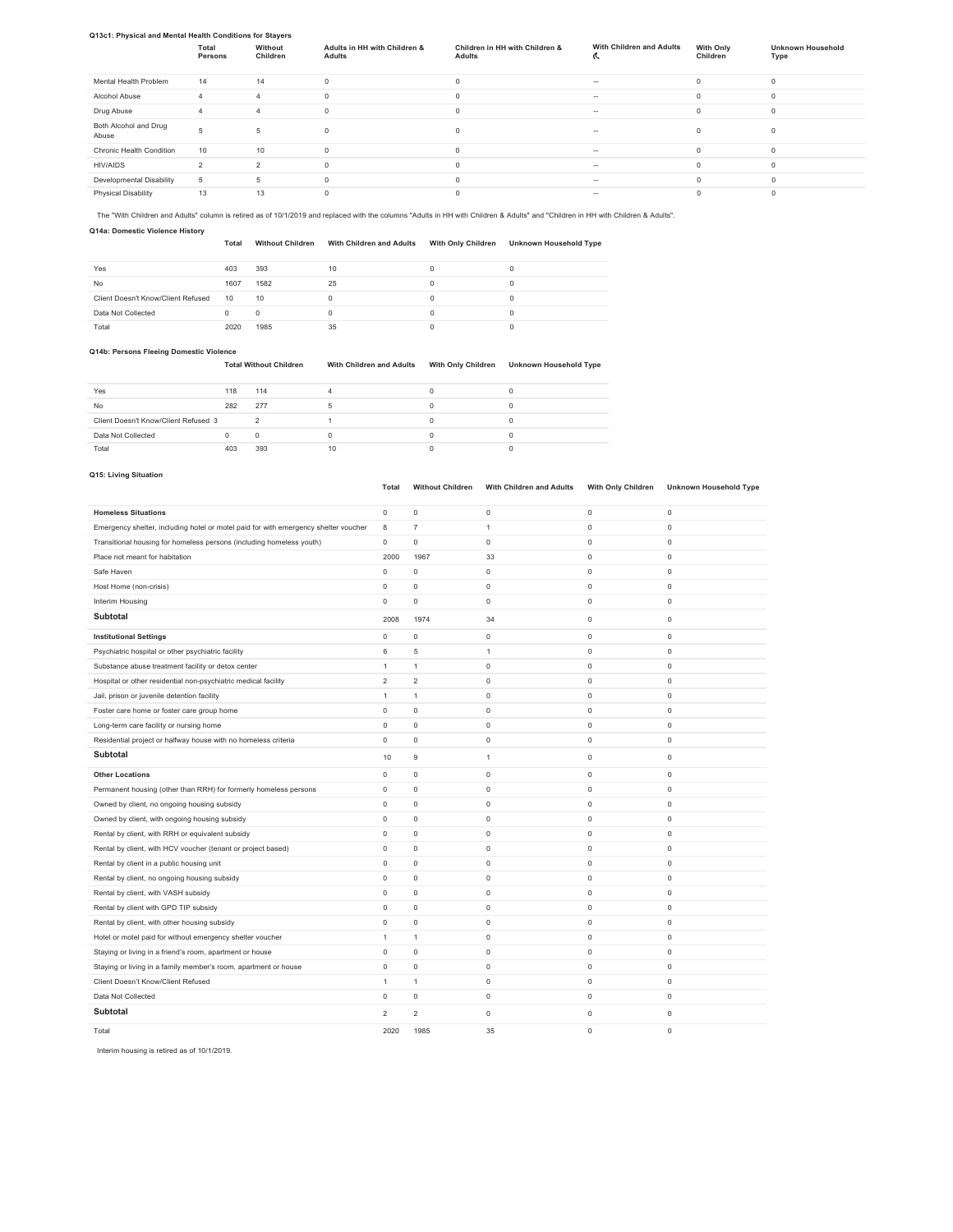### **Q16: Cash Income - Ranges**

### **Income at Start Income at Latest Annual Income at Exit for Leavers Assessment for Stayers**

| No income                                                             | 1209        | $\circ$     | $\Omega$ |
|-----------------------------------------------------------------------|-------------|-------------|----------|
| $$1 - $150$                                                           | 23          | 0           | $\circ$  |
| $$151 - $250$                                                         | 50          | $\circ$     | 0        |
| $$251 - $500$                                                         | 151         | $\Omega$    | $\Omega$ |
| \$501 - \$1000                                                        | 352         | 0           |          |
| $$1,001 - $1,500$                                                     | 147         | $\mathbf 0$ | $\Omega$ |
| $$1,501 - $2,000$                                                     | 39          | $\mathbf 0$ | 0        |
| $$2,001+$                                                             | 26          | $\Omega$    | $\Omega$ |
| Client Doesn't Know/Client Refused                                    | 22          | $\Omega$    | $\Omega$ |
| Data Not Collected                                                    | $\circ$     | $\Omega$    | 1945     |
| Number of Adult Stayers Not Yet Required to Have an Annual Assessment | $\mathbf 0$ | 73          | 0        |
| Number of Adult Stayers Without Required Annual Assessment            | $\Omega$    | $^{\circ}$  | $\Omega$ |
| <b>Total Adults</b>                                                   | 2019        | 73          | 1946     |

### **Q17: Cash Income - Sources**

### **Income at Start Income at Latest Annual Income at Exit for Leavers Assessment for Stayers**

| Farned Income                                                      | 135            | $\Omega$    | 0        |
|--------------------------------------------------------------------|----------------|-------------|----------|
| Unemployment Insurance                                             | $\overline{7}$ | $\Omega$    | 0        |
| SSI                                                                | 331            | $^{\circ}$  |          |
| SSDI                                                               | 142            | $\mathbf 0$ | 0        |
| VA Service-Connected Disability Compensation                       | 10             | $\mathbf 0$ | 0        |
| VA Non-Service Connected Disability Pension                        | 5              | $^{\circ}$  | 0        |
| Private Disability Insurance                                       | $\overline{2}$ | $^{\circ}$  | 0        |
| Worker's Compensation                                              | 3              | $^{\circ}$  | 0        |
| <b>TANF</b> or Equivalent                                          | 6              | $\Omega$    | 0        |
| General Assistance                                                 | 151            | $\Omega$    | 0        |
| Retirement (Social Security)                                       | 12             | $^{\circ}$  | 0        |
| Pension from Former Job                                            | 8              | $\Omega$    | 0        |
| Child Support                                                      | $\overline{2}$ | $\mathbf 0$ | 0        |
| Alimony (Spousal Support)                                          | 5              | $^{\circ}$  | 0        |
| Other Source                                                       | 3              | $\Omega$    | $\Omega$ |
| Adults with Income Information at Start and Annual Assessment/Exit | $\mathbf 0$    | $\Omega$    |          |

### **Q19b: Disabling Conditions and Income for Adults at Exit**

| AO: Adult<br>with<br><b>Disabling</b><br>Condition | AO: Adult<br>without<br><b>Disabling</b><br>Conc | AO:<br>Tota.<br>Adults | AO: % with<br><b>Disabling</b><br><b>Condition by</b> | <b>AC: Adult</b><br>with<br>Disabling | <b>AC: Adult</b><br>without<br>Disabling | AC:<br>Total<br>Adults | AC: % with<br>Disabli q<br>Conditi<br>on by | <b>UK: Adult</b><br>with<br><b>Disabling</b> | <b>UK: Adult</b><br>without<br><b>Disabling</b> | UK:<br>Total<br><b>Adults</b> | UK: % with<br>Disabling<br><b>Condition by</b><br>Source |
|----------------------------------------------------|--------------------------------------------------|------------------------|-------------------------------------------------------|---------------------------------------|------------------------------------------|------------------------|---------------------------------------------|----------------------------------------------|-------------------------------------------------|-------------------------------|----------------------------------------------------------|
|----------------------------------------------------|--------------------------------------------------|------------------------|-------------------------------------------------------|---------------------------------------|------------------------------------------|------------------------|---------------------------------------------|----------------------------------------------|-------------------------------------------------|-------------------------------|----------------------------------------------------------|

| Earned Income                                           | $\mathsf 0$         | $\mathbb O$ | $\sim$ |
|---------------------------------------------------------|---------------------|-------------|--------|
| Supplemental<br>Security Income<br>(SSI)                | $\mathbf{1}$        | $\mathbb O$ | $\sim$ |
| Social Security<br>Disability Insurance<br>(SSDI)       | $\mathbb O$         | $\mathbb O$ | $\sim$ |
| VA Service-<br>Connected<br>Disability<br>Compensation  | $\mathsf 0$         | $\mathbb O$ | $\sim$ |
| <b>Private Disability</b><br>Insurance                  | $\mathsf{O}\xspace$ | $\mathbb O$ | $\sim$ |
| Worker's<br>Compensation                                | $\mathsf 0$         | $\mathbb O$ | $\sim$ |
| Temporary<br>Assistance for<br>Needy Families<br>(TANF) | $\mathsf 0$         | $\mathbb O$ | $\sim$ |
| Retirement Income<br>from Social<br>Security            | $\mathsf 0$         | $\mathbb O$ | $\sim$ |
| Pension or<br>retirement income<br>from a former job    | $\mathsf 0$         | $\mathbb O$ | $\sim$ |
| Child Support                                           | $\mathsf 0$         | $\mathsf 0$ | $\sim$ |
| Other source                                            | $\mathsf{O}\xspace$ | $\mathbb O$ | $\sim$ |
| No Sources                                              | $\mathsf 0$         | $\mathsf 0$ | $\sim$ |
| <b>Unduplicated Total</b><br>Adults                     | $\mathbf{1}$        | $\mathsf 0$ |        |

### **Q20a: Type of Non-Cash Benefit Sources**

#### **Benefit at Start Benefit at Latest Annual Benefit at Exit for Leavers Assessment for Stayers**

| Supplemental Nutritional Assistance Program | 945 |  |
|---------------------------------------------|-----|--|
| <b>WIC</b>                                  |     |  |
| <b>TANF Child Care Services</b>             |     |  |
| <b>TANF Transportation Services</b>         |     |  |
| Other TANF-Funded Services                  |     |  |
| Other Source                                |     |  |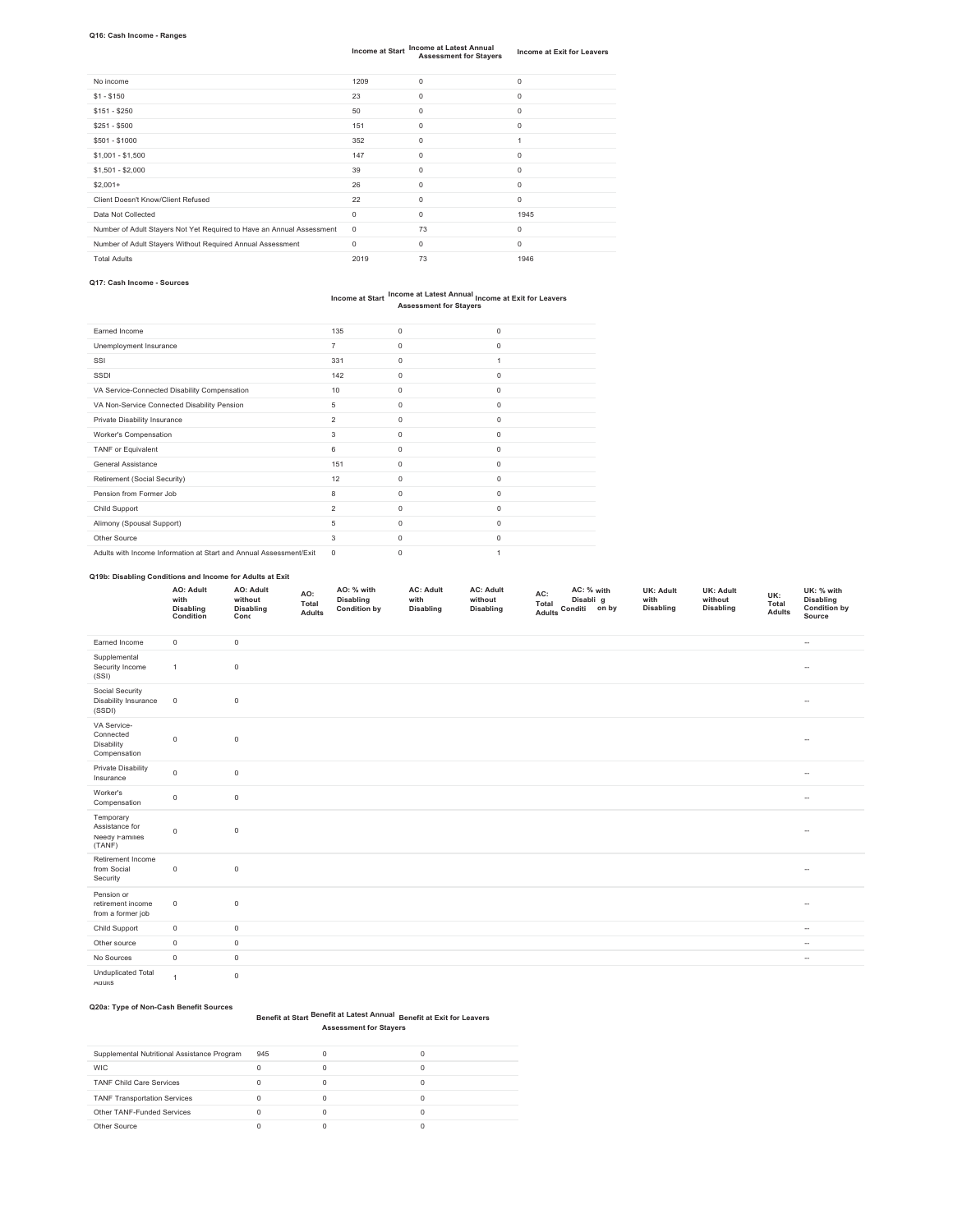### **Q21: Health Insurance**

|                                                                 | At Start       | At Annual Assessment<br>for Stavers | <b>At Exit for Leavers</b> |
|-----------------------------------------------------------------|----------------|-------------------------------------|----------------------------|
| Medicaid                                                        | $\overline{2}$ | $\mathbf 0$                         | $\Omega$                   |
| Medicare                                                        | 152            | $\Omega$                            | $\Omega$                   |
| State Children's Health Insurance Program                       | 24             | $\Omega$                            | $\Omega$                   |
| VA Medical Services                                             | 22             | 0                                   | $\Omega$                   |
| Employer Provided Health Insurance                              | $\overline{2}$ | 0                                   | $\Omega$                   |
| Health Insurance Through COBRA                                  | $\Omega$       | $\Omega$                            | $\Omega$                   |
| Private Pay Health Insurance                                    | 14             | $\Omega$                            | $\Omega$                   |
| State Health Insurance for Adults                               | 1246           | $\Omega$                            | 1                          |
| Indian Health Services Program                                  | 3              | $\Omega$                            | $\Omega$                   |
| Other                                                           | $\Omega$       | $\Omega$                            | $\Omega$                   |
| No Health Insurance                                             | 587            | 0                                   | 0                          |
| Client Doesn't Know/Client Refused                              | 16             | $\Omega$                            | $\Omega$                   |
| Data Not Collected                                              | $^{\circ}$     | 0                                   | 1987                       |
| Number of Stayers Not Yet Required to Have an Annual Assessment | $^{\circ}$     | 73                                  | $^{\circ}$                 |
| 1 Source of Health Insurance                                    | 1451           | $\Omega$                            | 1                          |
| More than 1 Source of Health Insurance                          | $\overline{7}$ | 0                                   | 0                          |

### **Q22a2: Length of Participation – ESG Projects**

### **Total Leavers Stayers**

| 0 to 7 days                    | 959      | 930      | 29             |
|--------------------------------|----------|----------|----------------|
| 8 to 14 days                   | 374      | 373      | 1              |
| 15 to 21 days                  | 232      | 225      | $\overline{7}$ |
| 22 to 30 days                  | 166      | 162      | 4              |
| 31 to 60 days                  | 211      | 199      | 12             |
| 61 to 90 days                  | 68       | 61       | 7              |
| 91 to 180 days                 | 51       | 38       | 13             |
| 181 to 365 days                | $\Omega$ | $\Omega$ | $\Omega$       |
| 366 to 730 days (1-2 Yrs)      | $\Omega$ | $\Omega$ | $\Omega$       |
| 731 to 1,095 days (2-3 Yrs)    | 0        | $\Omega$ | $\Omega$       |
| 1,096 to 1,460 days (3-4 Yrs)  | $\Omega$ | $\Omega$ | $\Omega$       |
| 1,461 to 1,825 days (4-5 Yrs)  | $\Omega$ | $\Omega$ | $\Omega$       |
| More than 1,825 days (> 5 Yrs) | $\Omega$ | $\Omega$ | $\Omega$       |
| Data Not Collected             | $\Omega$ | $\Omega$ | $\Omega$       |
| Total                          | 2061     | 1988     | 73             |

**Q22c: Length of Time between Project Start Date and Housing Move-in Date Total Without Children With Children and Adults With Only Children Unknown Household Type** 

| 7 days or less                          | $\Omega$ | $\mathbf 0$ | $\Omega$    | $\Omega$ | $\Omega$ |
|-----------------------------------------|----------|-------------|-------------|----------|----------|
| 8 to 14 days                            | $\Omega$ | $\mathbf 0$ | $\Omega$    | $\Omega$ | $\Omega$ |
| 15 to 21 days                           | $\Omega$ | $\mathbf 0$ | $\mathbf 0$ | $\Omega$ | $\Omega$ |
| 22 to 30 days                           | $\Omega$ | $\mathbf 0$ | $\Omega$    | $\Omega$ | $\Omega$ |
| 31 to 60 days                           | $\Omega$ | $\mathbf 0$ | $\Omega$    | $\Omega$ | $\Omega$ |
| 61 to 180 days                          | $\Omega$ | $\mathbf 0$ | $\Omega$    | $\Omega$ | $\Omega$ |
| 181 to 365 days                         | $\Omega$ | $\mathbf 0$ | $\Omega$    | $\Omega$ | $\Omega$ |
| 366 to 730 days (1-2 Yrs)               | $\Omega$ | $\mathbf 0$ | $\Omega$    | $\Omega$ | $\Omega$ |
| Total (persons moved into housing)      | $\Omega$ | $\mathbf 0$ | $\Omega$    | $\Omega$ | $\Omega$ |
| Average length of time to housing       | $\sim$   |             | -           | $\sim$   | $\sim$   |
| Persons who were exited without move-in | $\Omega$ | $\mathbf 0$ | $\Omega$    | $\Omega$ | $\Omega$ |
| Total persons                           | $\Omega$ | $\Omega$    | 0           |          | U        |

## **Q22d: Length of Participation by Household Type Total Without Children With Children and Adults With Only Children Unknown Household Type**

| 7 days or less                      | 959         | 907         | 52          | $\mathbf 0$ | 0           |
|-------------------------------------|-------------|-------------|-------------|-------------|-------------|
| 8 to 14 days                        | 374         | 357         | 17          | $\mathbf 0$ | 0           |
| 15 to 21 days                       | 232         | 226         | 6           | $\mathbf 0$ | 0           |
| 22 to 30 days                       | 166         | 165         | 1           | $\mathbf 0$ | 0           |
| 31 to 60 days                       | 211         | 211         | $\mathbf 0$ | $\circ$     | 0           |
| 61 to 90 days                       | 68          | 68          | $\mathbf 0$ | $\mathbf 0$ | 0           |
| 91 to 180 days                      | 51          | 51          | $\mathbf 0$ | 0           | 0           |
| 181 to 365 days                     | 0           | 0           | $\mathbf 0$ | $\mathbf 0$ | 0           |
| 366 to 730 days (1-2 Yrs)           | 0           | 0           | $\mathbf 0$ | $\mathbf 0$ | 0           |
| 731 to 1,095 days (2-3 Yrs)         | 0           | $\mathbf 0$ | $\mathbf 0$ | 0           | $\mathbf 0$ |
| 1,096 to 1,460 days (3-4 Yrs)       | 0           | 0           | $\mathbf 0$ | $\mathbf 0$ | 0           |
| 1,461 to 1,825 days (4-5 Yrs)       | 0           | 0           | $\mathbf 0$ | $\mathbf 0$ | 0           |
| More than $1,825$ days ( $> 5$ Yrs) | 0           | $\mathbf 0$ | $\mathbf 0$ | 0           | $\mathbf 0$ |
| Data Not Collected                  | $\mathbf 0$ | 0           | $\mathbf 0$ | $\circ$     | $\mathbf 0$ |
| Total                               | 2061        | 1985        | 76          | 0           | 0           |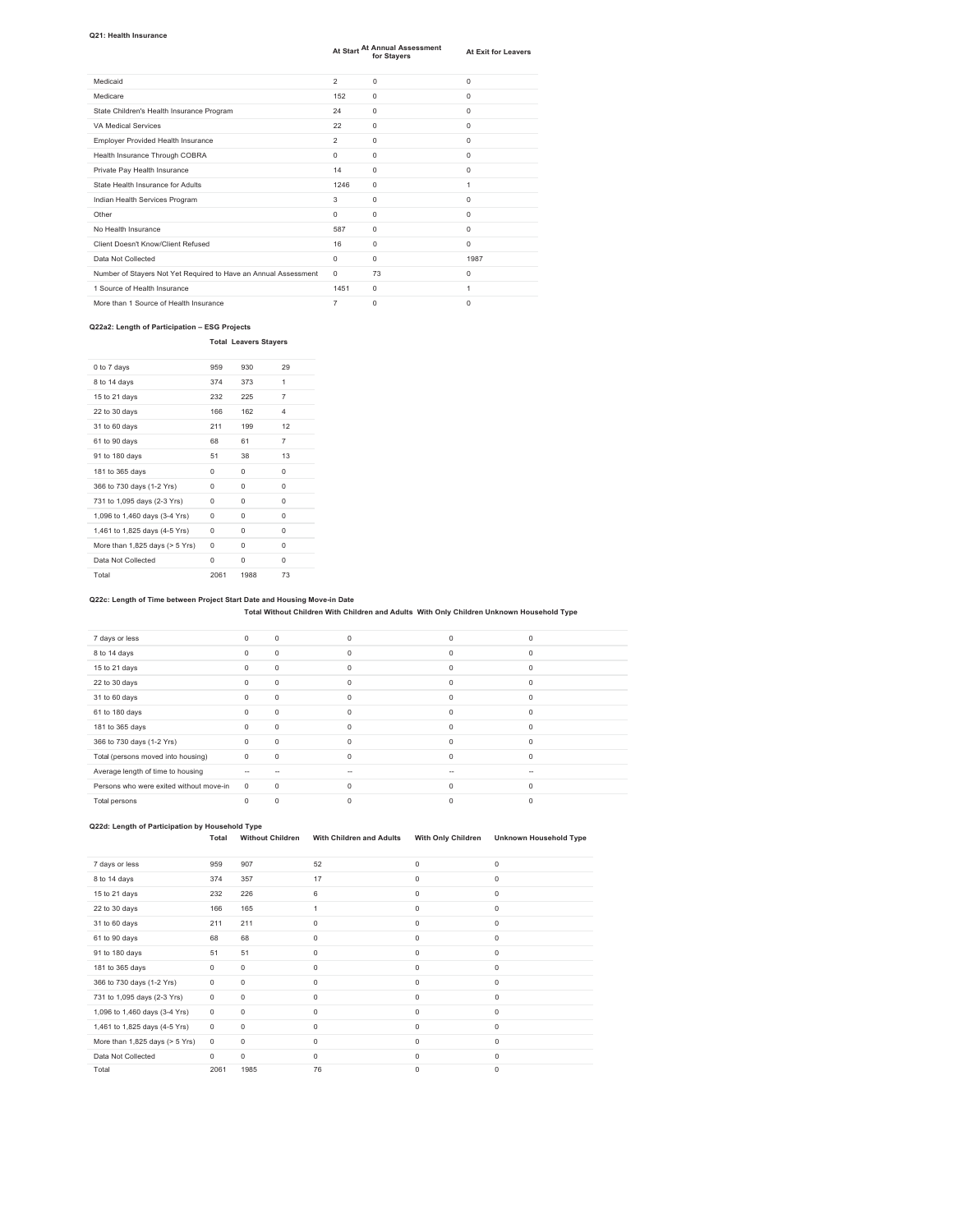### **Q22e: Length of Time Prior to Housing - based on 3.917 Date Homelessness Started**

**Total Without Children With Children and Adults With Only Children Unknown Household Type** 

| 7 days or less                     | 237  | 226  | 11             | 0 | $\Omega$ |
|------------------------------------|------|------|----------------|---|----------|
| 8 to 14 days                       | 65   | 62   | 3              | 0 | 0        |
| 15 to 21 days                      | 42   | 42   | $\circ$        | 0 | $\Omega$ |
| 22 to 30 days                      | 53   | 49   | $\overline{4}$ | 0 | $\Omega$ |
| 31 to 60 days                      | 99   | 93   | 6              | 0 | $\Omega$ |
| 61 to 180 days                     | 195  | 182  | 13             | 0 | 0        |
| 181 to 365 days                    | 229  | 212  | 17             | 0 | 0        |
| 366 to 730 days (1-2 Yrs)          | 308  | 306  | $\overline{2}$ | 0 | $\Omega$ |
| 731 days or more                   | 812  | 799  | 13             | 0 | $\Omega$ |
| Total (persons moved into housing) | 2040 | 1971 | 69             | 0 | $\Omega$ |
| Not yet moved into housing         | 0    | 0    | $\circ$        | 0 | $\Omega$ |
| Data not collected                 | 21   | 14   | $\overline{7}$ | 0 | $\Omega$ |
| Total persons                      | 2061 | 1985 | 76             | 0 | 0        |
|                                    |      |      |                |   |          |

### **Q23c: Exit Destination – All persons**

|                                                                                                                                  | Total               | Without<br>Children | With Children and<br><b>Adults</b> | <b>With Only</b><br>Children | <b>Unknown Household</b><br><b>Type</b> |
|----------------------------------------------------------------------------------------------------------------------------------|---------------------|---------------------|------------------------------------|------------------------------|-----------------------------------------|
| <b>Permanent Destinations</b>                                                                                                    | $\mathsf 0$         | $\mathbf 0$         | 0                                  | $\mathbf 0$                  | $\mathsf 0$                             |
| Moved from one HOPWA funded project to HOPWA PH                                                                                  | 0                   | $\mathbf 0$         | 0                                  | $\mathbf 0$                  | 0                                       |
| Owned by client, no ongoing housing subsidy                                                                                      | 0                   | $\bf{0}$            | 0                                  | $\mathbf 0$                  | $\mathsf 0$                             |
| Owned by client, with ongoing housing subsidy                                                                                    | $\mathsf 0$         | $\mathbf 0$         | $\mathsf 0$                        | $\mathbf 0$                  | $\mathsf 0$                             |
| Rental by client, no ongoing housing subsidy                                                                                     | 0                   | $\mathbf 0$         | 0                                  | $\mathbf 0$                  | $\mathsf 0$                             |
| Rental by client, with VASH housing subsidy                                                                                      | 0                   | $\mathbf 0$         | 0                                  | $\mathbf 0$                  | $\mathsf 0$                             |
| Rental by client, with GPD TIP housing subsidy                                                                                   | $\mathsf 0$         | $\mathbf 0$         | 0                                  | $\mathbf 0$                  | $\mathbf 0$                             |
| Rental by client, with other ongoing housing subsidy                                                                             | $\mathsf 0$         | $\mathbf 0$         | $\mathsf 0$                        | $\mathbf 0$                  | $\mathsf 0$                             |
| Permanent housing (other than RRH) for formerly homeless persons                                                                 | $\mathsf 0$         | $\mathsf 0$         | 0                                  | $\mathbf 0$                  | $\mathsf 0$                             |
| Staying or living with family, permanent tenure                                                                                  | $\mathsf{O}\xspace$ | $\mathbf 0$         | 0                                  | $\mathbf 0$                  | $\mathsf 0$                             |
| Staying or living with friends, permanent tenure                                                                                 | 0                   | $\mathbf 0$         | 0                                  | $\mathbf 0$                  | $\mathsf 0$                             |
| Rental by client, with RRH or equivalent subsidy                                                                                 | $\mathsf 0$         | $\mathbf 0$         | $\mathsf 0$                        | $\mathbf 0$                  | $\mathsf 0$                             |
| Rental by client, with HCV voucher (tenant or project based)                                                                     | $\circ$             | $\circ$             | $\mathbf 0$                        | $\circ$                      | $\circ$                                 |
| Rental by client in a public housing unit                                                                                        | $\mathsf 0$         | $\mathbf 0$         | 0                                  | $\mathbf 0$                  | $\mathsf 0$                             |
| Subtotal                                                                                                                         | $\mathbf 0$         | $\mathbf 0$         | $\mathsf 0$                        | $\mathbf 0$                  | $\mathbf 0$                             |
| <b>Temporary Destinations</b>                                                                                                    | $\mathbf 0$         | $\mathbf 0$         | $\mathsf 0$                        | $\mathbf 0$                  | $\mathsf 0$                             |
| Emergency shelter, including hotel or motel paid for with emergency shelter voucher                                              | $\mathsf 0$         | $\mathbf 0$         | $\mathsf 0$                        | $\mathbf 0$                  | $\mathsf 0$                             |
| Moved from one HOPWA funded project to HOPWA TH                                                                                  | $\Omega$            | $\mathbf 0$         | $\mathbf 0$                        | $\circ$                      | $\circ$                                 |
| Transitional housing for homeless persons (including homeless youth)                                                             | $\mathbf 0$         | $\mathbf 0$         | $\mathbf 0$                        | $\circ$                      | $\mathbf{0}$                            |
| Staying or living with family, temporary tenure (e.g. room, apartment or house)                                                  | $\mathsf 0$         | $\mathbf 0$         | 0                                  | $\mathbf 0$                  | $\mathsf{O}$                            |
| Staying or living with friends, temporary tenure (e.g. room, apartment or house)                                                 | $\mathsf 0$         | $\mathbf 0$         | $\mathsf 0$                        | $\mathbf 0$                  | $\mathsf{O}\xspace$                     |
| Place not meant for habitation (e.g., a vehicle, an abandoned building, bus/train/subway station/airport or anywhere<br>outside) | $\overline{1}$      | $\overline{1}$      | $\cap$                             | $\cap$                       | $\cap$                                  |
| Safe Haven                                                                                                                       | $\mathsf 0$         | $\mathbf 0$         | $\mathsf 0$                        | $\mathbf 0$                  | $\mathsf 0$                             |
| Hotel or motel paid for without emergency shelter voucher                                                                        | $\Omega$            | $\circ$             | $\mathbf 0$                        | $\circ$                      | $\mathbf{0}$                            |
| Host Home (non-crisis)                                                                                                           | $\mathsf 0$         | $\mathbf 0$         | $\mathsf 0$                        | $\mathbf 0$                  | $\mathsf 0$                             |
| Subtotal                                                                                                                         | $\mathbf{1}$        | $\mathbf{1}$        | 0                                  | $\mathbf 0$                  | $\mathsf 0$                             |
| <b>Institutional Settings</b>                                                                                                    | $\mathsf 0$         | $\,0\,$             | $\mathsf{O}\xspace$                | $\mathbb O$                  | $\mathsf 0$                             |
| Foster care home or group foster care home                                                                                       | $\mathbf 0$         | $\mathbf 0$         | $\mathbf 0$                        | $\mathbf 0$                  | $\mathbf 0$                             |
| Psychiatric hospital or other psychiatric facility                                                                               | $\mathsf 0$         | $\mathbf 0$         | 0                                  | $\mathbf 0$                  | $\mathsf 0$                             |
| Substance abuse treatment facility or detox center                                                                               | 0                   | $\,0\,$             | 0                                  | $\mathbb O$                  | $\mathsf 0$                             |
| Hospital or other residential non-psychiatric medical facility                                                                   | $\circ$             | $\mathbb O$         | 0                                  | $\,0\,$                      | $\mathsf 0$                             |
| Jail, prison, or juvenile detention facility                                                                                     | $\mathbf 0$         | $\mathbf 0$         | 0                                  | $\mathbf 0$                  | $\mathsf 0$                             |
| Long-term care facility or nursing home                                                                                          | $\mathsf 0$         | $\mathsf 0$         | 0                                  | $\mathbf 0$                  | $\mathsf 0$                             |
| Subtotal                                                                                                                         | 0                   | $\mathbf 0$         | 0                                  | $\mathbf 0$                  | $\mathsf 0$                             |
| <b>Other Destinations</b>                                                                                                        | $\mathsf 0$         | $\mathbf 0$         | 0                                  | $\mathbf 0$                  | $\mathsf 0$                             |
| Residential project or halfway house with no homeless criteria                                                                   | $\mathsf 0$         | $\mathbb O$         | 0                                  | $\,0\,$                      | $\mathsf 0$                             |
| Deceased                                                                                                                         | 0                   | $\bf 0$             | 0                                  | $\mathbf 0$                  | $\mathsf 0$                             |
| Other                                                                                                                            | $\mathsf 0$         | $\mathbf 0$         | $\mathsf 0$                        | $\mathbf 0$                  | $\mathbf 0$                             |
| Client Doesn't Know/Client Refused                                                                                               | $\mathsf 0$         | $\bf 0$             | 0                                  | $\mathbf 0$                  | $\mathsf 0$                             |
| Data Not Collected (no exit interview completed)                                                                                 | 1987                | 1911                | 76                                 | $\mathbf 0$                  | $\mathsf 0$                             |
| Subtotal                                                                                                                         | 1987                | 1911                | 76                                 | $\mathbf 0$                  | $\mathsf 0$                             |
| Total                                                                                                                            | 1988                | 1912                | 76                                 | $\mathbf 0$                  | $\mathsf 0$                             |
| Total persons exiting to positive housing destinations                                                                           | 0                   | $\bf 0$             | $\mathsf 0$                        | $\mathbf 0$                  | $\mathbf 0$                             |
| Total persons whose destinations excluded them from the calculation                                                              | $\mathbf 0$         | $\bf 0$             | $\circ$                            | $\mathbf 0$                  | $\mathbf 0$                             |
| Percentage                                                                                                                       | 0.00<br>%           | 0.00%               | 0.00%                              | $\sim$                       |                                         |